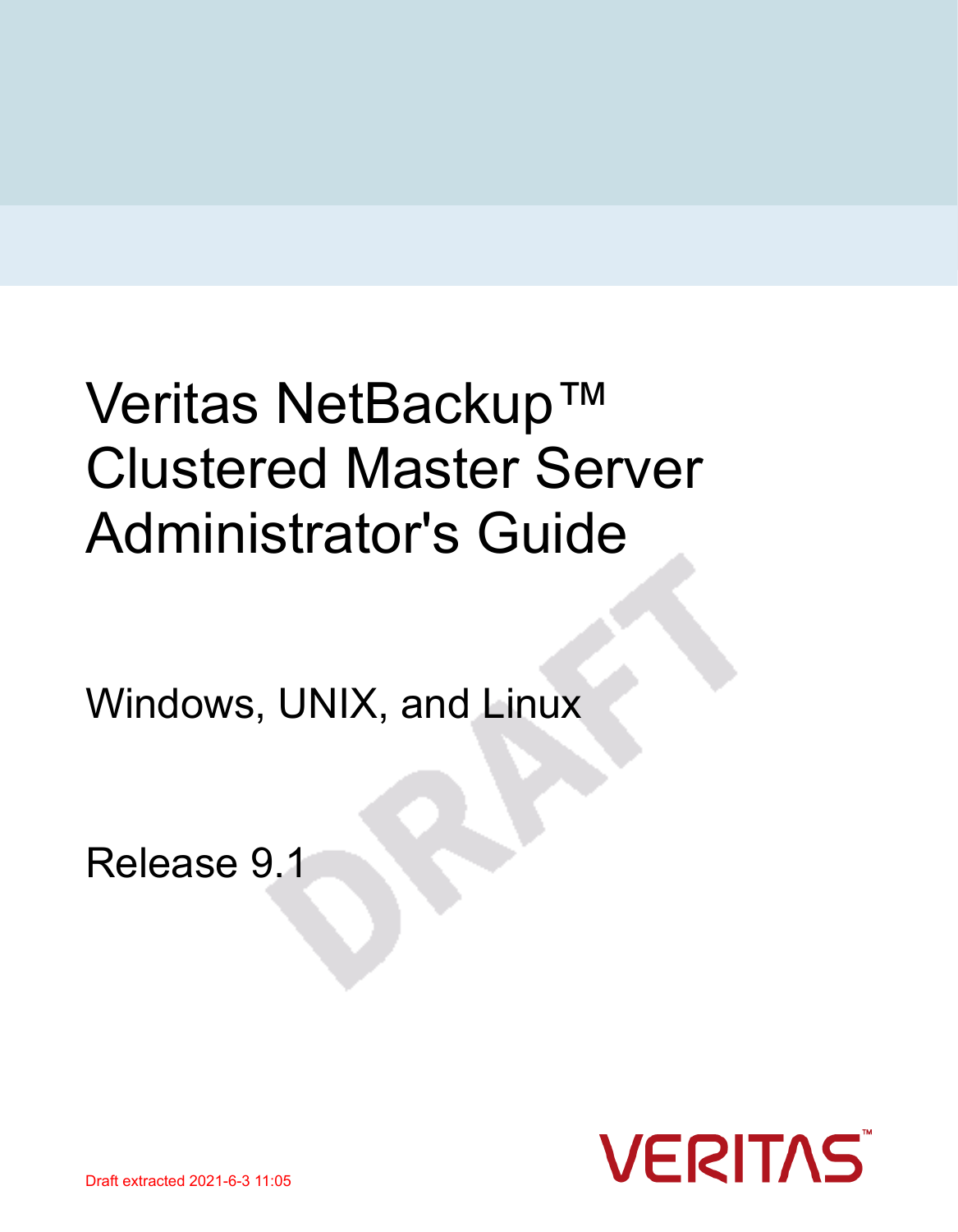### Veritas NetBackup™ Clustered Master Server Administrator's Guide

Last updated: 2021-06-03

#### Legal Notice

Copyright © 2021 Veritas Technologies LLC. All rights reserved.

Veritas, the Veritas Logo, and NetBackup are trademarks or registered trademarks of Veritas Technologies LLC or its affiliates in the U.S. and other countries. Other names may be trademarks of their respective owners.

This product may contain third-party software for which Veritas is required to provide attribution to the third party ("Third-party Programs"). Some of the Third-party Programs are available under open source or free software licenses. The License Agreement accompanying the Software does not alter any rights or obligations you may have under those open source or free software licenses. Refer to the Third-party Legal Notices document accompanying this Veritas product or available at:

#### <https://www.veritas.com/about/legal/license-agreements>

The product described in this document is distributed under licenses restricting its use, copying, distribution, and decompilation/reverse engineering. No part of this document may be reproduced in any form by any means without prior written authorization of Veritas Technologies, LLC and its licensors, if any.

THE DOCUMENTATION IS PROVIDED "AS IS" AND ALL EXPRESS OR IMPLIED CONDITIONS, REPRESENTATIONS AND WARRANTIES, INCLUDING ANY IMPLIED WARRANTY OF MERCHANTABILITY, FITNESS FOR A PARTICULAR PURPOSE OR NON-INFRINGEMENT, ARE DISCLAIMED, EXCEPT TO THE EXTENT THAT SUCH DISCLAIMERS ARE HELD TO BE LEGALLY INVALID. Veritas Technologies, LLC SHALL NOT BE LIABLE FOR INCIDENTAL OR CONSEQUENTIAL DAMAGES IN CONNECTION WITH THE FURNISHING, PERFORMANCE, OR USE OF THIS DOCUMENTATION. THE INFORMATION CONTAINED IN THIS DOCUMENTATION IS SUBJECT TO CHANGE WITHOUT NOTICE.

The Licensed Software and Documentation are deemed to be commercial computer software as defined in FAR 12.212 and subject to restricted rights as defined in FAR Section 52.227-19 "Commercial Computer Software - Restricted Rights" and DFARS 227.7202, et seq. "Commercial Computer Software and Commercial Computer Software Documentation," as applicable, and any successor regulations, whether delivered by Veritas as on premises or hosted services. Any use, modification, reproduction release, performance, display or disclosure of the Licensed Software and Documentation by the U.S. Government shall be solely in accordance with the terms of this Agreement.

Veritas Technologies, LLC 2625 Augustine Drive Santa Clara, CA 95054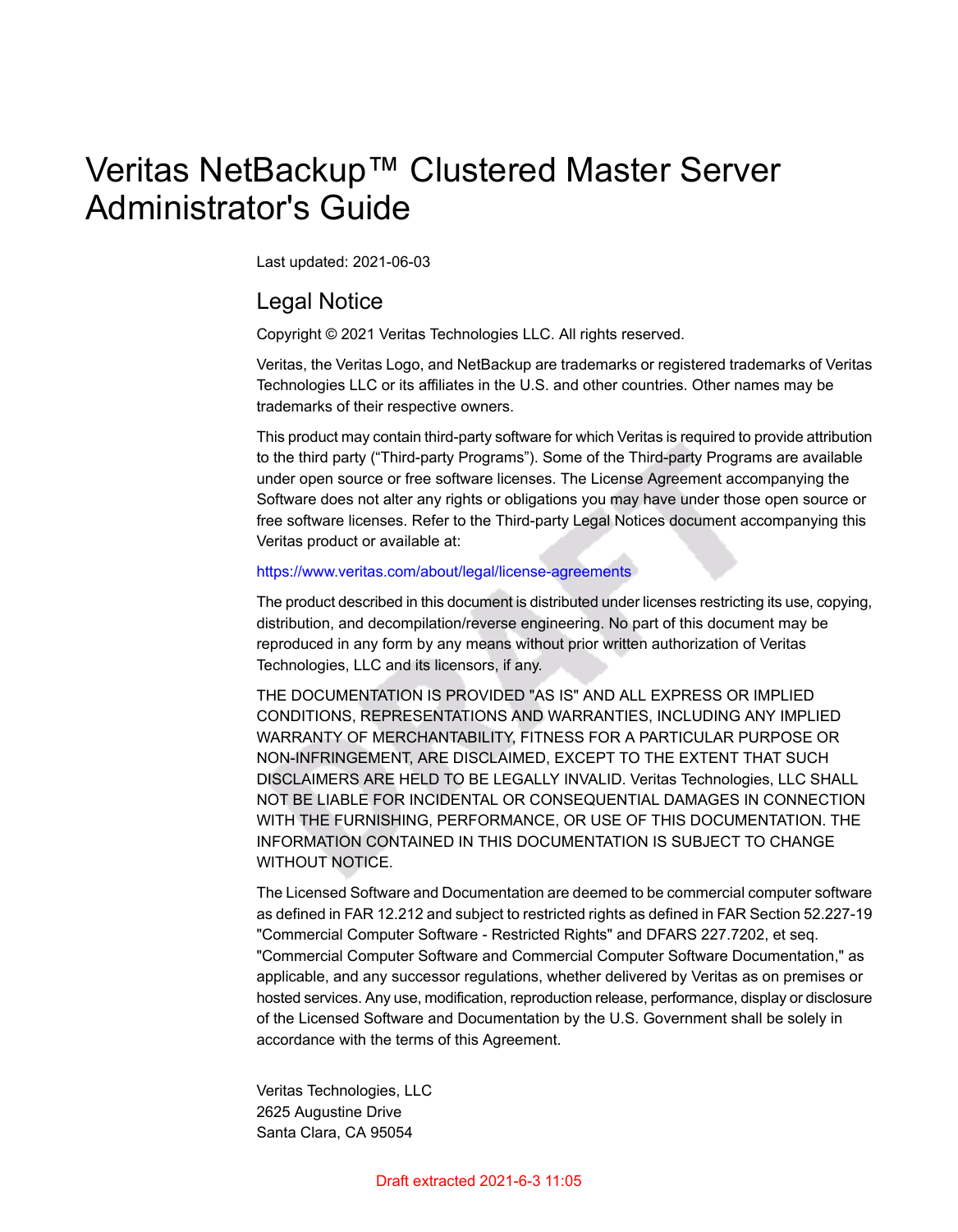#### <http://www.veritas.com>

#### Technical Support

Technical Support maintains support centers globally. All support services will be delivered in accordance with your support agreement and the then-current enterprise technical support policies. For information about our support offerings and how to contact Technical Support, visit our website:

#### <https://www.veritas.com/support>

You can manage your Veritas account information at the following URL:

#### <https://my.veritas.com>

If you have questions regarding an existing support agreement, please email the support agreement administration team for your region as follows:

Worldwide (except Japan) [CustomerCare@veritas.com](mailto:CustomerCare@veritas.com)

Japan CustomerCare Japan@veritas.com

### **Documentation**

Make sure that you have the current version of the documentation. Each document displays the date of the last update on page 2. The latest documentation is available on the Veritas website:

<https://sort.veritas.com/documents>

#### Documentation feedback

Your feedback is important to us. Suggest improvements or report errors or omissions to the documentation. Include the document title, document version, chapter title, and section title of the text on which you are reporting. Send feedback to:

#### [NB.docs@veritas.com](mailto:NB.docs@veritas.com)

You can also see documentation information or ask a question on the Veritas community site:

<http://www.veritas.com/community/>

#### Veritas Services and Operations Readiness Tools (SORT)

Veritas Services and Operations Readiness Tools (SORT) is a website that provides information and tools to automate and simplify certain time-consuming administrative tasks. Depending on the product, SORT helps you prepare for installations and upgrades, identify risks in your datacenters, and improve operational efficiency. To see what services and tools SORT provides for your product, see the data sheet:

[https://sort.veritas.com/data/support/SORT\\_Data\\_Sheet.pdf](https://sort.veritas.com/data/support/SORT_Data_Sheet.pdf)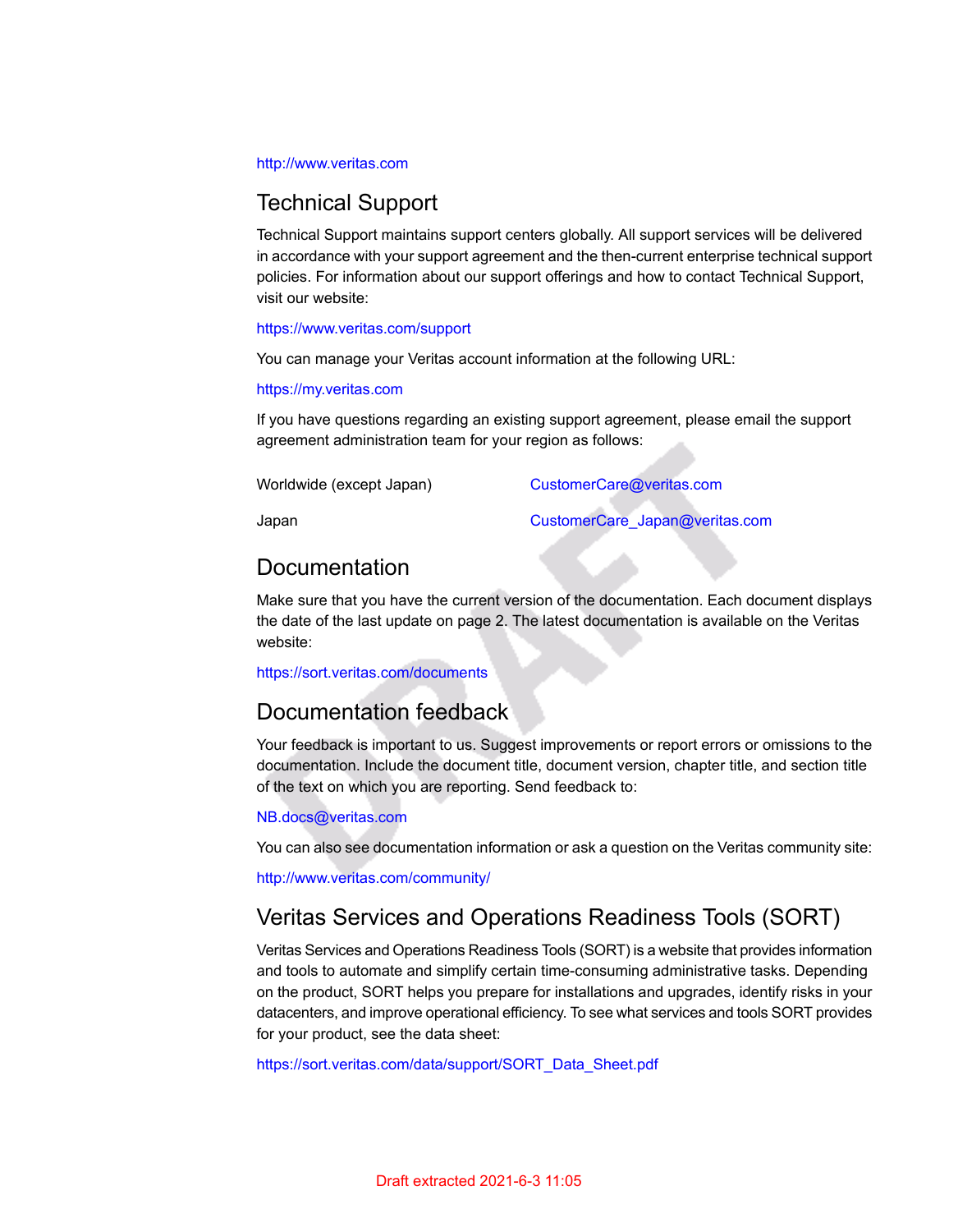## Contents L

| Chapter 1 | Introduction to NetBackup Master Server                                                                                            |  |
|-----------|------------------------------------------------------------------------------------------------------------------------------------|--|
|           |                                                                                                                                    |  |
|           |                                                                                                                                    |  |
|           | About NetBackup failover server data protection in a cluster  8                                                                    |  |
|           |                                                                                                                                    |  |
|           |                                                                                                                                    |  |
|           |                                                                                                                                    |  |
|           | About NetBackup limitations with clustering solutions  10                                                                          |  |
| Chapter 2 | NetBackup in a Windows Server Failover                                                                                             |  |
|           |                                                                                                                                    |  |
|           | About NetBackup on Windows Server Failover Clustering  12                                                                          |  |
|           | Installation prerequisites for NetBackup on WSFC cluster  13                                                                       |  |
|           | Installing a NetBackup failover server on WSFC cluster  14                                                                         |  |
|           | Configuring a NetBackup server on WSFC cluster  16                                                                                 |  |
|           | Upgrading a NetBackup failover server on WSFC cluster  16                                                                          |  |
|           |                                                                                                                                    |  |
|           | Restoring the cluster quorum to a node with directory services  19                                                                 |  |
|           |                                                                                                                                    |  |
|           |                                                                                                                                    |  |
|           |                                                                                                                                    |  |
|           |                                                                                                                                    |  |
|           | About recovering NetBackup data on a shared disk  22                                                                               |  |
| Chapter 3 | NetBackup in a Veritas Cluster Server on                                                                                           |  |
|           |                                                                                                                                    |  |
|           | About NetBackup on a Veritas Cluster Server on UNIX/Linux  23<br>Installation prerequisites for NetBackup on VCS on UNIX/Linux  24 |  |
|           | About preinstallation checklist for a NetBackup failover server                                                                    |  |
|           |                                                                                                                                    |  |
|           | NetBackup installation information for all VCS configurations  25                                                                  |  |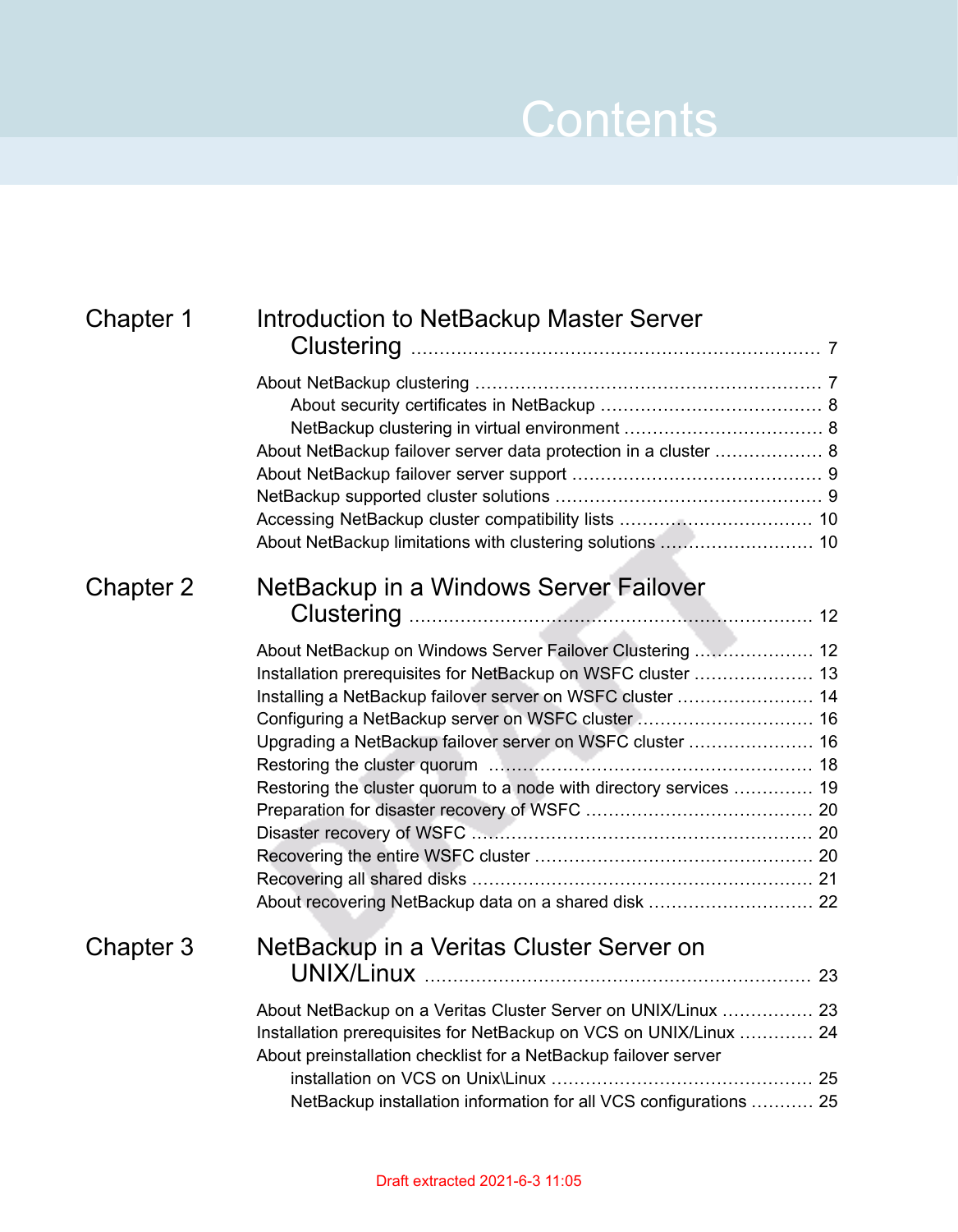|                      | NetBackup installation information for specific VCS configurations        |  |
|----------------------|---------------------------------------------------------------------------|--|
|                      |                                                                           |  |
|                      | Installing a failover NetBackup server on VCS on UNIX/Linux  27           |  |
|                      | Configuring a failover NetBackup server on VCS on UNIX/Linux  28          |  |
|                      |                                                                           |  |
|                      | Installing or upgrading NetBackup options on VCS on UNIX/Linux            |  |
|                      |                                                                           |  |
|                      | Upgrading a NetBackup failover server on VCS on Unix/Linux  30            |  |
| Chapter 4            | NetBackup in a Veritas Cluster Server on<br><b>Windows</b>                |  |
|                      | About NetBackup in a Veritas Cluster Server on Windows  33                |  |
|                      |                                                                           |  |
|                      | Installation prerequisites for NetBackup on VCS on Windows  35            |  |
|                      | Installing a NetBackup failover server on VCS on Windows  36              |  |
|                      |                                                                           |  |
|                      | Upgrading a NetBackup failover server on VCS on Windows  38               |  |
|                      | About detailed monitoring for the NetBackup server  40                    |  |
|                      | Setting up a detailed monitoring script for the NetBackup server on       |  |
|                      |                                                                           |  |
|                      | Enabling detailed monitoring in VCS Cluster Manager for the               |  |
|                      |                                                                           |  |
|                      | Disabling detailed monitoring in VCS Cluster Manager for the              |  |
|                      |                                                                           |  |
|                      |                                                                           |  |
| Chapter 5            |                                                                           |  |
|                      |                                                                           |  |
|                      | Installation prerequisites for NetBackup on Solaris Cluster  44           |  |
|                      | Preinstallation checklist for a NetBackup failover server installation on |  |
|                      |                                                                           |  |
|                      |                                                                           |  |
|                      |                                                                           |  |
|                      | Installing or upgrading NetBackup options on Solaris Cluster  48          |  |
|                      | Upgrading a NetBackup failover server on Solaris Cluster  49              |  |
|                      | Solaris Cluster commands for bringing the resource group online or        |  |
|                      |                                                                           |  |
|                      |                                                                           |  |
| Chapter <sub>6</sub> |                                                                           |  |
|                      |                                                                           |  |
|                      |                                                                           |  |
|                      |                                                                           |  |
|                      |                                                                           |  |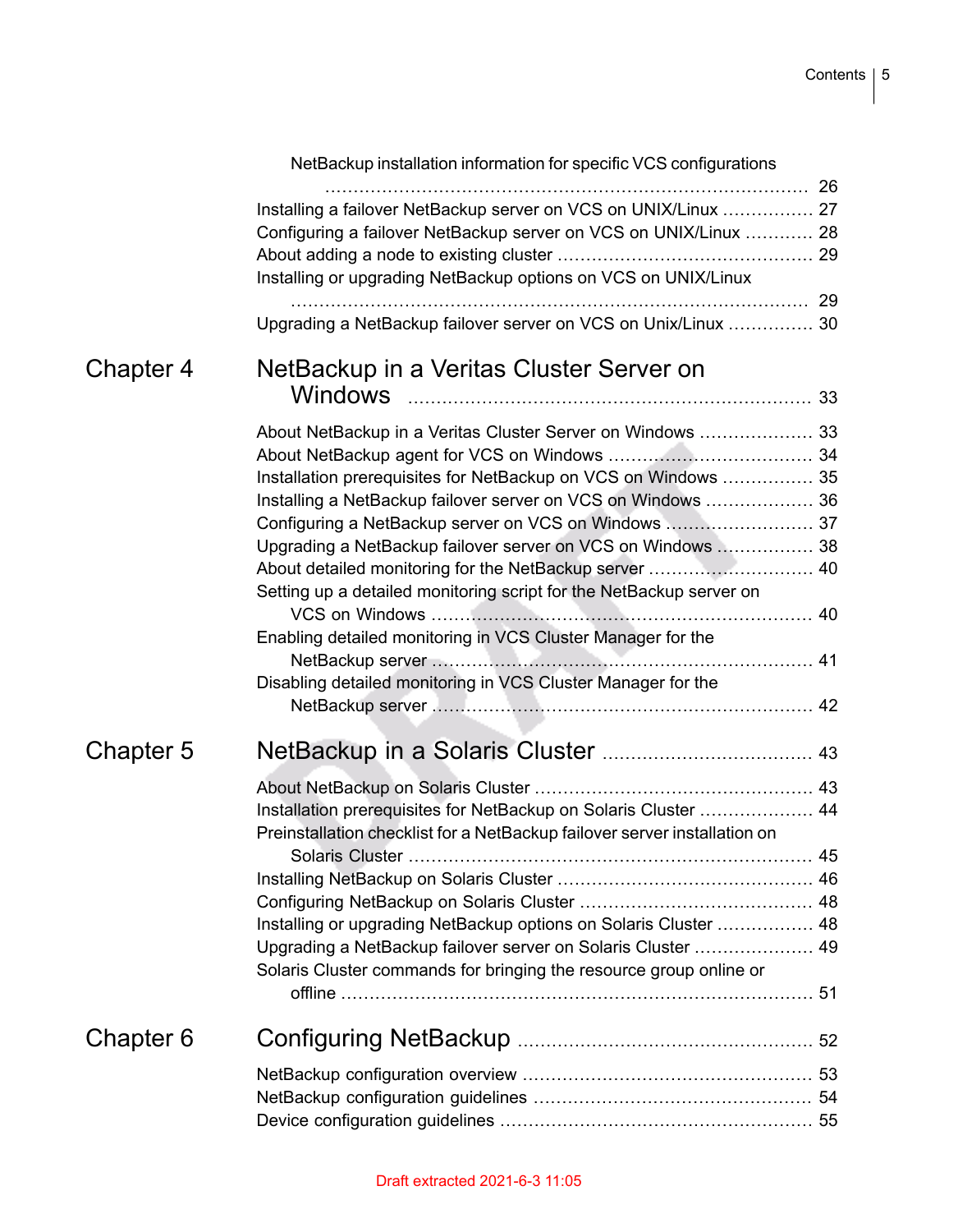|            | About configuring backup policies for a NetBackup clustered server   |  |
|------------|----------------------------------------------------------------------|--|
|            |                                                                      |  |
|            |                                                                      |  |
|            |                                                                      |  |
|            |                                                                      |  |
|            | Configuring robotic daemons for monitoring (UNIX/Linux clusters)     |  |
|            |                                                                      |  |
|            | Configuring add-ons for monitoring (UNIX/Linux clusters)  61         |  |
|            |                                                                      |  |
|            |                                                                      |  |
|            |                                                                      |  |
| Chapter 7  |                                                                      |  |
|            | General notes on clustered master server administration  64          |  |
|            | About delay in detecting of loss of connection (WSFC and VCS on      |  |
|            |                                                                      |  |
|            |                                                                      |  |
|            | About NetBackup cluster application management  67                   |  |
|            | About the support for multiple IP addresses in NetBackup  68         |  |
|            |                                                                      |  |
|            | Increase resource offline timeout after installing or upgrading on   |  |
|            |                                                                      |  |
|            | Normal error messages when upgrading clustered servers to 9.1  69    |  |
|            | NetBackup resource group tuning parameters for Solaris Cluster  69   |  |
| Appendix A | NetBackup master server in a cluster using                           |  |
|            |                                                                      |  |
|            | About NetBackup master server in a cluster using multiple interfaces |  |
|            | Requirements for use of a NetBackup master server in a cluster with  |  |
|            |                                                                      |  |
|            | Configuring the NetBackup master server in a cluster using multiple  |  |
|            |                                                                      |  |
|            |                                                                      |  |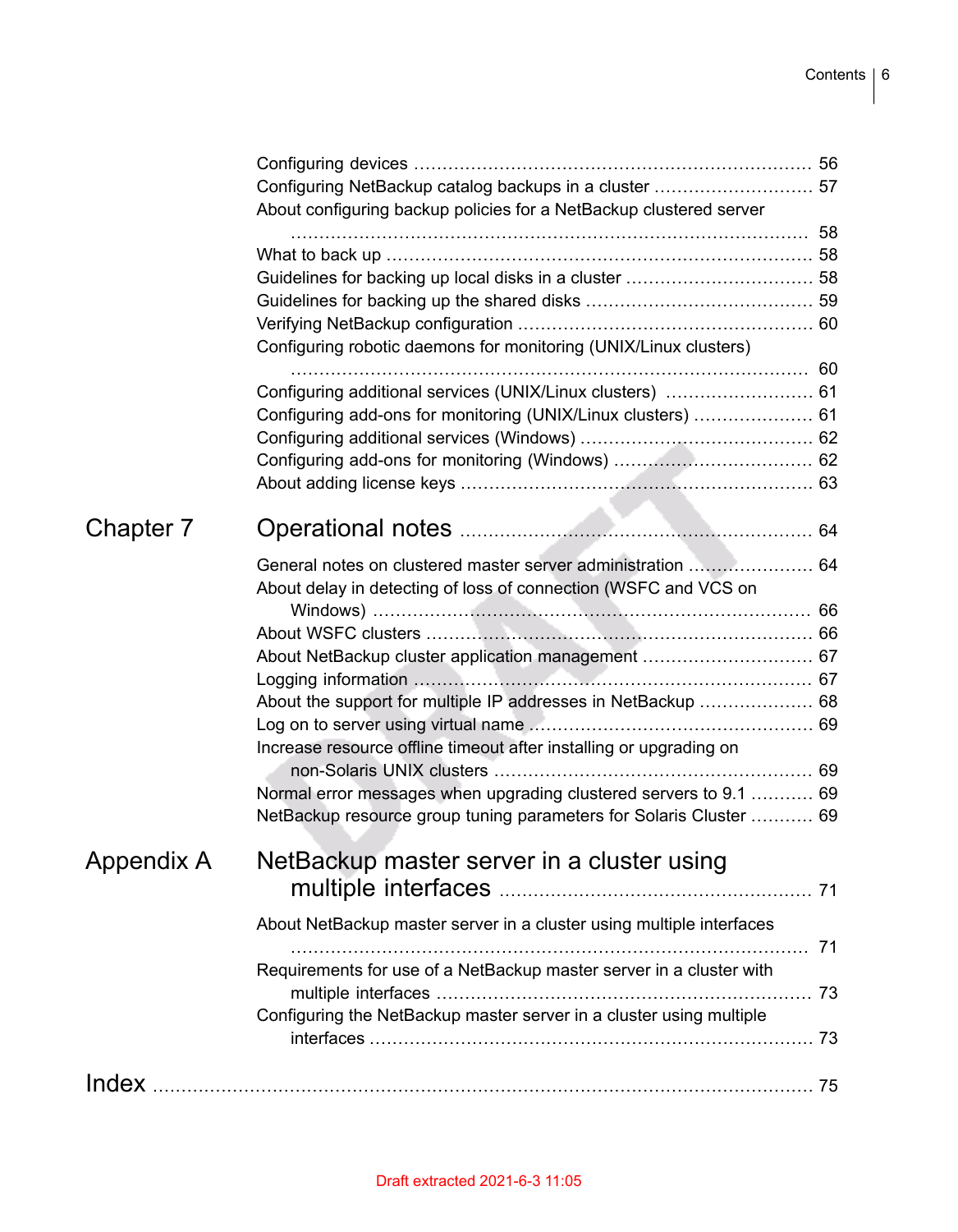## Chapter

# <span id="page-6-0"></span>Introduction to NetBackup Master Server Clustering

This chapter includes the following topics:

- About [NetBackup](#page-6-1) clustering
- About [NetBackup](#page-7-2) failover server data protection in a cluster
- About [NetBackup](#page-8-0) failover server support
- [NetBackup](#page-8-1) supported cluster solutions
- <span id="page-6-1"></span>Accessing NetBackup cluster [compatibility](#page-9-0) lists
- About [NetBackup](#page-9-1) limitations with clustering solutions

### **About NetBackup clustering**

Clusters provide high availability of applications and data to users. In a cluster, two or more servers (called nodes) are linked in a network. These servers run the cluster software that allows each node access to the shared disks. If a node becomes unavailable, cluster resources migrate to an available node (this process is called failover). The shared disks and the virtual server are kept available. During failover, users experience only a short interruption in service.

In this documentation, the various cluster solutions are abbreviated as follows:

- Windows Server Failover Clustering as WSFC
- Veritas Volume Manager as Volume Manager
- Veritas Cluster Server as VCS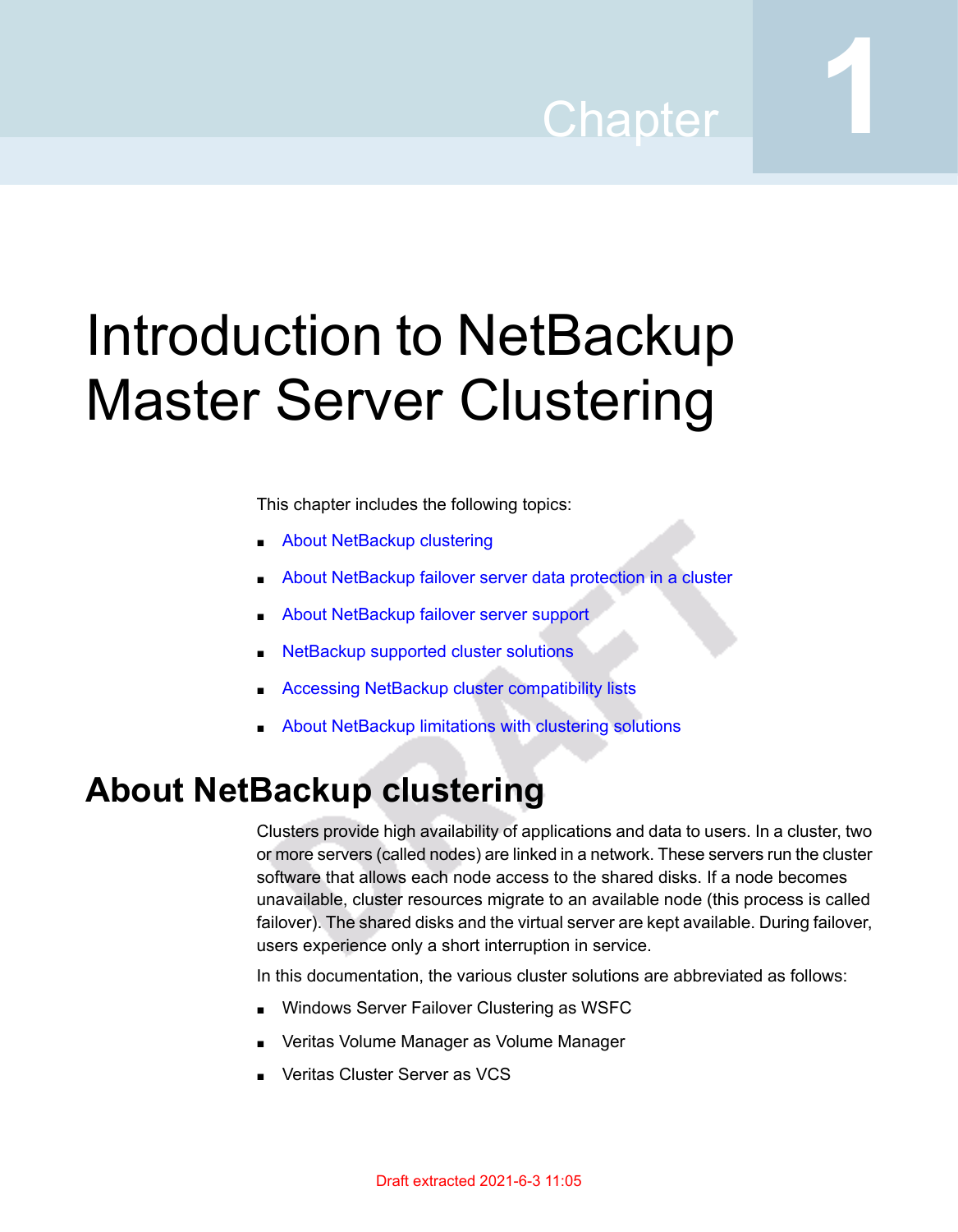### About security certificates in NetBackup

<span id="page-7-0"></span>NetBackup uses security certificates to authenticate NetBackup hosts. The security certificates conform to the X.509 Public Key Infrastructure (PKI) standard. A master server acts as the Certificate Authority (CA) and issues digital certificates to hosts.

NetBackup provides two types of NetBackup host security certificates: Host ID-based certificates and host name-based certificates.

A security certificate is mandatory when you want to establish a connection with NetBackup hosts.

**Note:** Generating a security certificate is a one-time activity.

<span id="page-7-1"></span>For more information on certificate deployment in a clustered NetBackup setup, see the *NetBackup Security and Encryption Guide*.

<http://www.veritas.com/docs/DOC5332>

### NetBackup clustering in virtual environment

The NetBackup master servers running on virtual machines can be clustered using supported clustering technologies in similar way as that of physical machines clustering. For the general statement of support for NetBackup in a clustered virtual environment, refer following technote.

[https://www.veritas.com/content/support/en\\_US/doc/NB\\_70\\_80\\_VE](https://www.veritas.com/content/support/en_US/doc/NB_70_80_VE)

You can install products like Storage Foundation HA on virtual machines in the same way as you install those on physical machines. However it is different than using VMware HA or vMotion because these two work at the virtual machine container level rather than the application level within the virtual machine.

<span id="page-7-2"></span>**Note:** Using NetBackup within VM high availability, replication or transfer solutions is supported but not qualified by Veritas (Examples of such solutions are vSphere HA, host-based replication, vMotion, and Storage vMotion (but not limited to VMware)). As a virtualized application, NetBackup is unaware of being deployed within a VM, and support for such operations is provided by the hypervisor vendor.

### **About NetBackup failover server data protection in a cluster**

NetBackup protects the data in a cluster environment in several ways.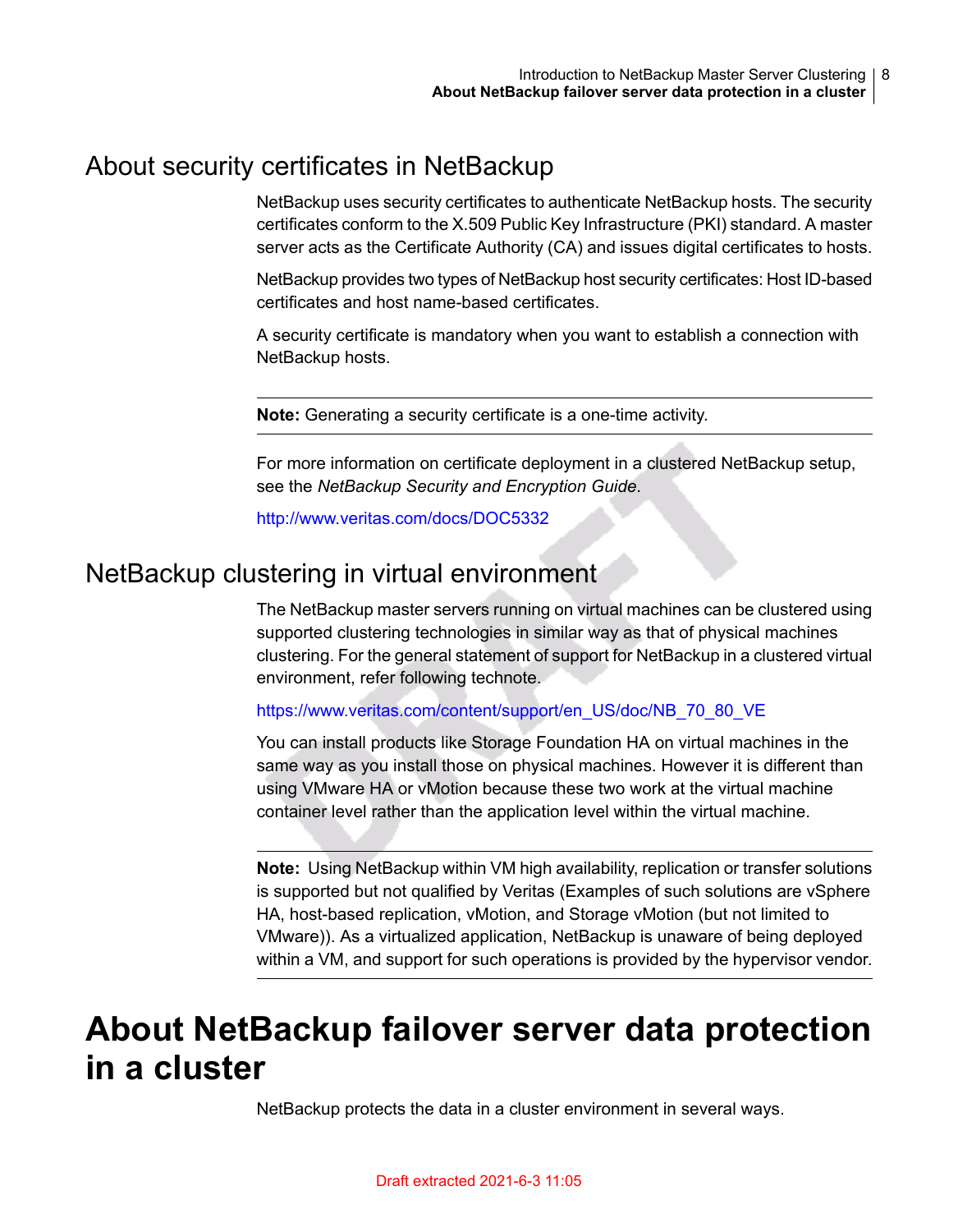When NetBackup is installed as a failover server, a NetBackup server is installed on the cluster as a virtual server application. Then the server can fail over from one of the nodes to the other. The server is assigned a network name resource (the virtual server name), an IP address resource, and a disk resource. The NetBackup server fails over from one node to another if a failure occurs on the active node. This failover provides high availability of the NetBackup server itself.

For failover master servers, the virtual server name is used as the name of the master server. This virtual name is used for all media servers and clients that use this master server.

When a failover occurs, the backup jobs that were running are rescheduled with the normal NetBackup retry logic for a failed backup. The NetBackup services are started on another node and the backup processing resumes.

The NetBackup failover master servers and media servers operate in an active or a passive failover configuration. The active node and the passive (or failover node) must be the same version of the master server.

<span id="page-8-0"></span>The use of stand-alone media servers and NetBackup clients in a cluster is also briefly described later in this document.

### **About NetBackup failover server support**

Follow the instructions in the following *Upgrading a NetBackup failover server* sections for each clustering technology in this guide:

- See ["Upgrading](#page-15-1) a NetBackup failover server on WSFC cluster" on page 16.
- <span id="page-8-1"></span>■ See "Upgrading a NetBackup failover server on VCS on [Unix/Linux"](#page-29-0) on page 30.
- See ["Upgrading](#page-37-0) a NetBackup failover server on VCS on Windows" on page 38.
- See ["Upgrading](#page-48-0) a NetBackup failover server on Solaris Cluster" on page 49.

### **NetBackup supported cluster solutions**

NetBackup supports several cluster environments. More information is available on how to install and configure NetBackup in particular type of cluster.

[Table](#page-9-2) 1-1 lists the topics that describe how to install and configure NetBackup in each supported cluster environment.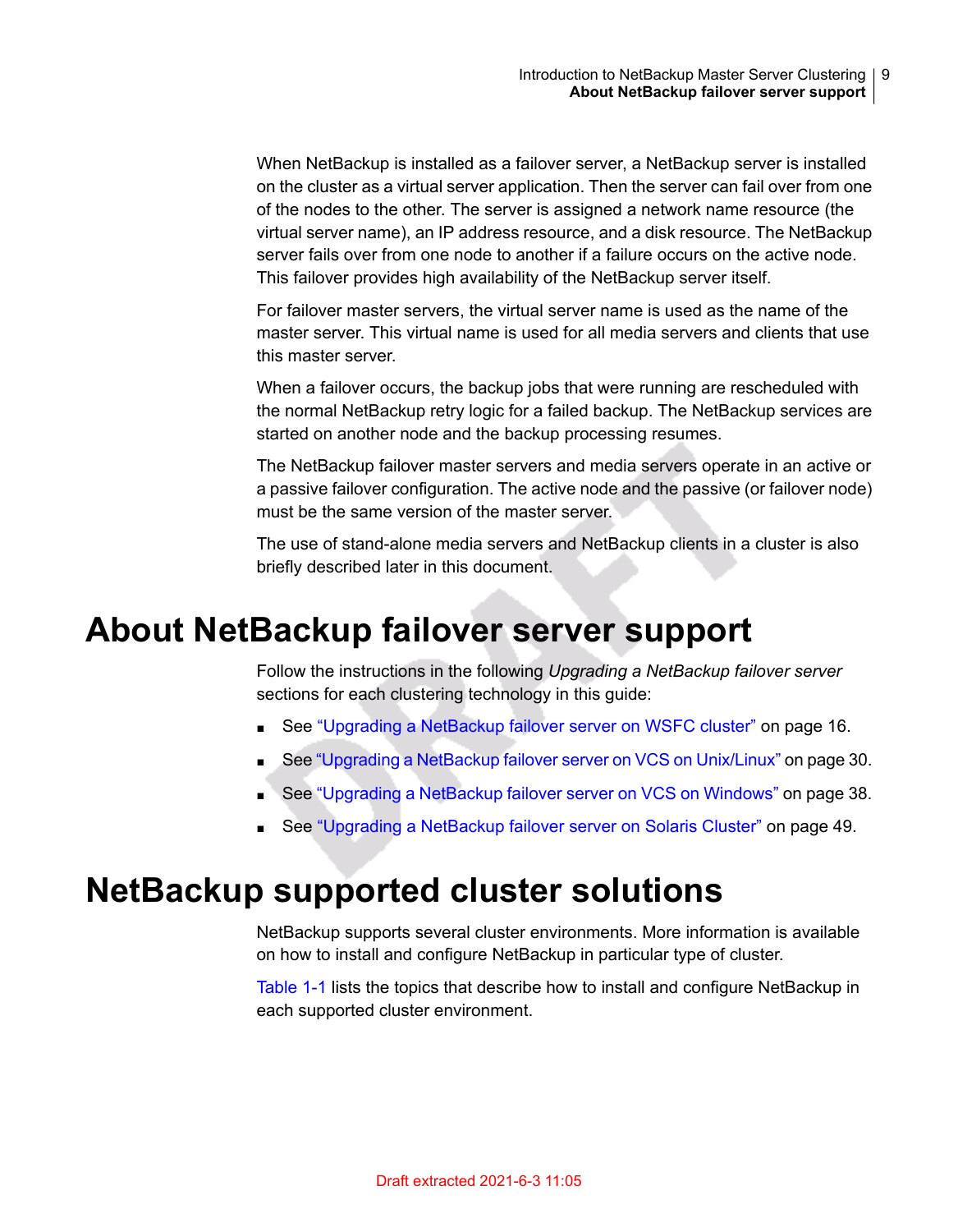| <b>Cluster solution</b>   | <b>See</b>                                            |
|---------------------------|-------------------------------------------------------|
| Windows Server Failover   | See "About NetBackup on Windows Server Failover       |
| Clustering                | Clustering" on page 12.                               |
| Veritas Cluster Server    | See "About NetBackup in a Veritas Cluster Server on   |
| Windows 2008, 2008R2      | Windows" on page 33.                                  |
| Veritas Cluster Server on | See "About NetBackup on a Veritas Cluster Server on   |
| UNIX/Linux                | UNIX/Linux" on page 23.                               |
| Solaris Cluster           | See "About Net Backup on Solaris Cluster" on page 43. |

<span id="page-9-2"></span>**Table 1-1** Supported cluster solutions

## **Accessing NetBackup cluster compatibility lists**

<span id="page-9-0"></span>The Veritas Support Web site now contains the most current platform support information for NetBackup. To locate the latest information on the Web site, perform the following procedure.

#### **To access NetBackup cluster compatibility lists**

**1** Go to the following Web site:

[https://www.veritas.com/support/en\\_US.html](https://www.veritas.com/support/en_US.html)

**2** In the **Find Your Product** box, type NetBackup Enterprise Server and click the **>** option.

For Windows Server Failover Clustering and Veritas Cluster Server for Windows, you also can indicate NetBackup Server.

- **3** From the list on the right, click **Compatibility List**.
- <span id="page-9-1"></span>**4** For information on supported cluster environments, see the following list:

Veritas NetBackup (tm) Enterprise Server *x.x* / NetBackup Server *x.x* Cluster Compatibility (updated *date*).

For *x.x*, look for the current release. For *date*, look for the most recent date.

**5** Click the link for the PDF document.

### **About NetBackup limitations with clustering solutions**

The following general limitations exist for NetBackup in a cluster: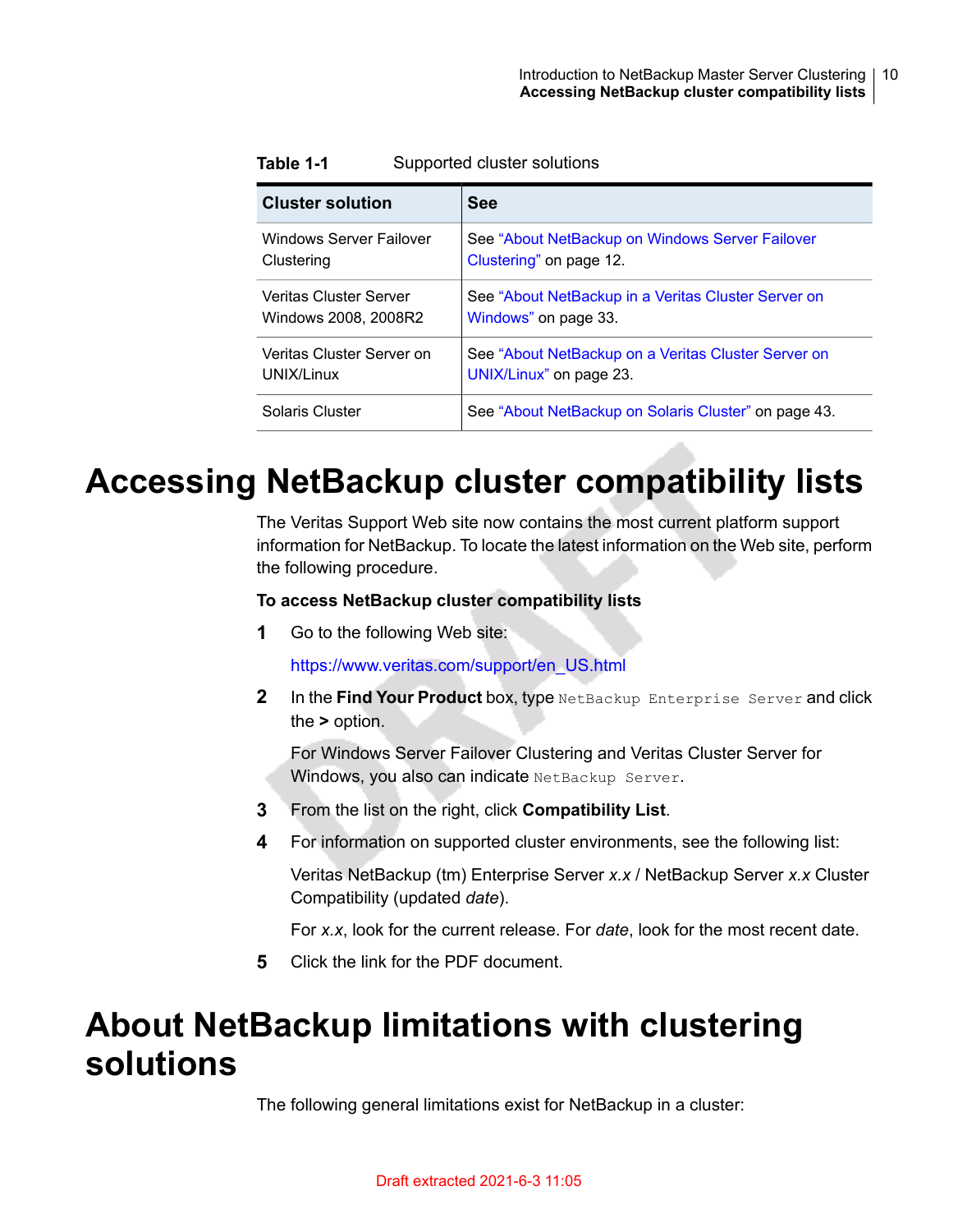- NetBackup does not support the conversion of an existing non-failover NetBackup server to a failover NetBackup server. Contact Veritas Enterprise Technical Support .
- All NetBackup nodes must be running the same operating system and NetBackup version.
- NetBackup clustering does not support multiple master servers in a single cluster.
- NetBackup Server clustering is supported only on Windows and not on UNIX and Linux platforms.
- NetBackup Enterprise Server clustering is supported on Windows as well as Linux platforms.
- NetBackup Enterprise Server is supported with all cluster solutions See ["NetBackup](#page-8-1) supported cluster solutions" on page 9.
- For limitations specific to NetBackup options, refer to the *NetBackup Release Notes*.

[https://www.veritas.com/support/en\\_US/article.DOC5332](https://www.veritas.com/support/en_US/article.DOC5332)

For limitations specific to Media Manager, refer to the *NetBackup Administrator's Guides*.

[https://www.veritas.com/support/en\\_US/article.DOC5332](https://www.veritas.com/support/en_US/article.DOC5332)

S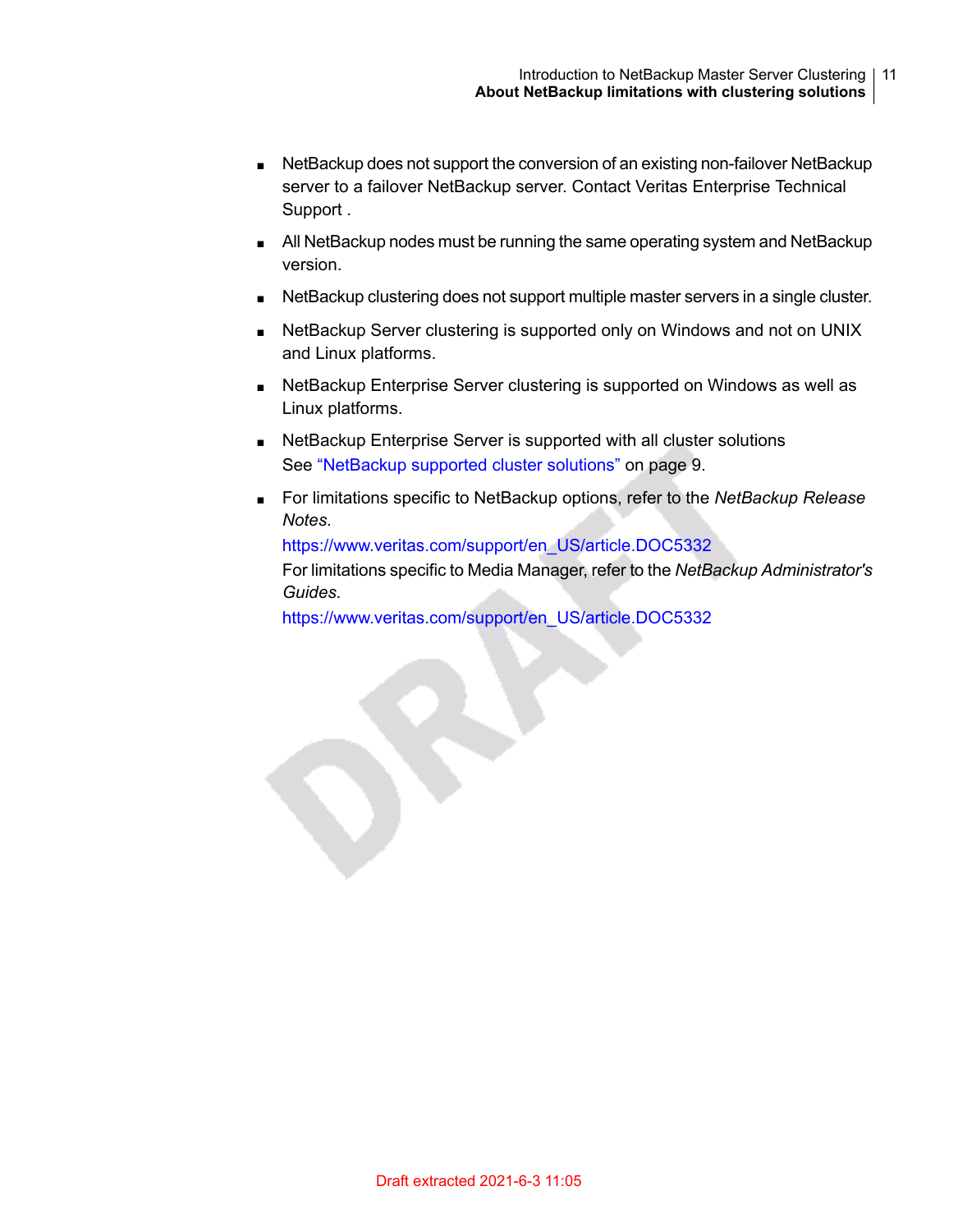## Chapter

# <span id="page-11-0"></span>NetBackup in a Windows Server Failover Clustering

This chapter includes the following topics:

- About [NetBackup](#page-11-1) on Windows Server Failover Clustering
- Installation [prerequisites](#page-12-0) for NetBackup on WSFC cluster
- Installing a [NetBackup](#page-13-0) failover server on WSFC cluster
- [Configuring](#page-15-0) a NetBackup server on WSFC cluster
- Upgrading a [NetBackup](#page-15-1) failover server on WSFC cluster
- [Restoring](#page-17-0) the cluster quorum
- [Restoring](#page-18-0) the cluster quorum to a node with directory services
- [Preparation](#page-19-0) for disaster recovery of WSFC
- Disaster [recovery](#page-19-1) of WSFC
- <span id="page-11-1"></span>**[Recovering](#page-19-2) the entire WSFC cluster**
- **[Recovering](#page-20-0) all shared disks**
- About recovering [NetBackup](#page-21-0) data on a shared disk

## **About NetBackup on Windows Server Failover Clustering**

Windows Server Failover Clustering (WSFC) is a high-availability solution for cluster configurations. With Windows Server Failover Clustering you can monitor systems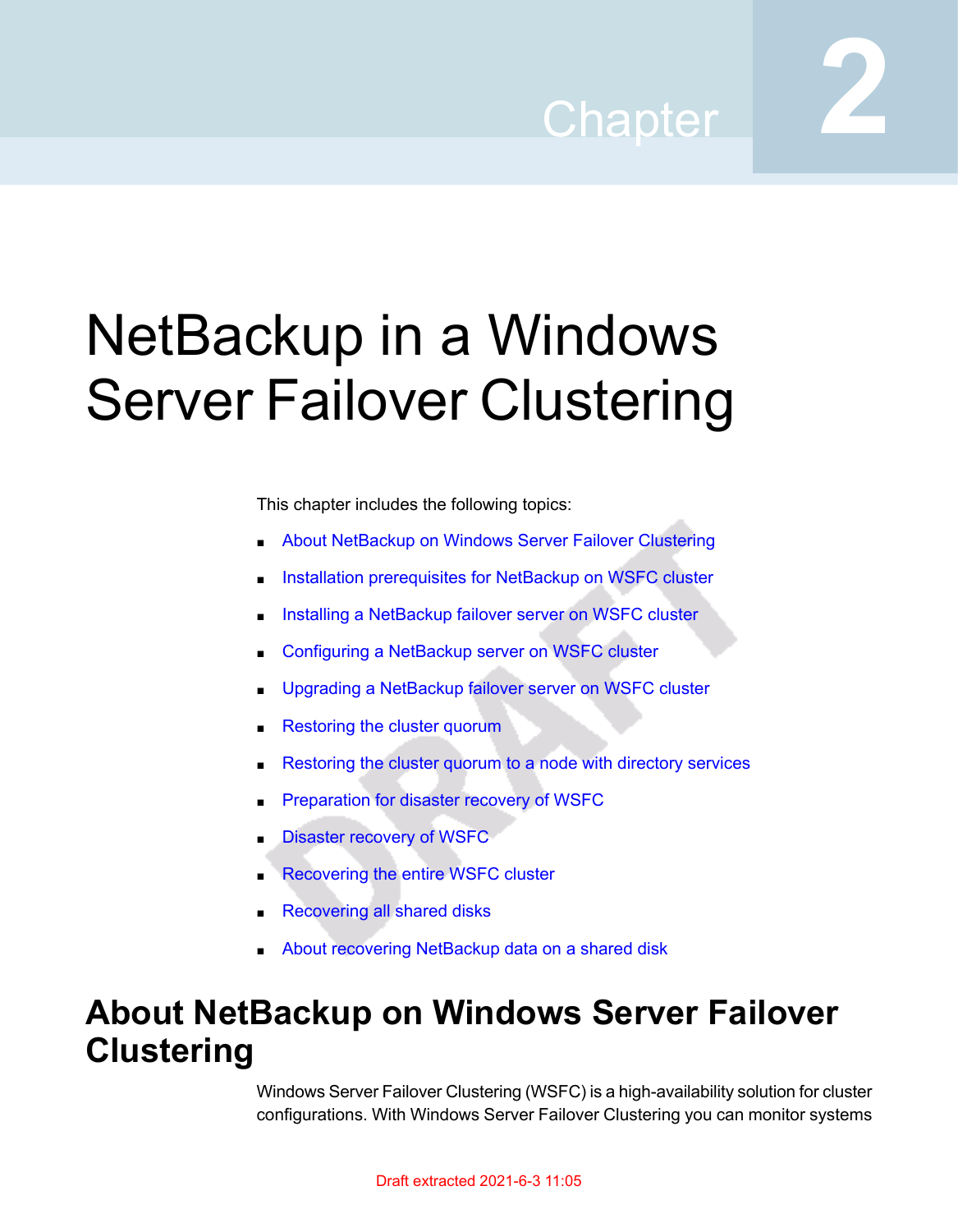and application services. Refer to the documentation for WSFC to get a detailed understanding of how WSFC works and how it is installed and administered.

For detailed information on how NetBackup is installed and administered, see the *NetBackup Installation Guide* and *NetBackup Administrator's Guide, Volume I*.

[https://www.veritas.com/support/en\\_US/article.DOC5332](https://www.veritas.com/support/en_US/article.DOC5332)

NetBackup can be configured in a cluster as a non-failover server and as a standalone media server with virtual storage units. For more information, refer to the *NetBackup in Highly Available Environments Administrator's Guide*.

<span id="page-12-0"></span>[https://www.veritas.com/support/en\\_US/article.DOC5332](https://www.veritas.com/support/en_US/article.DOC5332)

### **Installation prerequisites for NetBackup on WSFC cluster**

The following requirements must be met before you install and configure a NetBackup failover server in a WSFC environment:

■ Verify that WSFC and the current NetBackup version support your hardware. For a list of supported storage devices, visit the following Web site. Also consult the WSFC documentation.

[https://www.veritas.com/support/en\\_US/article.000033647](https://www.veritas.com/support/en_US/article.000033647)

- Verify that storage devices are properly installed and configured to work in a Windows environment. Refer to the information on configuring storage devices in the *NetBackup Installation Guide*. [https://www.veritas.com/support/en\\_US/article.DOC5332](https://www.veritas.com/support/en_US/article.DOC5332)
- Verify that Windows Server Failover Clustering is correctly installed and configured. NetBackup can be installed on as many nodes as WSFC supports. WSFC supports up to 4 or 8 nodes in a cluster, depending on the level of Windows that is installed.
- Physically connect the robotic devices and tape devices to each node where you want to install NetBackup). Connect devices by SCSI or Fibre Channel. Use OS commands to verify that all the devices are connected properly. See the *NetBackup Device Configuration Guide*. [https://www.veritas.com/support/en\\_US/article.DOC5332](https://www.veritas.com/support/en_US/article.DOC5332)
- Verify that you have an IP address and host name (virtual name) to be assigned to the NetBackup cluster group. Use these only for the NetBackup cluster group. Also, verify that the disk resource is online on the node from which the NetBackup installation is about to be performed for the first time on the cluster. With this release IPv6 is supported with NetBackup.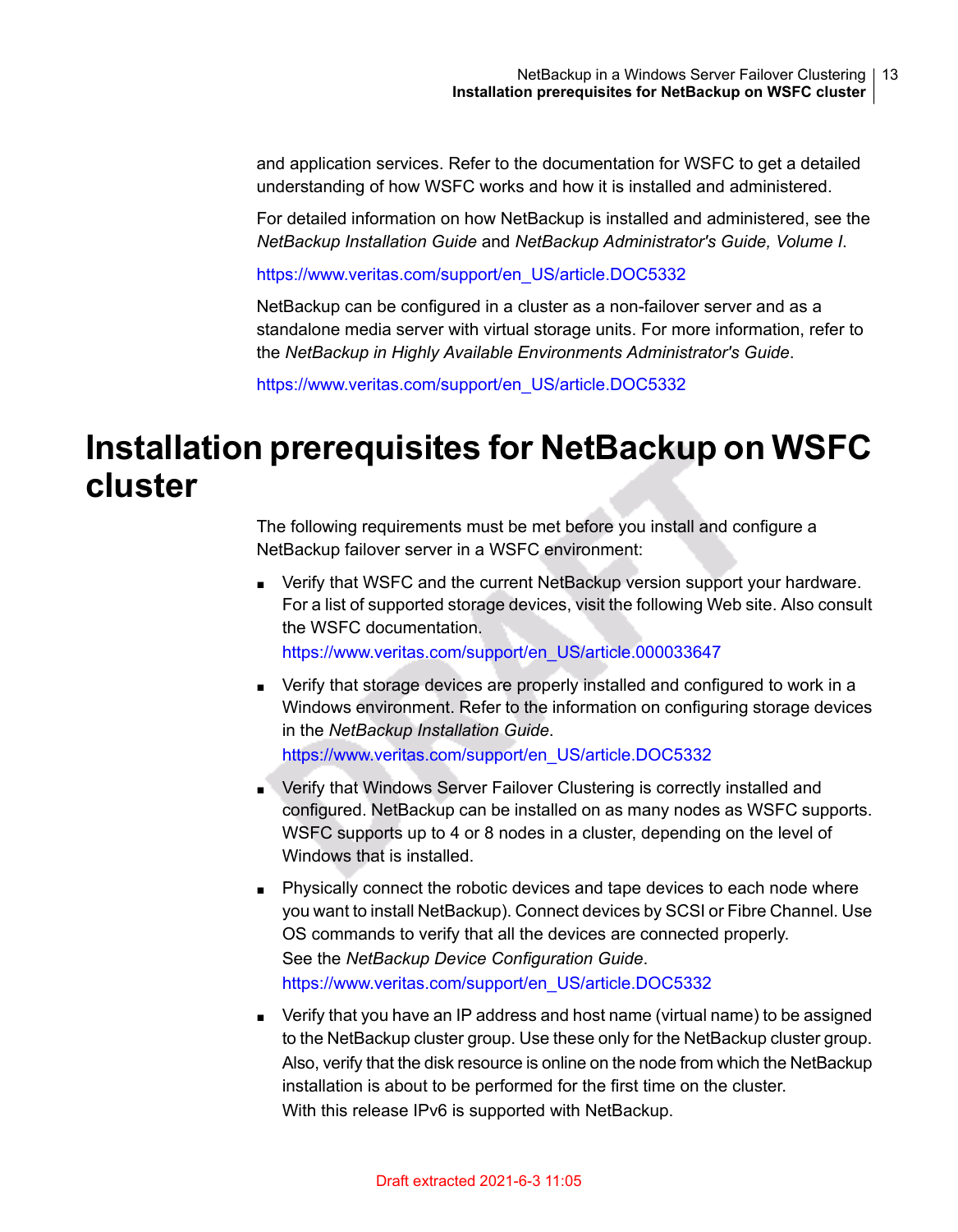See "About the support for multiple IP addresses in [NetBackup"](#page-67-0) on page 68.

- Use Cluster Administrator to verify that the Possible Owners list for each disk resource that NetBackup uses includes each node to which NetBackup can failover.
- Verify that you have the current NetBackup Enterprise Server version or the current NetBackup server version installation program and a valid license key.
- The Windows Server Failover Clustering Administrator must be installed on all NetBackup servers that you use to administer the NetBackup failover master server remotely. Failover Cluster Manager must also be installed on any NetBackup administration clients.
- You must have administrator rights or domain administrator credentials on the server cluster.
- <span id="page-13-0"></span>■ On Windows, the public network names must be the same on both nodes of the cluster for push installs.
- You should install NetBackup on the same path on all the nodes.

### **Installing a NetBackup failover server on WSFC cluster**

Before you begin installation, review the following notes:

■ These instructions assume that this installation is a new installation of a NetBackup failover server.

To upgrade NetBackup rather than complete an initial installation, follow the upgrade procedure.

See ["Upgrading](#page-15-1) a NetBackup failover server on WSFC cluster" on page 16.

- You must install the same type of NetBackup server on each node to which NetBackup may failover.
- The virtual name cannot be more than 15 characters because of a Microsoft limitation.

**Note:** After you configure NetBackup as a cluster group in WSFC, do not change the group name.

The installation program does the following:

■ Installs NetBackup on the node with shared disk resource online.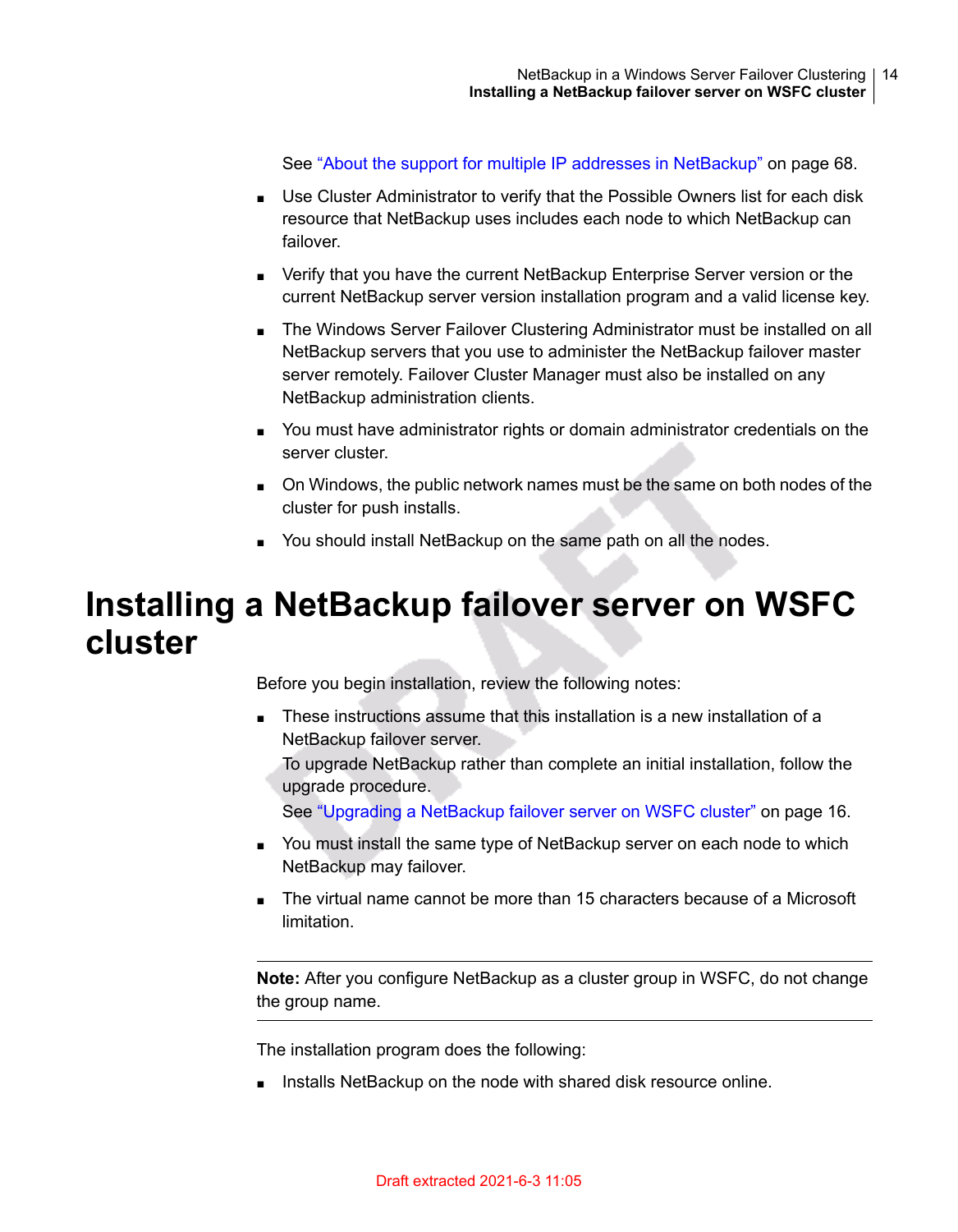- Pushes the install to each inactive node, including the single license key you provided for a master server installation.
- Brings the NetBackup resources online.

To upgrade NetBackup rather than complete an initial installation, you follow a different procedure.

See ["Upgrading](#page-15-1) a NetBackup failover server on WSFC cluster" on page 16.

#### **To install a NetBackup failover server in an WSFC cluster**

- **1** Install NetBackup on all nodes of the cluster. This installation can be done in the following ways:
	- Install on the cluster node (with shared disk online) and push install to all other nodes in the cluster. Or
	- Install on the cluster node (with shared disk online). After the first node installation, manually install on all other nodes in the cluster.

Follow the instructions for NetBackup in a clustered environment as described in the *NetBackup Installation Guide*.

[https://www.veritas.com/support/en\\_US/article.DOC5332](https://www.veritas.com/support/en_US/article.DOC5332)

- **2** When you are prompted to provide the list of servers, enter all servers that need to have access to the NetBackup failover server.
- **3** Post installation, get security certificates on all the nodes within the cluster.

For more information on getting a certificate in a clustered NetBackup setup, see the NetBackup Security and Encryption Guide.

<http://www.veritas.com/docs/DOC5332>

**4** Post installation, if you have added additional license keys (for example for OpsCenter), then perform a failover and add these keys to each node in the cluster.

See "About adding [license](#page-62-0) keys" on page 63.

**5** Install any options that require separate installations.

Most Windows options only require a special license key and do not require a separate installation. See the appropriate NetBackup documentation for the specific option for more information.

**6** After the installation is complete, continue with the configuration of NetBackup.

See ["Configuring](#page-15-0) a NetBackup server on WSFC cluster" on page 16.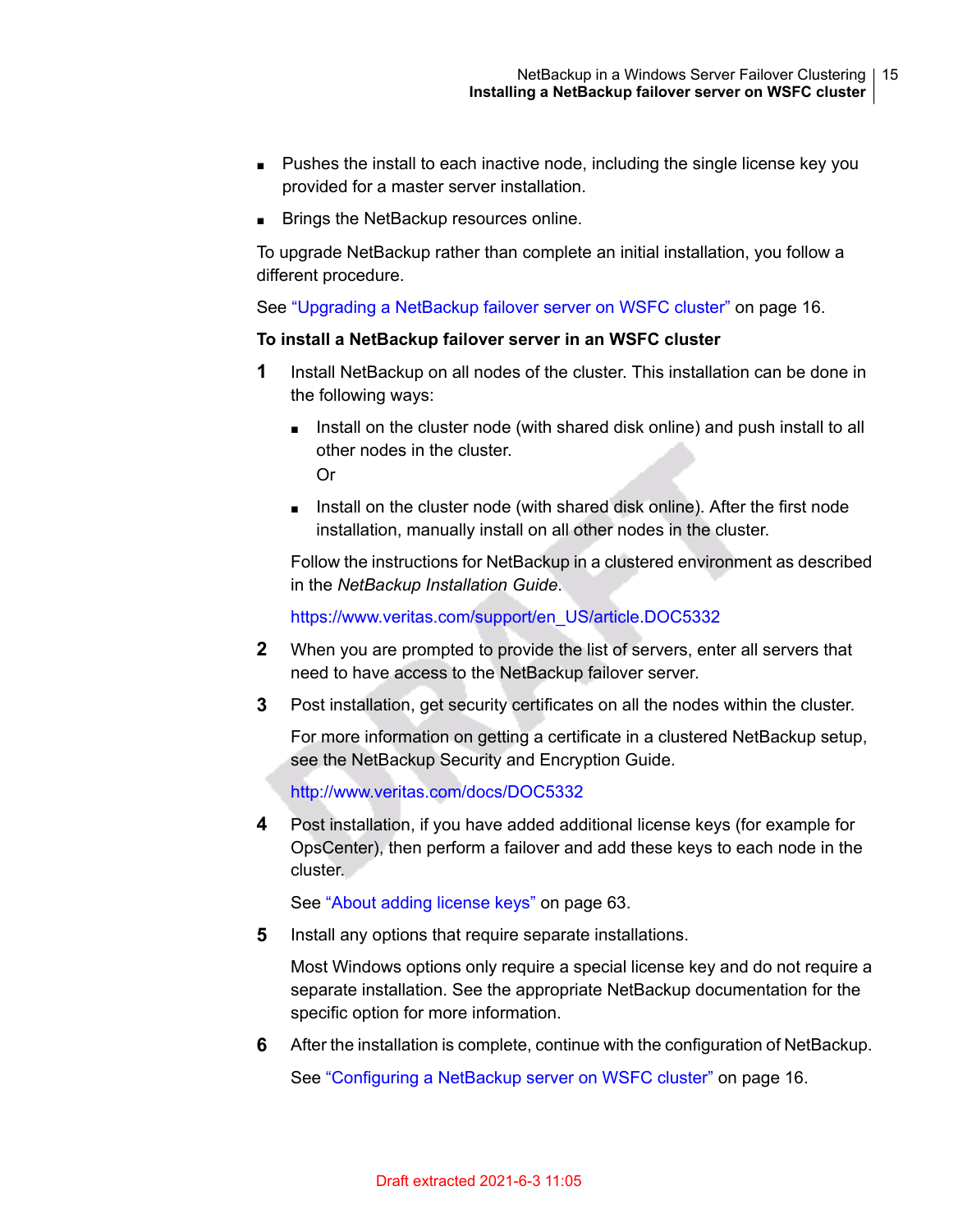## **Configuring a NetBackup server on WSFC cluster**

<span id="page-15-0"></span>Do the following steps to configure NetBackup server in a cluster.

| <b>Step</b>    | <b>Action</b>                                                                                                                                                                                              |
|----------------|------------------------------------------------------------------------------------------------------------------------------------------------------------------------------------------------------------|
| 1              | Review the guidelines for how to configure NetBackup.                                                                                                                                                      |
|                | See "NetBackup configuration guidelines" on page 54.                                                                                                                                                       |
| $\overline{2}$ | Configure the devices in the cluster.                                                                                                                                                                      |
|                | See "Device configuration guidelines" on page 55.                                                                                                                                                          |
|                | See "Configuring devices" on page 56.                                                                                                                                                                      |
|                | <b>Note:</b> Devices must be configured on each node in the cluster.                                                                                                                                       |
| 3              | Verify that the entries for the NetBackup Catalog backups are correct.                                                                                                                                     |
|                | See "Configuring NetBackup catalog backups in a cluster" on page 57.                                                                                                                                       |
|                | Catalog backup information is stored on the shared disk and does not need to be<br>configured for each node.                                                                                               |
| 4              | Configure backup policies. Backup policies are stored on the shared disk and do<br>not need to be configured for each node.                                                                                |
|                | See "About configuring backup policies for a NetBackup clustered server"<br>on page 58.                                                                                                                    |
| 5              | By default, NetBackup options (such as NetBackup Vault) do not cause NetBackup<br>to failover if they fail. You can configure NetBackup options to failover NetBackup<br>if a service or the option fails. |
|                | See "Configuring add-ons for monitoring (Windows)" on page 62.                                                                                                                                             |
| 6              | When you have completed the configuration of NetBackup, verify that NetBackup<br>can fail over properly in the cluster.                                                                                    |
|                | See "Verifying NetBackup configuration" on page 60.                                                                                                                                                        |

#### **Table 2-1** Configuring a NetBackup server on WSFC cluster

### <span id="page-15-1"></span>**Upgrading a NetBackup failover server on WSFC cluster**

Follow these instructions if you want to upgrade NetBackup.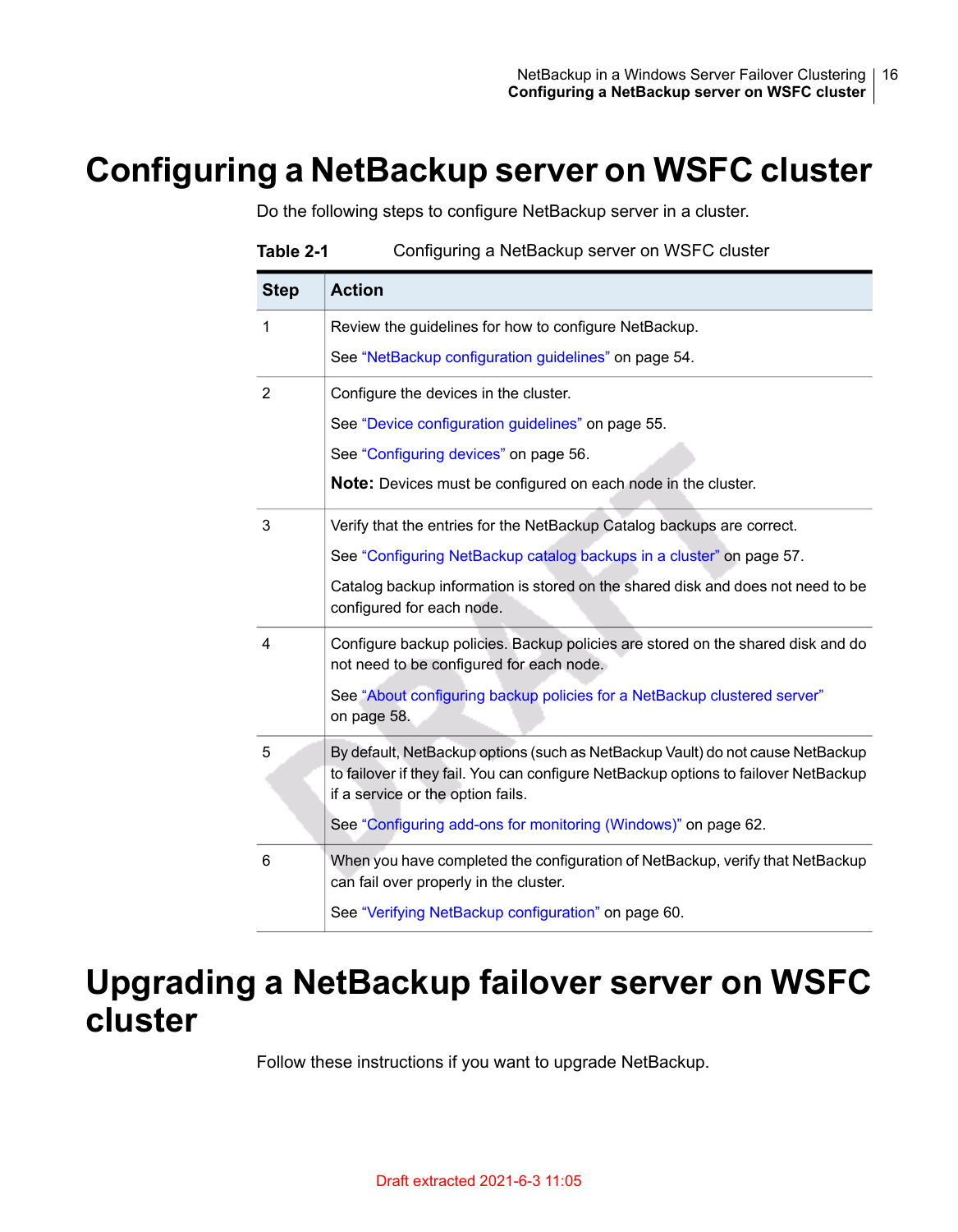**Note:** NetBackup does not support conversion of an existing non-failover NetBackup server to a failover NetBackup server. Contact Veritas Enterprise Technical Support

**Note:** If you have modified NetBackup cluster configuration manually or the configuration has been modified due to external script, make sure that it is reflected correctly in NetBackup cluster registry.

#### **To upgrade a NetBackup failover server on WSFC cluster**

.

**1** Ensure that a good backup of your cluster environment exists that includes a catalog backup.

See ["Configuring](#page-56-0) NetBackup catalog backups in a cluster" on page 57.

- **2** For each NetBackup server that runs outside of the cluster, ensure that the server list is accurate. This list should contain the name of each node where NetBackup can run and the name of the virtual server.
- **3** Take all NetBackup resources offline except for the disk resource, virtual IP, and virtual name before you begin the upgrade install.
- **4** Follow the instructions for how to upgrade NetBackup in a clustered environment as described in the *NetBackup Installation Guide*.

#### [https://www.veritas.com/support/en\\_US/article.DOC5332](https://www.veritas.com/support/en_US/article.DOC5332)

The installation program does the following:

- Upgrades NetBackup on the active node.
- Pushes the install to each inactive node.
- Brings the NetBackup resources online.
- **5** Post upgrade installation, verify if the security certificates are deployed on all the nodes within the cluster. If not, generate security certificates on all the nodes within the cluster.

For more information on deploying a certificate in a clustered NetBackup setup, see the NetBackup Security and Encryption Guide.

<http://www.veritas.com/docs/DOC5332>

**6** Upgrade and configure any options.

Most options require only a license key and do not need to be upgraded separately. For information on how to install and configure a specific option, see the appropriate NetBackup documentation for that option.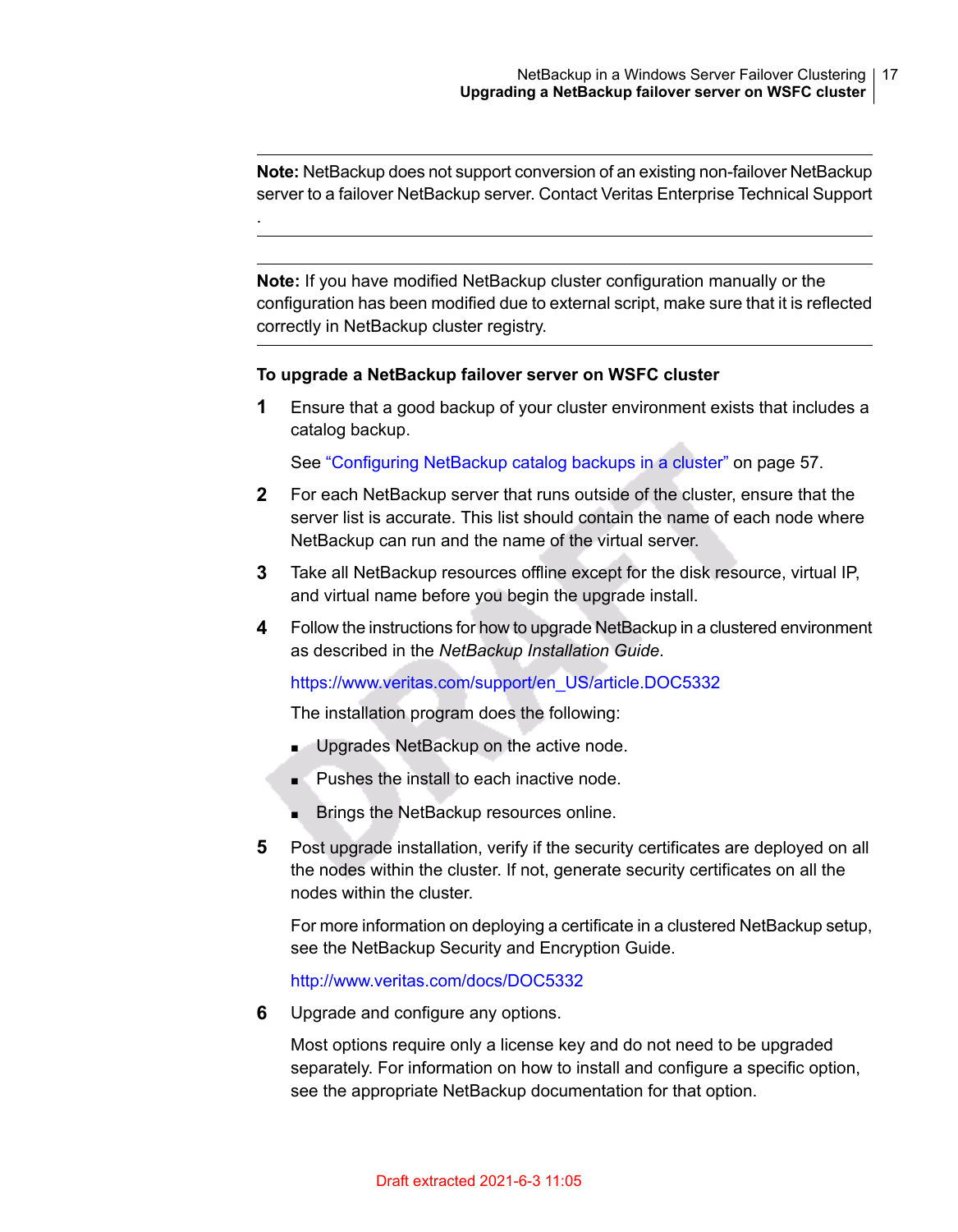### **Restoring the cluster quorum**

<span id="page-17-0"></span>The cluster quorum is backed up as part of System State or Shadow Copy Components for each node. To restore the cluster quorum, other nodes in the cluster must be offline. If you cannot take the other nodes in the cluster offline before you restore the cluster quorum, follow the instructions in the next procedure.

#### <span id="page-17-1"></span>**To force the restore of the cluster quorum when other nodes are online**

**1** Create the following registry entry:

HKEY\_LOCAL\_MACHINE\Software\VERITAS\NetBackup\CurrentVersion\ Config\Cluster\_Database\_Force\_Restore

The actual registry entry must be on a single line. If required, create this registry value as data type REG\_SZ with a value of YES. When this value is set, the cluster service is stopped for any nodes that are online.

**2** If Active Directory is running on the target server or the target server is currently a domain controller, the restore procedure is different.

See ["Restoring](#page-18-0) the cluster quorum to a node with directory services" on page 19.

#### **To restore the cluster quorum**

- **1** If the other nodes in the cluster are online, create the registry entry as described in the previous procedure.
- **2** In the NetBackup **Backup, Archive, and Restore** interface, open a **Restore** window.
- **3** Select the backup image (or range of images) that contains the backup of the **System State** or **Shadow Copy Components** for this node of the cluster.
- **4** In the **All Folders** pane, select **System\_State** or **Shadow Copy Components**.
- **5** If the disk where the cluster quorum previously resided is changed, set the registry entry. This action forces the restore to continue.

See "To force the restore of the cluster [quorum](#page-17-1) when other nodes are online" on page 18.

The disk may have been replaced with a new one. Or the disk configuration may have been changed so that the cluster quorum now resides on a different disk. In the latter case, the drive letter can remain the same for the disk that contained the cluster quorum. The drive letter can remain the same even if the configuration has changed. It can also remain the same if the disk signatures in the restore media do not match the signatures in the cluster quorum.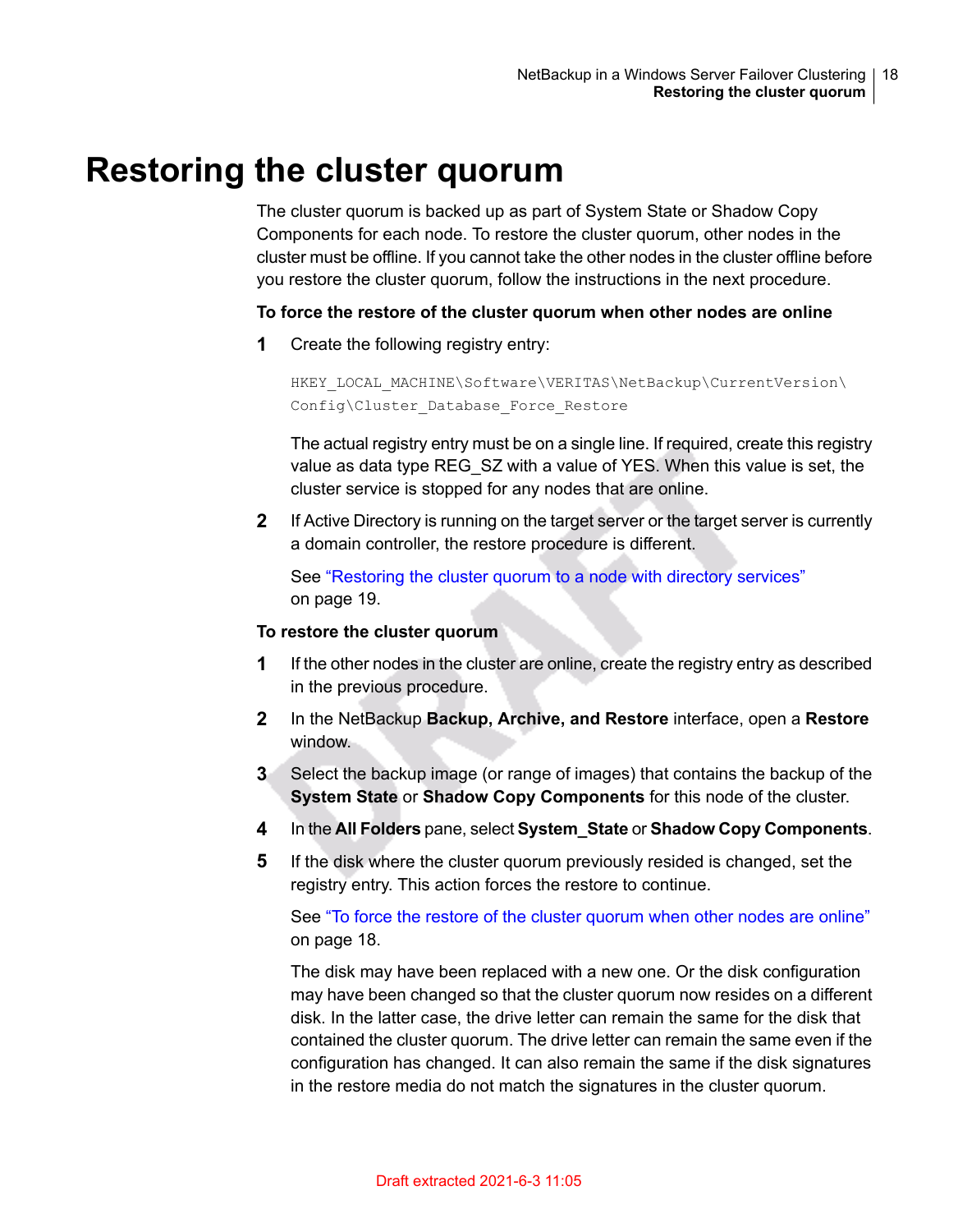- **6** Continue the restore.
- <span id="page-18-0"></span>**7** When the restore operation is complete, restart the cluster node. Or use the Failover Cluster Manager to restart the cluster service on any nodes where it was stopped.

## **Restoring the cluster quorum to a node with directory services**

To restore the quorum to a node that is either running Active Directory or that is currently a domain controller, the node must be in Directory Services Restore Mode. The cluster services cannot run in this mode. So the cluster quorum must be restored separately, after the System State or the Shadow Copy Components are restored and after the node is restarted.

#### **To restore the cluster quorum to a node running Active Directory or that is currently a domain controller**

- **1** In the NetBackup Backup, Archive, and Restore interface, open a **Restore** window.
- **2** Select the backup image (or range of images) that contains the backup you want to restore.
- **3** Exclude the cluster quorum from the restore, as follows:
	- Expand **System\_State** and then deselect **Cluster\_Database**.
	- Expand **Shadow Copy Components > System State** and then deselect **Cluster\_Quorum**.
- **4** Continue the restore.
- **5** When the restore operation is complete, restart the cluster node in Safe (repair) mode. Then select Directory Services Restore Mode.
- **6** Start the NetBackup service(s).
- **7** Open the NetBackup Backup, Archive, and Restore interface.
- **8** Select only the cluster quorum, as follows:
	- Expand **System\_State** and select only **Cluster\_Database**.
	- Expand **Shadow Copy Components > System State** and select only **Cluster\_Quorum**.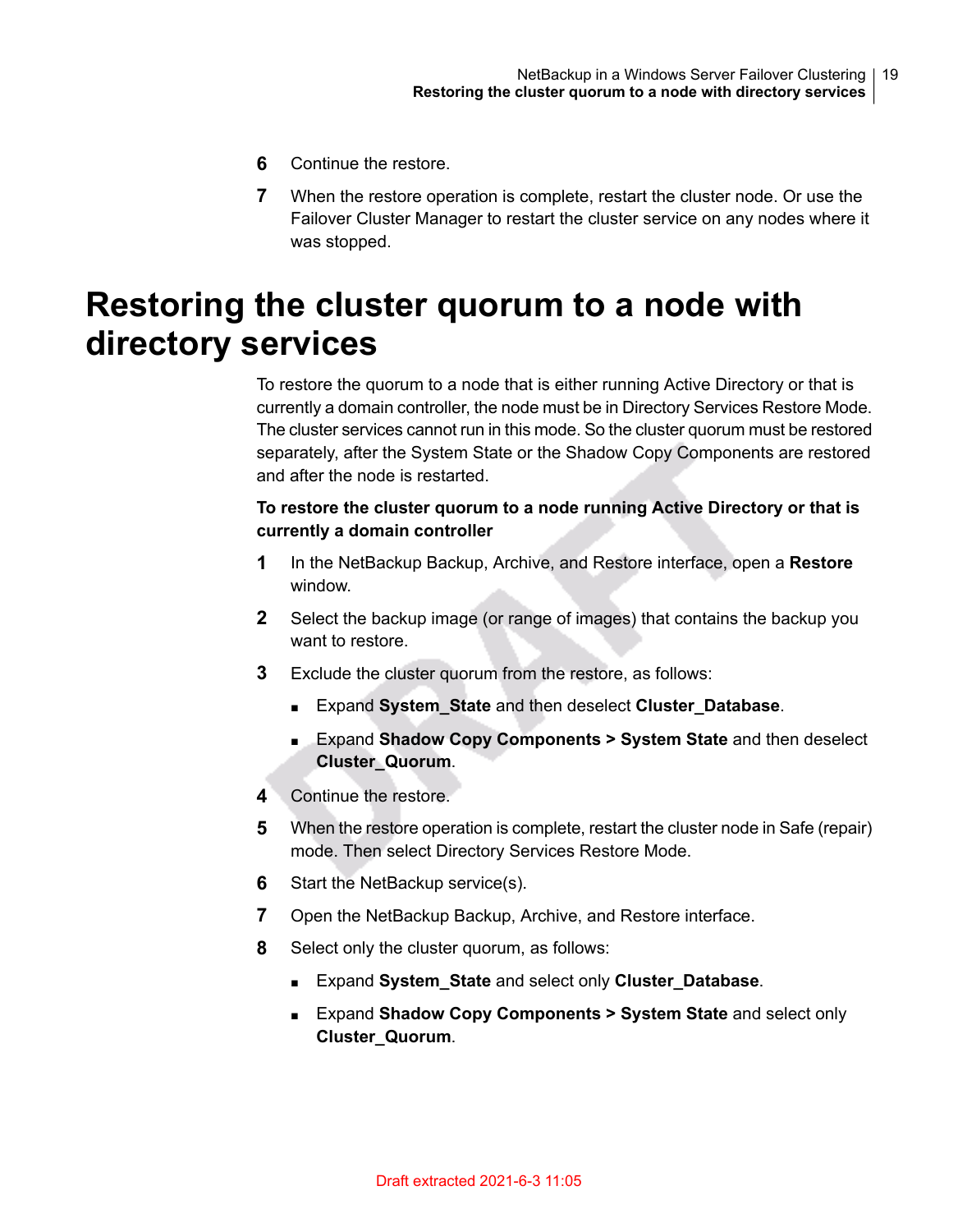**9** If the disk where the cluster quorum previously resided is changed, you may have to set the registry entry. This action forces the restore to continue.

See "To force the restore of the cluster [quorum](#page-17-1) when other nodes are online" on page 18.

The disk may have been replaced with a new one. Or the disk configuration may have been changed so that the cluster quorum now resides on a different disk. In the latter case, the drive letter can remain the same for the disk that contained the cluster quorum. The drive letter can remain the same even if the configuration has changed. It can also remain the same if the disk signatures in the restore media do not match the signatures in the cluster quorum.

- **10** Continue the restore.
- **11** When the restore is complete, restart the target node.
- <span id="page-19-0"></span>**12** Use Failover Cluster Manager to restart the cluster service on any nodes where it was stopped.

### **Preparation for disaster recovery of WSFC**

<span id="page-19-1"></span>For complete instructions on recovery of WSFC, refer to the Microsoft documentation. Veritas only provides the instructions for how to restore the objects that you have backed up using NetBackup.

## **Disaster recovery of WSFC**

Various disaster recovery scenarios are discussed in the following topics:

- See ["Recovering](#page-19-2) the entire WSFC cluster" on page 20.
- <span id="page-19-2"></span>■ See ["Recovering](#page-20-0) all shared disks" on page 21.
- See "About recovering [NetBackup](#page-21-0) data on a shared disk" on page 22. This last topic describes how to recover the shared disk where the NetBackup application resides.

### **Recovering the entire WSFC cluster**

The following procedure describes how to recover the nodes in a cluster to their pre-disaster state.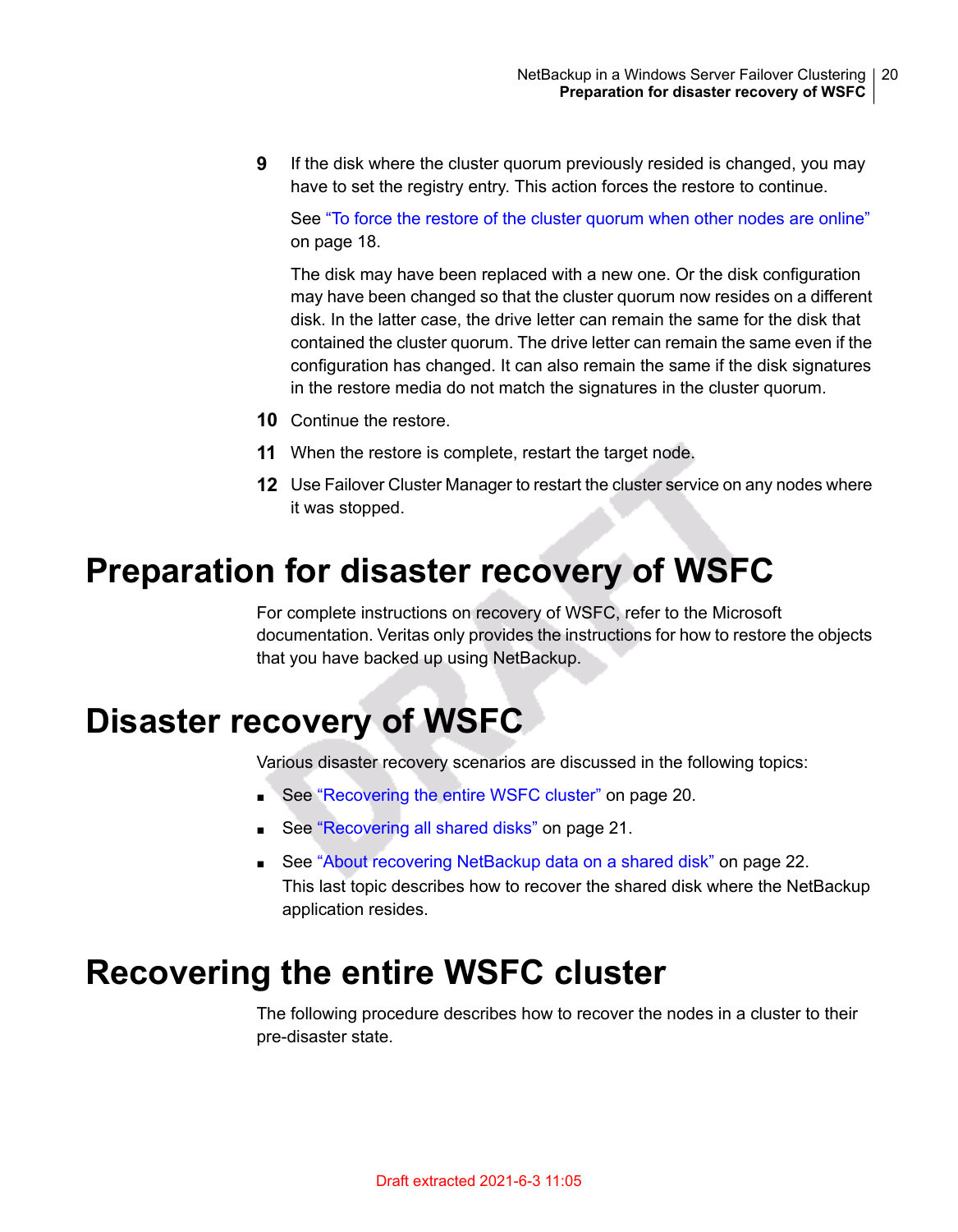#### **To recover the entire WSFC cluster**

- **1** On the first node you want to recover, reinstall the Windows operating system, including the last service pack that was applied before the failure.
- **2** Install any other drivers or applications to make the node operational.
- **3** After you start the nodes in a cluster, ensure that the drive letters match the original cluster configuration. If the original configuration does not match, you can use the Disk Administrator to control the hard drive numbering scheme of the Windows devices.
- **4** On all remaining nodes you need to recover, reinstall Windows, including the last service pack that was applied before the failure.
- **5** Reinstall the cluster services and bring the cluster online.
- **6** Reinstall the same NetBackup software on the cluster that was installed before the failure.
- **7** Use the appropriate NetBackup catalog recovery procedure to restore the NetBackup catalog information before continuing.

See the *NetBackup Troubleshooting Guide* for more information on recovering the NetBackup catalog database.

[https://www.veritas.com/support/en\\_US/article.DOC5332](https://www.veritas.com/support/en_US/article.DOC5332)

- **8** Restore the data files through the virtual server.
- <span id="page-20-0"></span>**9** If you must restore a database to the shared drives, see the *NetBackup Administrator's Guides* for your NetBackup agent to continue the restore.

[https://www.veritas.com/support/en\\_US/article.DOC5332](https://www.veritas.com/support/en_US/article.DOC5332)

### **Recovering all shared disks**

The following procedure describes how to recover the shared disks in WSFC cluster.

#### **To recover all shared disks**

- **1** Uninstall the cluster software from both nodes.
- **2** Replace and repartition the shared disks.
- **3** Reinstall the cluster software.
- **4** Ensure that all NetBackup shared disks are assigned the same drive letters that were used when NetBackup was originally installed and configured.
- **5** To reconfigure NetBackup for the cluster, do the following on the active node:
	- Run the following command: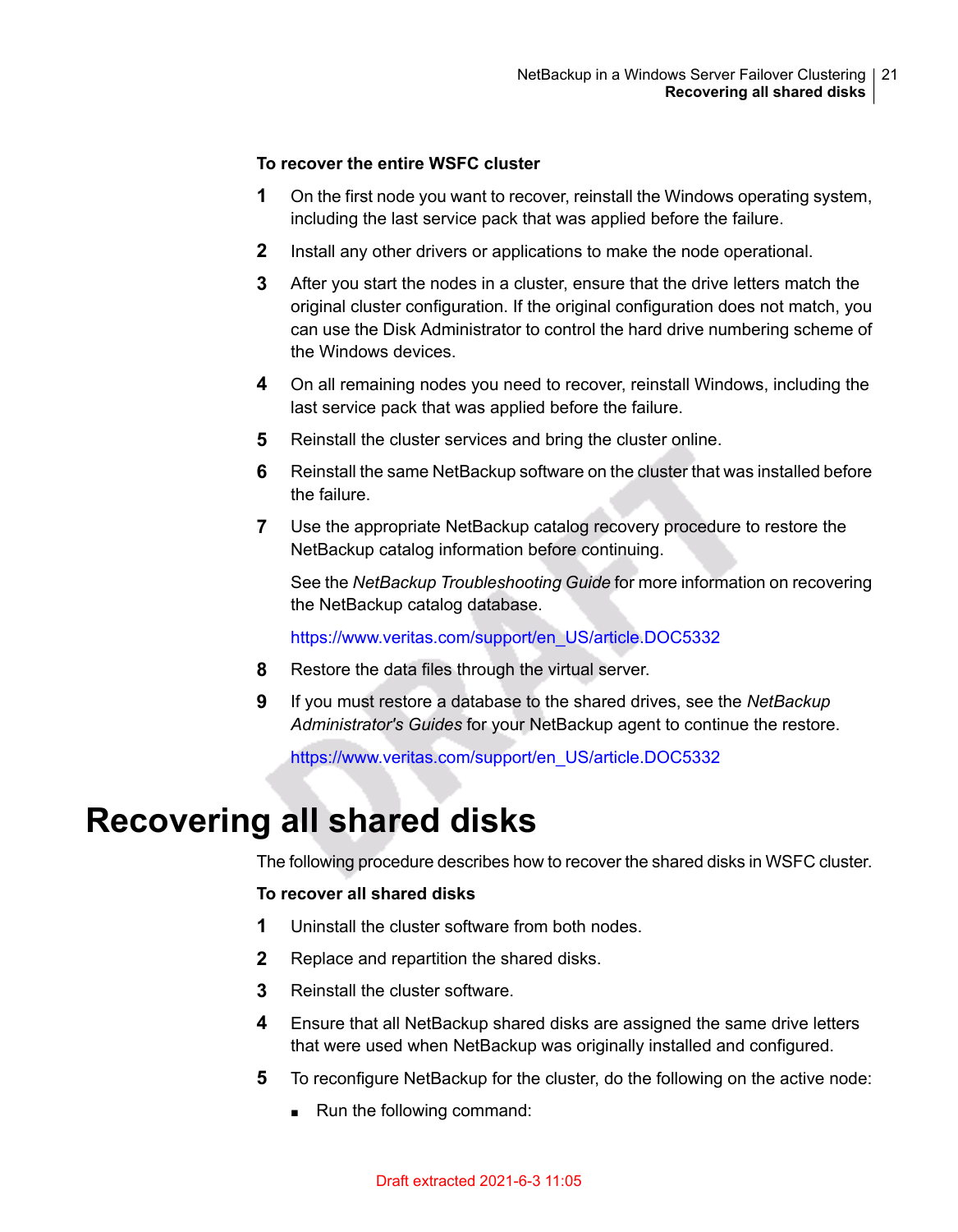bpclusterutil -ci

- Recreate the database
- Run the following commands:

```
tpext
bpclusterutil -online
```
**6** Use the appropriate NetBackup catalog recovery procedure to restore the NetBackup catalog information on the shared disk before continuing. See the *NetBackup Troubleshooting Guide* for more information on recovering the NetBackup catalog database.

[https://www.veritas.com/support/en\\_US/article.DOC5332](https://www.veritas.com/support/en_US/article.DOC5332)

<span id="page-21-0"></span>**7** Use NetBackup to restore any data on the shared disks. For details on how to perform a restore, see the *NetBackup, Archive, and Restore Getting Started Guide*.

[https://www.veritas.com/support/en\\_US/article.DOC5332](https://www.veritas.com/support/en_US/article.DOC5332)

### **About recovering NetBackup data on a shared disk**

To recover the shared disk that the NetBackup failover server used, follow the appropriate NetBackup catalog recovery procedure to restore the catalog information on the shared disk.

See the *NetBackup Troubleshooting Guide* for more information on recovering the NetBackup catalog database.

[https://www.veritas.com/support/en\\_US/article.DOC5332](https://www.veritas.com/support/en_US/article.DOC5332)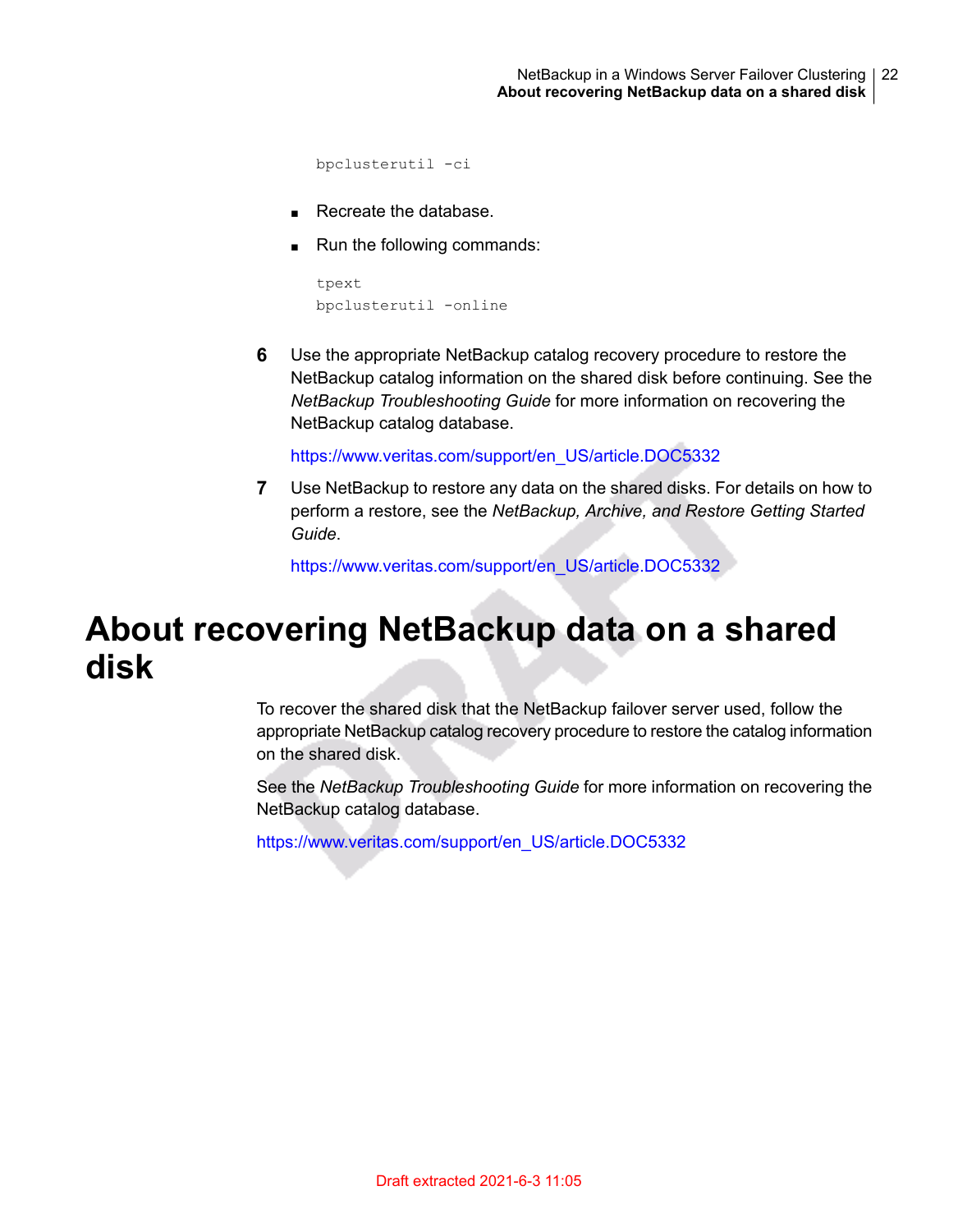## Chapter

# <span id="page-22-0"></span>NetBackup in a Veritas Cluster Server on UNIX/Linux

This chapter includes the following topics:

- About NetBackup on a Veritas Cluster Server on [UNIX/Linux](#page-22-1)
- Installation [prerequisites](#page-23-0) for NetBackup on VCS on UNIX/Linux
- About [preinstallation](#page-24-0) checklist for a NetBackup failover server installation on VCS on [Unix\Linux](#page-24-0)
- Installing a failover NetBackup server on VCS on [UNIX/Linux](#page-26-0)
- [Configuring](#page-27-0) a failover NetBackup server on VCS on UNIX/Linux
- <span id="page-22-1"></span>About adding a node to [existing](#page-28-0) cluster
- Installing or upgrading NetBackup options on VCS on [UNIX/Linux](#page-28-1)
- Upgrading a [NetBackup](#page-29-0) failover server on VCS on Unix/Linux

### **About NetBackup on a Veritas Cluster Server on UNIX/Linux**

Veritas Cluster Server (VCS) is a high-availability solution for cluster configurations. VCS enables you to monitor systems and application services and to restart services on a different system when hardware or software fails.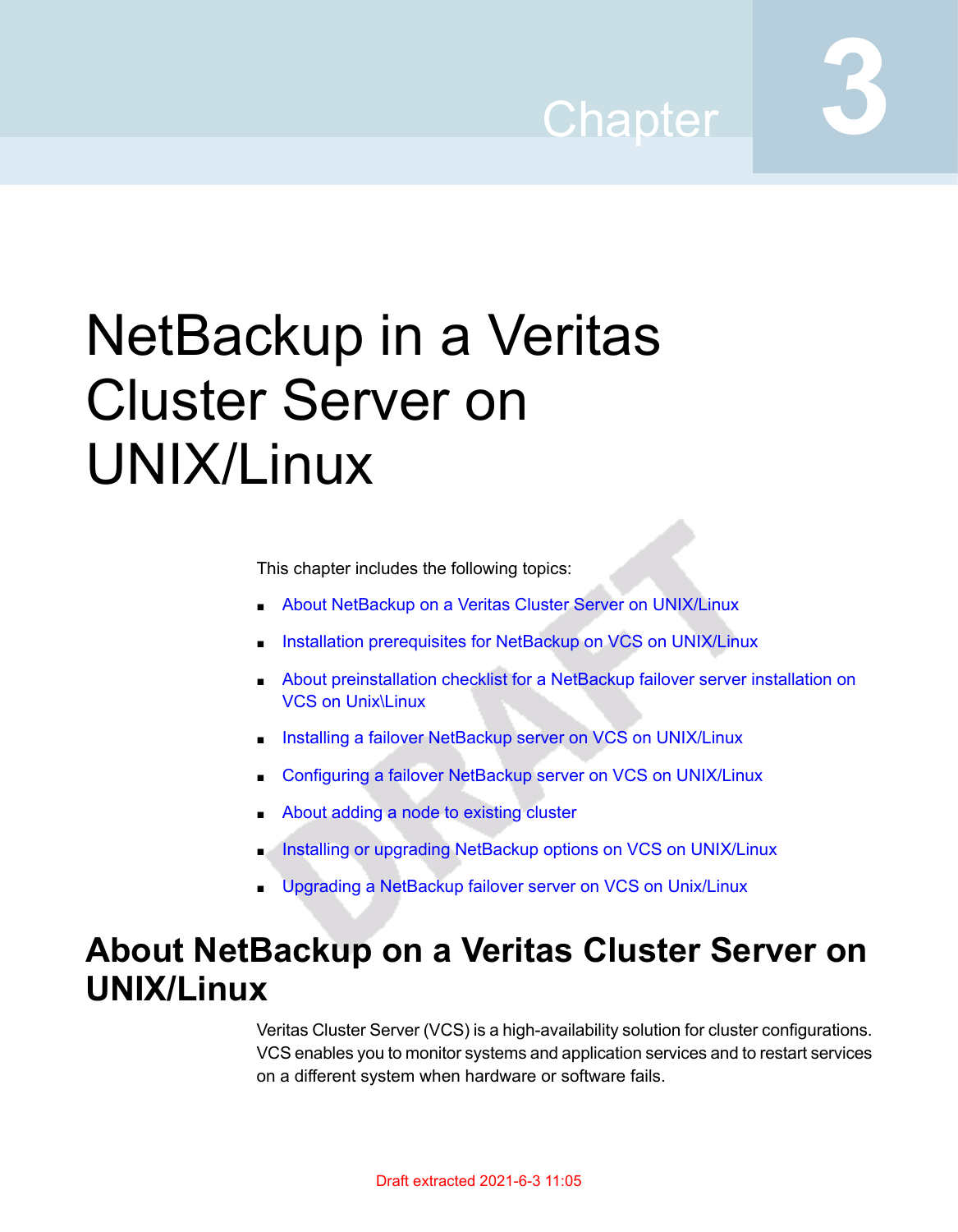NetBackup can be configured in a cluster as a non-failover server and as a standalone media server with virtual storage units. Refer to the *NetBackup in Highly Available Environments Administrator's Guide* for more information.

[https://www.veritas.com/support/en\\_US/article.DOC5332](https://www.veritas.com/support/en_US/article.DOC5332)

NetBackup supports the use of the Global Cluster Option (GCO) with VCS. For information on how to configure and use GCO with NetBackup, refer to the *NetBackup in Highly Available Environments Administrator's Guide*.

<span id="page-23-0"></span>[https://www.veritas.com/support/en\\_US/article.DOC5332](https://www.veritas.com/support/en_US/article.DOC5332)

### **Installation prerequisites for NetBackup on VCS on UNIX/Linux**

The following requirements must be met before you install and configure a NetBackup failover server:

■ Verify that VCS and the current NetBackup Enterprise Server version support your hardware. For a list of supported storage devices, visit the following Web site:

[https://www.veritas.com/support/en\\_US/article.000033647](https://www.veritas.com/support/en_US/article.000033647)

- Verify that the supported version of VCS is correctly installed and configured on Solaris or Linux. Follow the steps in the *Veritas Cluster Server Installation Guide*
- Verify that no VCS resource group and resource exist with the same name as the one you intend to use for NetBackup.
- Make sure that the shared disk is configured and accessible to all cluster nodes where you want to install NetBackup. Also, verify that you can mount the disk.
- Verify that you have an IP address (virtual IP) and a host name (virtual name) to assign to the NetBackup resource in VCS. Use these only for the NetBackup resource.

Also, ping the IP address and verify that the IP address is not plumbed. For VCS-UNIX, IP address of the Nodes and Virtual Name must be of same type (IPv6 or IPv4).

With this release IPv6 is supported with NetBackup.

See "About the support for multiple IP addresses in [NetBackup"](#page-67-0) on page 68.

**Note:** Node IP type must be same as virtual IP type.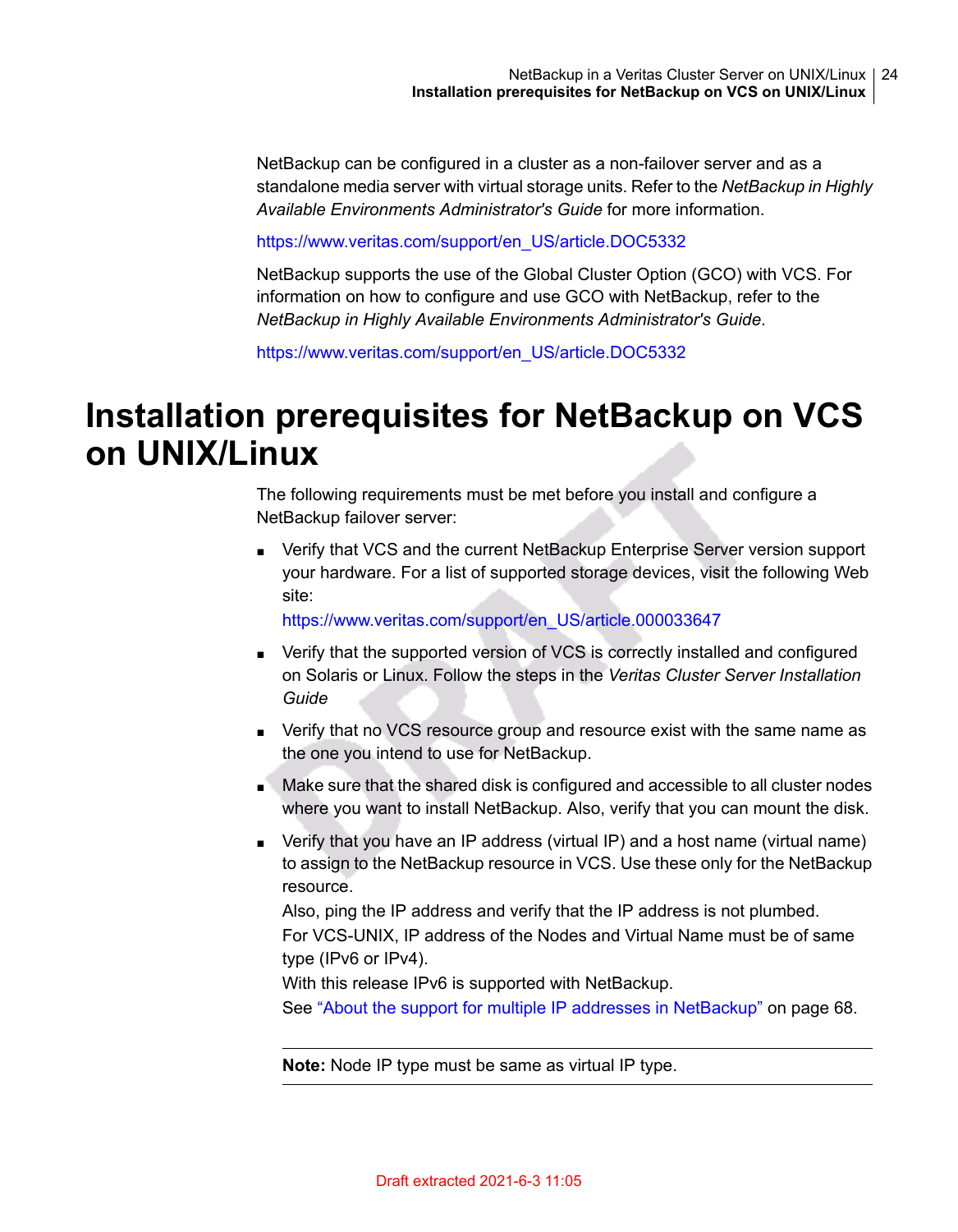- Make sure that each node in the cluster, where you want to install NetBackup, is SSH equivalent. As the root user you must be able to perform a remote logon to each node in the cluster without entering a password. This configuration is only necessary for installation, upgrades, and configuration of the NetBackup server and any NetBackup options. After installation and configuration are complete SSH can be disabled.
- For a clustered NetBackup master server, if the master server is the robotic control host, physically connect the robotic devices and tape devices to each node where you want to install NetBackup. Connect devices by SCSI or Fibre Channel. Use OS commands to verify that all the devices are connected properly. Refer to the *NetBackup Device Configuration Guide*. [https://www.veritas.com/support/en\\_US/article.DOC5332](https://www.veritas.com/support/en_US/article.DOC5332)
- <span id="page-24-0"></span>■ Verify that you have the current NetBackup Enterprise Server version installation program and a valid license key.

## **About preinstallation checklist for a NetBackup failover server installation on VCS on Unix\Linux**

The NetBackup Enterprise Server requests certain cluster-related information during installation. Fill up the checklist for all configurations and the checklist for your specific configuration before you begin installation.

See "NetBackup installation information for all VCS [configurations"](#page-24-1) on page 25.

See "NetBackup installation information for specific VCS [configurations"](#page-25-0) on page 26.

<span id="page-24-1"></span>**Note:** The configuration utility unless specified otherwise treats all attribute values globally.

### NetBackup installation information for all VCS configurations

The following information is required for all VCS cluster configurations:

- Virtual name for NetBackup
- IP address
- Subnet mask or Prefix length
- Node name

Following information is required for each node:

■ IP address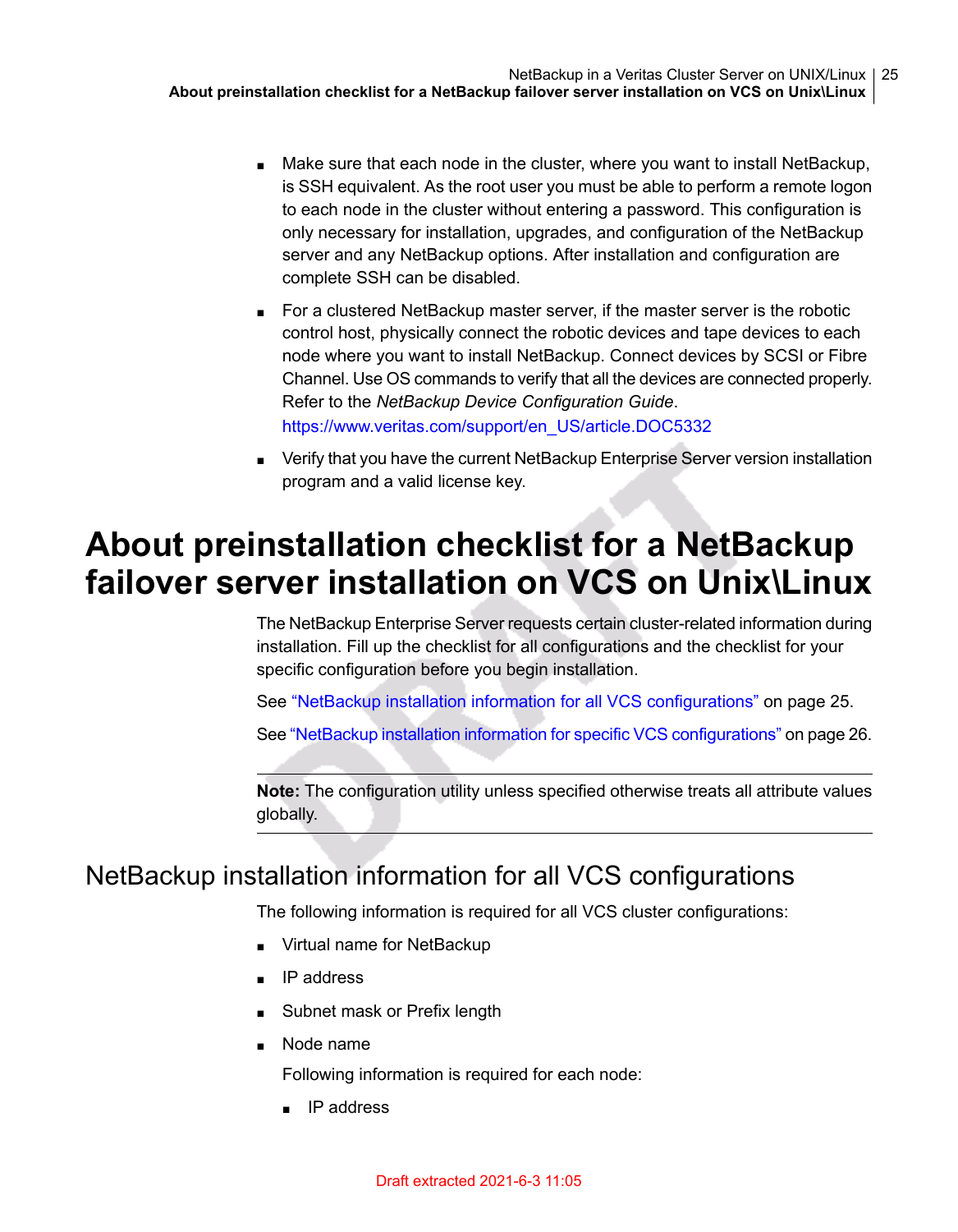<span id="page-25-0"></span>■ Network device name (NIC)

### NetBackup installation information for specific VCS configurations

The following information is required if you use VCS. Review the scenario that fits your configuration.

| <b>Resource</b>                   | <b>Example</b>                                  |
|-----------------------------------|-------------------------------------------------|
| <b>Disk group Resource</b>        |                                                 |
| Disk group                        | nbudg                                           |
| <b>Start Volumes</b>              | 0 or 1                                          |
| Stop Volumes                      | 0 or 1                                          |
| <b>Volume Resource (optional)</b> |                                                 |
| Volume                            | nbuvol                                          |
| <b>Mount Resource</b>             |                                                 |
| <b>Mount Point</b>                | /opt/VRTSnbu                                    |
| <b>Block Device</b>               | /dev/vx/dsk/nbudg/nbuvol                        |
| FS Type                           | vxfs                                            |
| <b>Mount Option</b>               | (optional)                                      |
| <b>Fsck Option</b>                | (if you add other options, -y is also required) |

**Table 3-1** Scenario 1 - VCS with VxVM

**Table 3-2** Scenario 2- VCS with no Volume Manager

| <b>Resource</b>     | <b>Example</b>                                  |
|---------------------|-------------------------------------------------|
| Mount Point         | /opt/VRTSnbu                                    |
| <b>Block Device</b> | /dev/dsk/clt1dos3                               |
| FS Type             | vxfs                                            |
| <b>Mount Option</b> | (optional)                                      |
| <b>Fsck Option</b>  | (if you add other options, -y is also required) |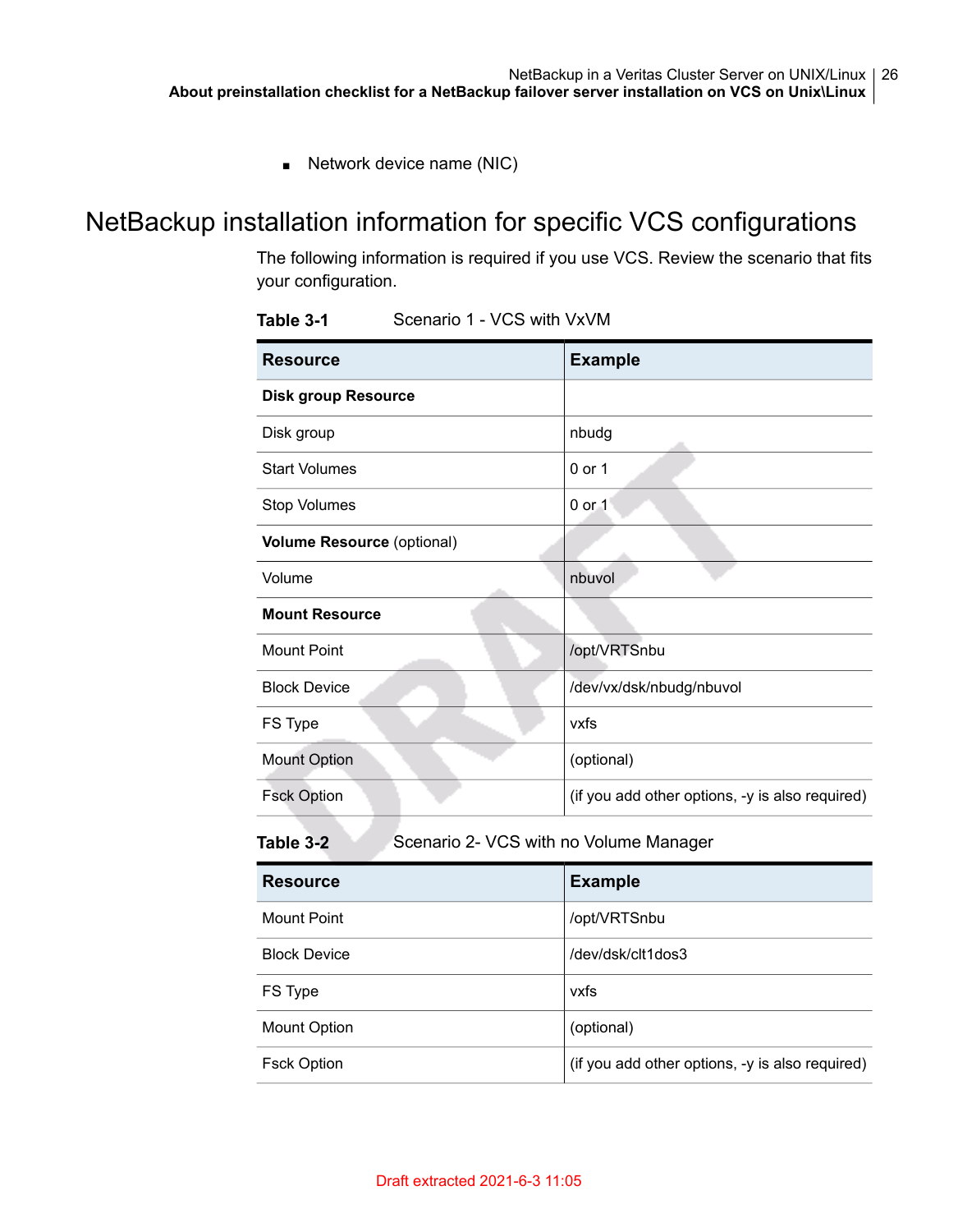### **Installing a failover NetBackup server on VCS on UNIX/Linux**

<span id="page-26-0"></span>This topic describes how to install and configure a new NetBackup Enterprise Server as a failover application on a VCS on UNIX or Linux. To upgrade NetBackup, you must follow a different procedure.

See "Upgrading a NetBackup failover server on VCS on [Unix/Linux"](#page-29-0) on page 30.

**Note:** You must install the NetBackup master server on each node to which NetBackup may failover. You cannot have a separate failover master server in your NetBackup configuration.

The following procedure describes how to install and configure a NetBackup failover server in a VCS cluster.

**Note:** NetBackup automatically detects supported clustering technology and prompts questions based on it. If you are not prompted for these questions on a clustered setup, please exit from the script and verify that cluster is configured correctly.

#### **To install a NetBackup failover server**

**1** Fill out the checklist for all configurations and the checklist for your specific environment.

See "NetBackup installation information for all VCS [configurations"](#page-24-1) on page 25.

See "About [preinstallation](#page-24-0) checklist for a NetBackup failover server installation on VCS on [Unix\Linux"](#page-24-0) on page 25.

**2** Make sure that the shared disk is not mounted on any node in the cluster.

If applicable, unmount the NetBackup shared mount point. Stop the volume the mount point is on and deport the disk group for that volume on all nodes of the cluster.

**3** Follow the instructions for how to install NetBackup in the *NetBackup Installation Guide*.

[https://www.veritas.com/support/en\\_US/article.DOC5332](https://www.veritas.com/support/en_US/article.DOC5332)

Be sure that you:

- Install NetBackup on each node to which it can failover.
- Use the virtual name for the NetBackup server name.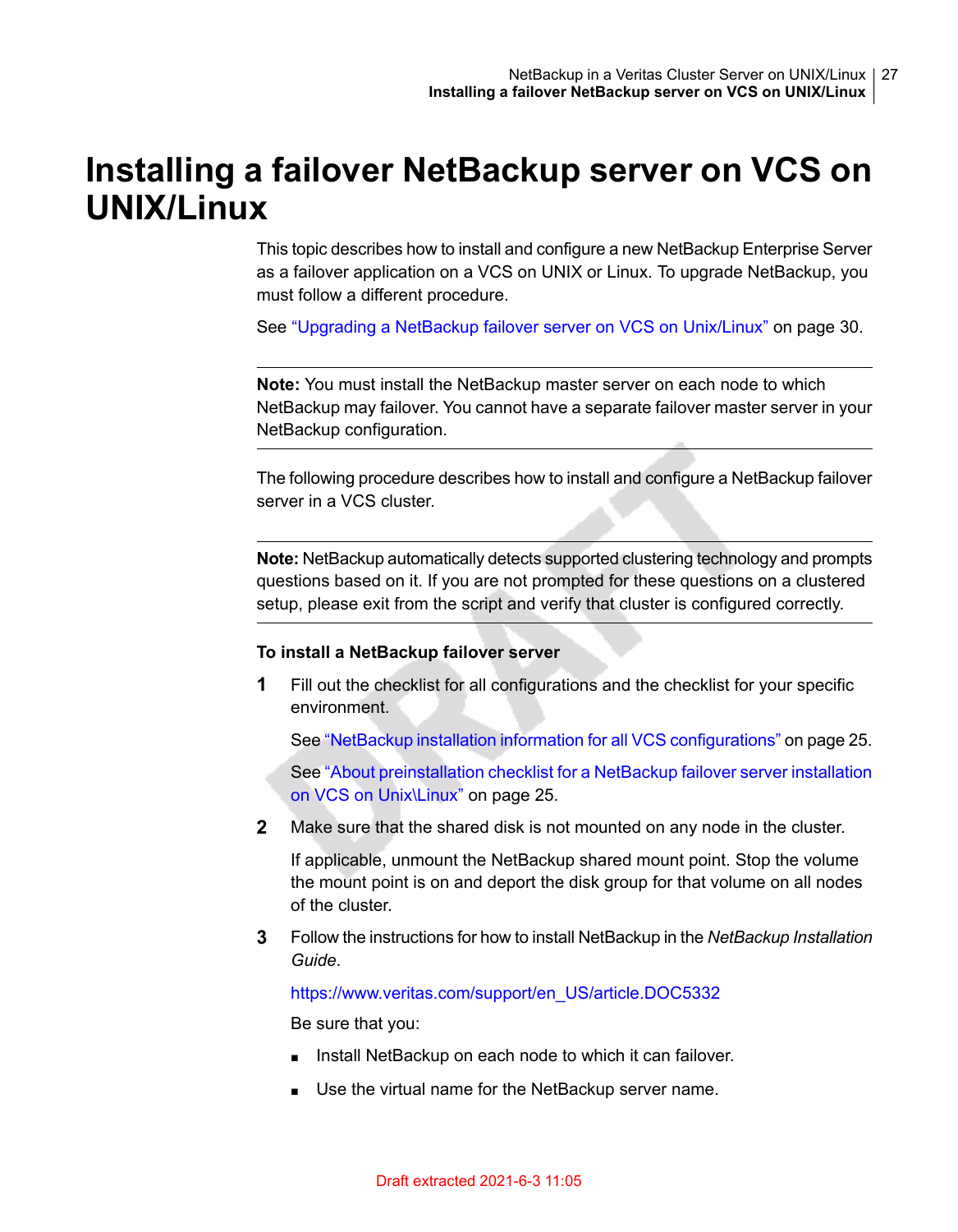**Caution:** When you are prompted, you must provide the same virtual cluster name that you provided during the installation. This name must be in the same format (FQDN/short) on all the nodes.

- **4** When NetBackup is installed on the clustered setup a confirmation prompt is displayed.
	- When you install NetBackup on the first node, you are prompted to confirm creation of a NetBackup cluster. Type **Yes** to set up NetBackup in HA mode.
	- When you install NetBackup on the subsequent nodes, information about already created NetBackup cluster group is displayed. You are prompted to join the group.
- **5** When you are prompted for cluster-specific configuration details, refer to the checklist and provide details accordingly.
- **6** Allow NetBackup to be installed in a cluster. When a NetBackup failover server is installed:
	- On the first node, a single node cluster resource group for NetBackup is created and brought online.
	- On the other nodes, the installed node is added to the cluster resource group.
- **7** Post installation, get security certificates on all the nodes within the cluster.

For more information on getting a certificate in a clustered NetBackup setup, see the NetBackup Security and Encryption Guide.

<http://www.veritas.com/docs/DOC5332>

<span id="page-27-0"></span>**8** Install any NetBackup options.

See "Installing or upgrading NetBackup options on VCS on [UNIX/Linux](#page-28-1)" on page 29.

**9** Continue with configuration of NetBackup.See ["Configuring](#page-27-0) a failover NetBackup server on VCS on [UNIX/Linux"](#page-27-0) on page 28.

### **Configuring a failover NetBackup server on VCS on UNIX/Linux**

To configure NetBackup server in a cluster, do the following: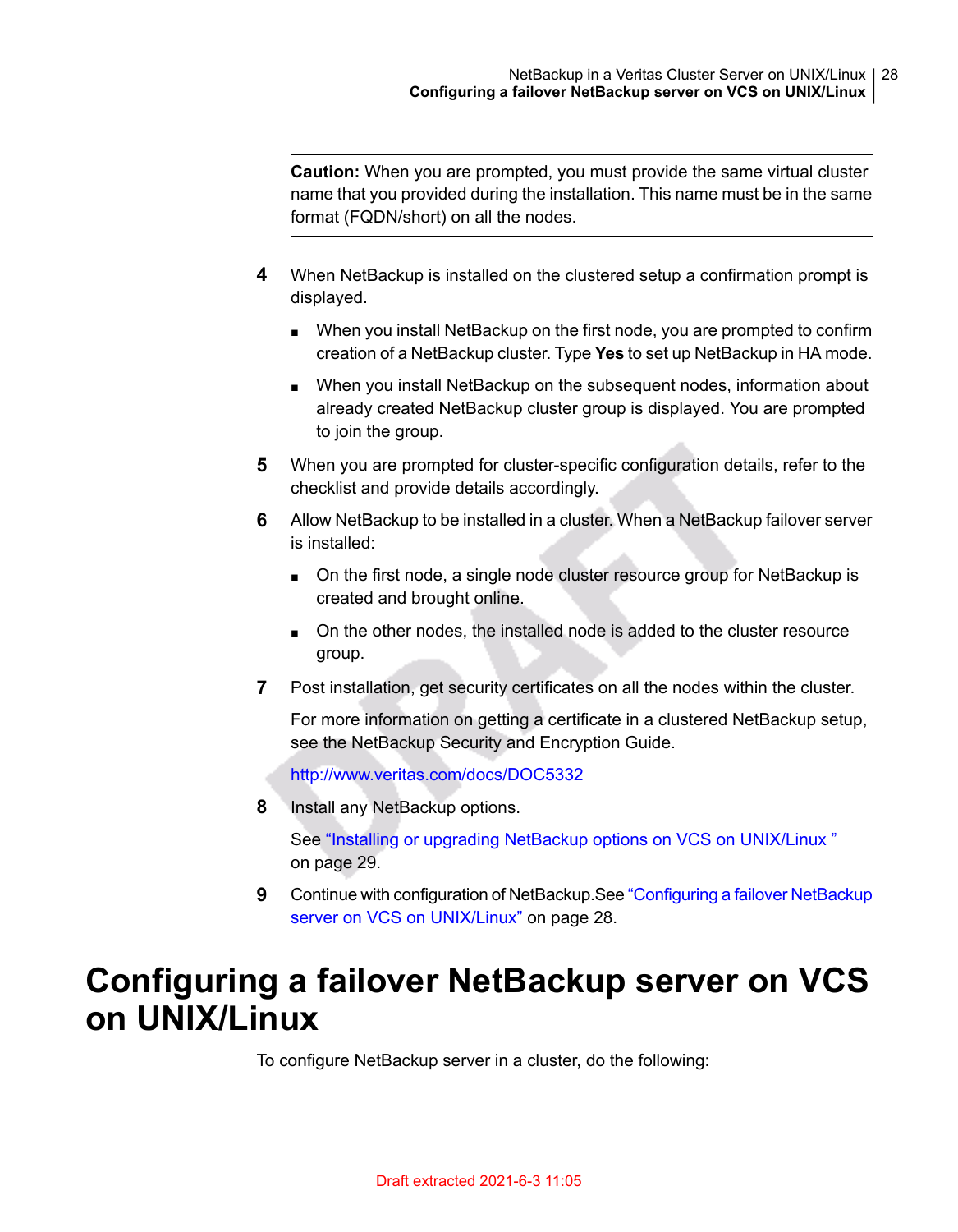| <b>Step</b>    | <b>Action</b>                                                                                                               |
|----------------|-----------------------------------------------------------------------------------------------------------------------------|
| 1              | Review the guidelines for how to configure NetBackup.                                                                       |
|                | See "NetBackup configuration guidelines" on page 54.                                                                        |
| $\overline{2}$ | Configure the devices in the cluster.                                                                                       |
|                | See "Device configuration guidelines" on page 55.                                                                           |
|                | See "Configuring devices" on page 56.                                                                                       |
|                | Note: Devices must be configured on each node in the cluster.                                                               |
| 3              | Verify that the entries for the NetBackup Catalog backups are correct.                                                      |
|                | See "Configuring NetBackup catalog backups in a cluster" on page 57.                                                        |
|                | Catalog backup information is stored on the shared disk and does not need to be<br>configured for each node.                |
| 4              | Configure backup policies. Backup policies are stored on the shared disk and do<br>not need to be configured for each node. |
|                | See "About configuring backup policies for a NetBackup clustered server" on page 58.                                        |
| 5              | When you have completed configuration of NetBackup, verify that NetBackup can<br>failover properly in the cluster.          |
|                | See "Verifying NetBackup configuration" on page 60.                                                                         |

**Table 3-3** Configuring a failover NetBackup server on VCS on UNIX/Linux

### **About adding a node to existing cluster**

<span id="page-28-1"></span><span id="page-28-0"></span>To add a node to the existing cluster, add the node to the VCS cluster before NetBackup is installed. The installer automatically detects the new node and adds it to the NetBackup cluster configuration.

## **Installing or upgrading NetBackup options on VCS on UNIX/Linux**

Install or upgrade NetBackup options (for example, Language Packs) on all cluster nodes where the NetBackup server is installed. In addition, freeze the NetBackup group before installing any options.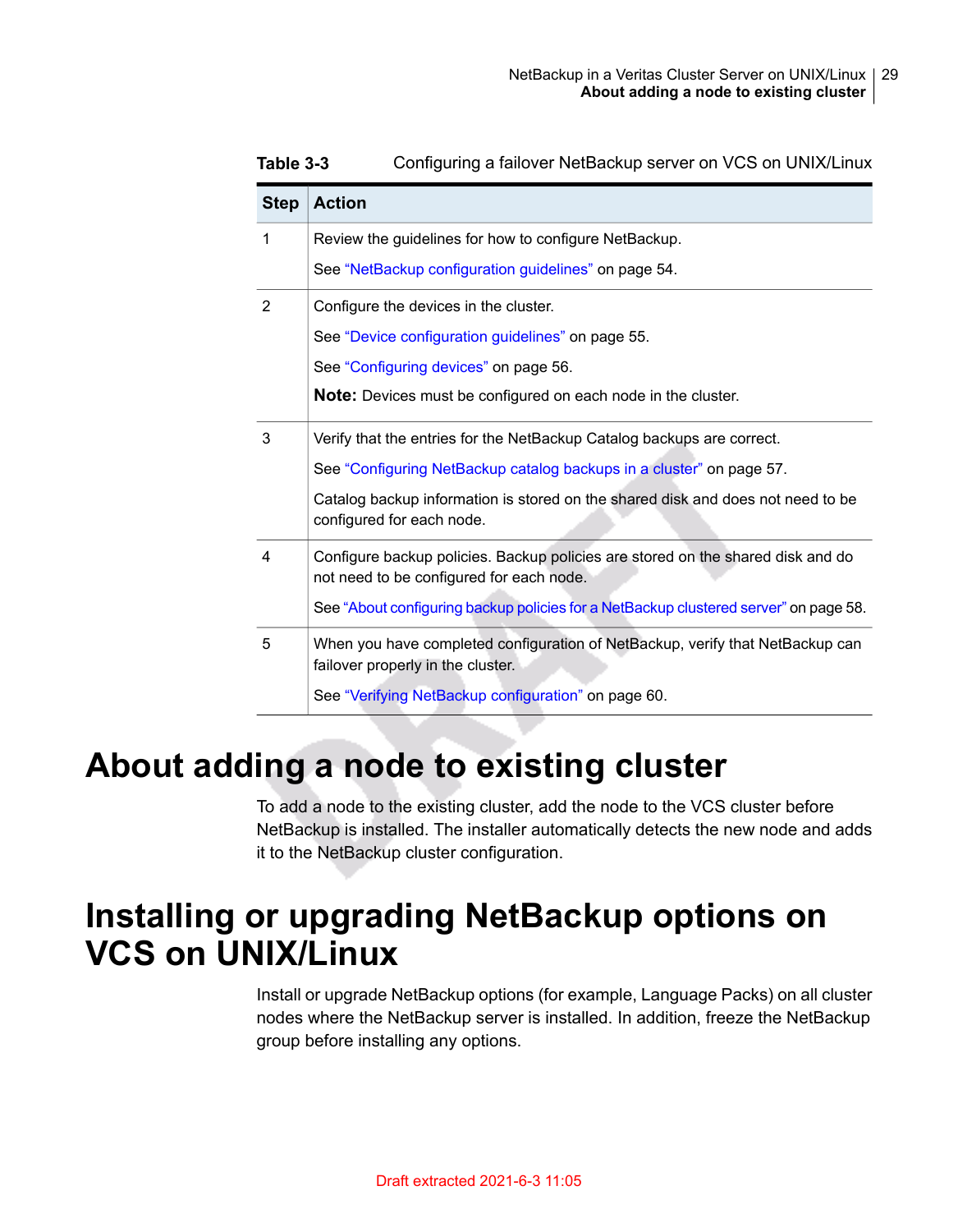**Note:** Before you upgrade any options, ensure that the NetBackup resource is online in the cluster. Also ensure that server processes are running on the active node.

#### **To install or upgrade a NetBackup option on VCS on UNIX/Linux**

- **1** Enable the VCS configuration in read and write mode with haconf -makerw
- **2** Freeze the NetBackup group with hagrp -freeze *nbu\_group\_name* -persistent.
- **3** Run the following command on the active node to disable the NetBackup agent monitor:

touch /usr/openv/netbackup/bin/cluster/frozen

- **4** Install the options on each inactive node in the cluster where NetBackup is installed. See the specific NetBackup documentation for each option for instructions on installation and configuration.
- **5** On the active node, perform the same installation.
- **6** Unfreeze the NetBackup group with hagrp -unfreeze *nbu group name* -persistent
- **7** Enable the VCS configuration in read-only mode with haconf -dump -makero
- <span id="page-29-0"></span>**8** Run the following command on the active node to enable the NetBackup agent monitor:

rm -f /usr/openv/netbackup/bin/cluster/frozen

### **Upgrading a NetBackup failover server on VCS on Unix/Linux**

Follow these instructions if you want to upgrade from NetBackup 6.0 or later.

**Note:** NetBackup does not support conversion of an existing non-failover NetBackup server to a failover NetBackup server. Contact Veritas Enterprise technical support.

**Note:** Veritas requires that you use the latest VCS agent that is installed with NetBackup 9.1. Older versions of the agent are not supported.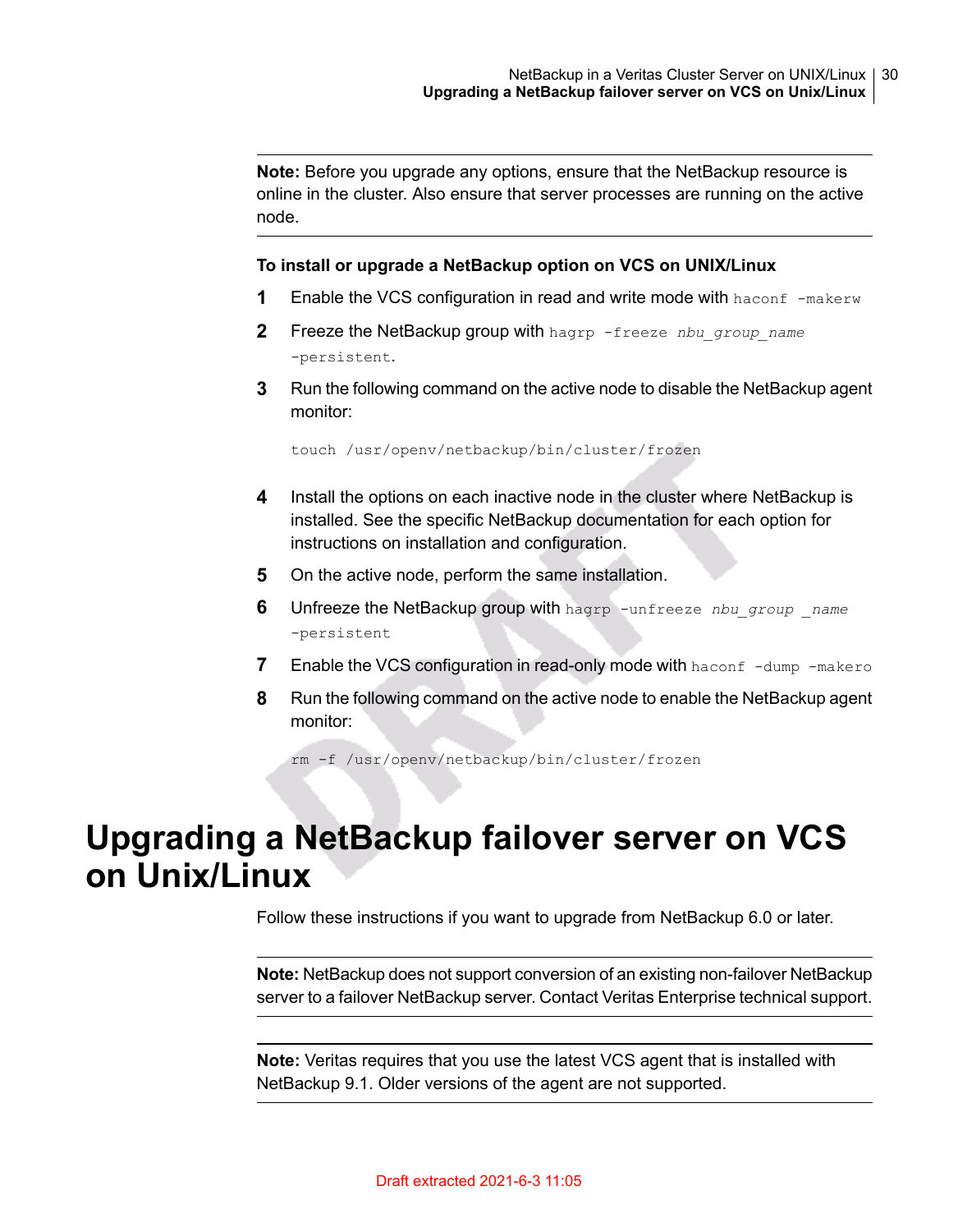#### **To upgrade a NetBackup failover server**

**1** Ensure that a good backup of your cluster environment exists that includes a catalog backup.

See ["Configuring](#page-56-0) NetBackup catalog backups in a cluster" on page 57.

- **2** For each NetBackup server that runs outside of the cluster, ensure that the server list is accurate. This list should contain the name of each node where NetBackup can run and the name of the virtual server.
- **3** Take the VCS NetBackup cluster resource offline before you begin the upgrade.

**Note:** Make sure that shared disk and IP resources are online during the upgrade on active node.

- **4** Enable the VCS configuration in read and write mode with haconf -makerw
- **5** Freeze the NetBackup group using the following command:

hagrp -freeze <*nbu\_group\_name*> -persistent

**6** Stop the NetBackup cluster agent on all nodes of the NetBackup Group using the following command:

haagent -stop NetBackup -force -sys <*node*>

**7** On the active node, install the NetBackup server software.

Note the following:

- Follow the instructions for how to upgrade NetBackup as described in the *NetBackup Installation Guide*. [https://www.veritas.com/support/en\\_US/article.DOC5332](https://www.veritas.com/support/en_US/article.DOC5332)
- If required to specify the server name, provide the virtual name of the server.
- **8** On each inactive node to which NetBackup may failover, install the NetBackup server software.

Note the following:

- Follow the instructions for how to upgrade NetBackup as described in the *NetBackup Installation Guide*. [https://www.veritas.com/support/en\\_US/article.DOC5332](https://www.veritas.com/support/en_US/article.DOC5332)
- If required to specify the server name, provide the virtual name of the server.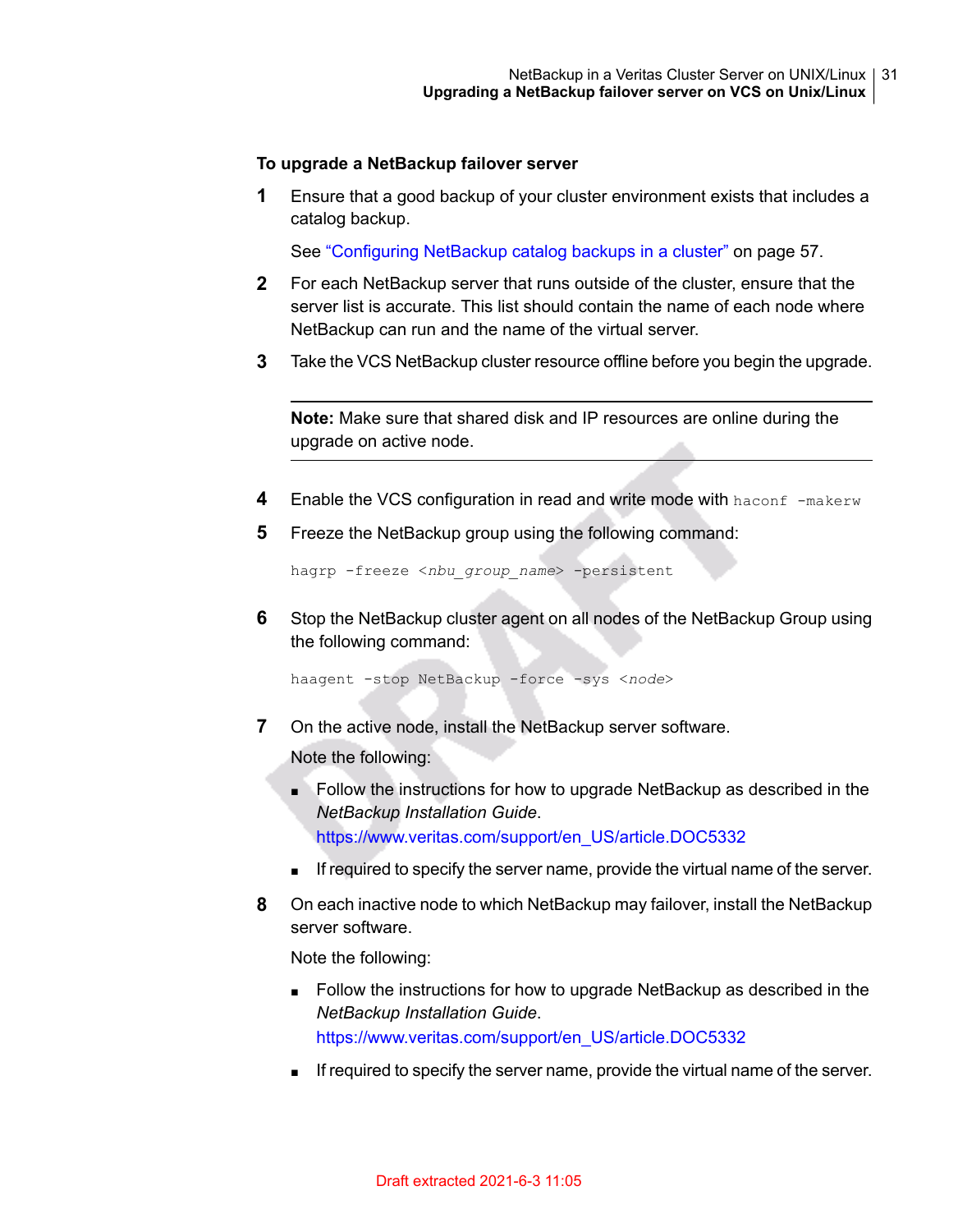**9** Post upgrade installation, verify if the security certificates are deployed on all the nodes within the cluster. If not, generate security certificates on all the nodes within the cluster.

For more information on deploying a certificate in a clustered NetBackup setup, see the NetBackup Security and Encryption Guide.

<http://www.veritas.com/docs/DOC5332>

**10** Start the VCS NetBackup cluster agent on all nodes of the NetBackup Group. Use the following command:

haagent -start NetBackup -sys <*node*>

- **11** Enable the VCS configuration in read and write mode with haconf -makerw
- **12** Unfreeze the NetBackup group using the following command:

hagrp -unfreeze <*nbu\_group\_name*> -persistent

- **13** Enable the VCS configuration in read-only mode with haconf -dump -makero
- **14** Take the NetBackup group offline and then bring online.
- **15** On each node where NetBackup server is installed, upgrade NetBackup options. See "Installing or upgrading NetBackup options on VCS on [UNIX/Linux](#page-28-1) " on page 29.
- **16** Verify that NetBackup can failover properly in the cluster.

See "Verifying NetBackup [configuration"](#page-59-0) on page 60.

**Note:** During freezing or unfreezing the groups, make sure that the status of configuration is in Read-Write mode.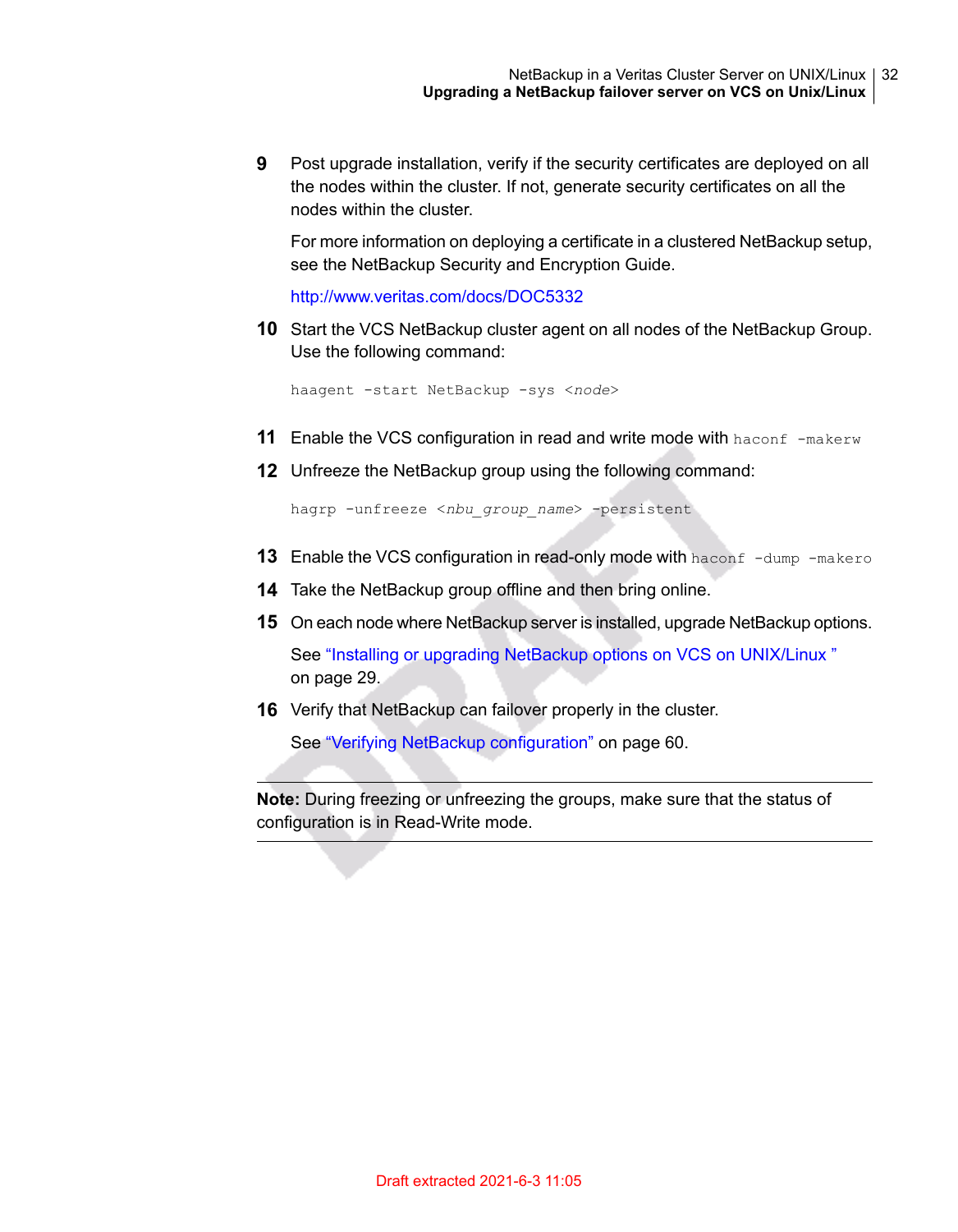## Chapter

# <span id="page-32-0"></span>NetBackup in a Veritas Cluster Server on Windows

This chapter includes the following topics:

- About [NetBackup](#page-32-1) in a Veritas Cluster Server on Windows
- About [NetBackup](#page-33-0) agent for VCS on Windows
- Installation [prerequisites](#page-34-0) for NetBackup on VCS on Windows
- Installing a [NetBackup](#page-35-0) failover server on VCS on Windows
- [Configuring](#page-36-0) a NetBackup server on VCS on Windows
- Upgrading a [NetBackup](#page-37-0) failover server on VCS on Windows
- About detailed monitoring for the [NetBackup](#page-39-0) server
- <span id="page-32-1"></span>Setting up a detailed monitoring script for the [NetBackup](#page-39-1) server on VCS on **[Windows](#page-39-1)**
- Enabling detailed monitoring in VCS Cluster Manager for the [NetBackup](#page-40-0) server
- Disabling detailed monitoring in VCS Cluster Manager for the [NetBackup](#page-41-0) server

### **About NetBackup in a Veritas Cluster Server on Windows**

Veritas Cluster Server(VCS) is a high-availability solution for cluster configurations. With VCS you can monitor systems and application services, and restart services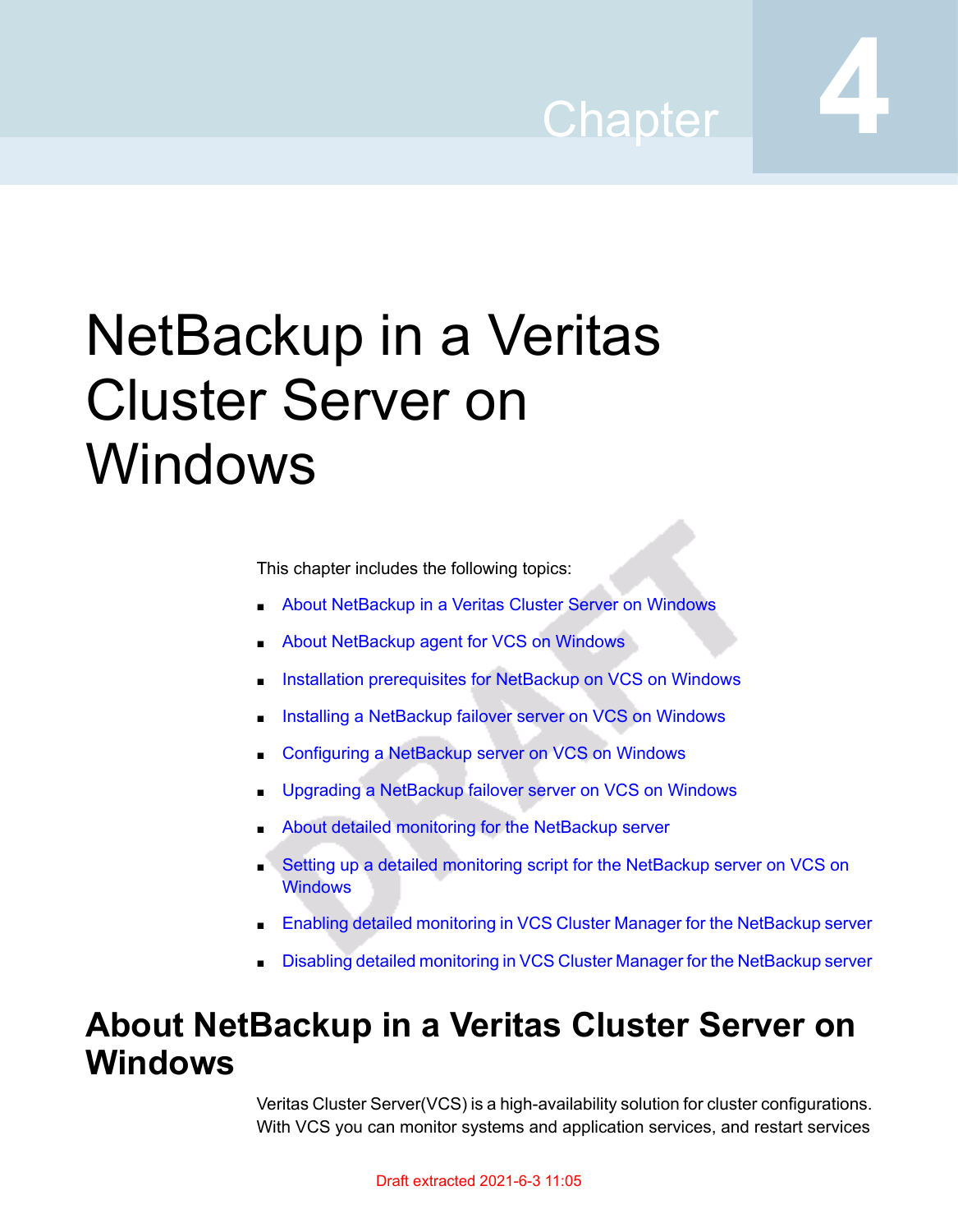on a different system when hardware or software fails. For information about VCS, refer to the *Veritas Cluster Server Administrator's Guide*.

NetBackup can be configured in a cluster as a non-failover server and as a standalone media server with virtual storage units. Refer to the *NetBackup in Highly Available Environments Administrator's Guide* for more information.

<span id="page-33-0"></span>[https://www.veritas.com/support/en\\_US/article.DOC5332](https://www.veritas.com/support/en_US/article.DOC5332)

### **About NetBackup agent for VCS on Windows**

The NetBackup agent for VCS monitors specific NetBackup resources, determines the status of these resources, and starts or stops NetBackup according to external events. The agent includes VCS type declarations and agent executables. The NetBackup resource type represents the agent. When the agent detects an application failure, the NetBackup service group is failed over to another system in the cluster. NetBackup is installed and configured on this stem.

The following table describes the specific agent operations.

| Online  | Brings the NetBackup services online.                                                                                         |
|---------|-------------------------------------------------------------------------------------------------------------------------------|
| Offline | Takes the NetBackup services offline.                                                                                         |
| Monitor | Verifies the status of NetBackup services. Detailed monitoring is also<br>available.                                          |
|         | See "Setting up a detailed monitoring script for the NetBackup server<br>on VCS on Windows" on page 40.                       |
| Clean   | Stops all NetBackup daemons if there is a detection of an unexpected<br>offline operation or an ineffective online operation. |

Additional monitoring capabilities are available for add-on products.

See ["Configuring](#page-61-1) add-ons for monitoring (Windows)" on page 62.

NetBackup supports the use of the Global Cluster Option (GCO) with VCS. For information on how to configure and use GCO with NetBackup, refer to the *NetBackup in Highly Available Environments Administrator's Guide*.

[https://www.veritas.com/support/en\\_US/article.DOC5332](https://www.veritas.com/support/en_US/article.DOC5332)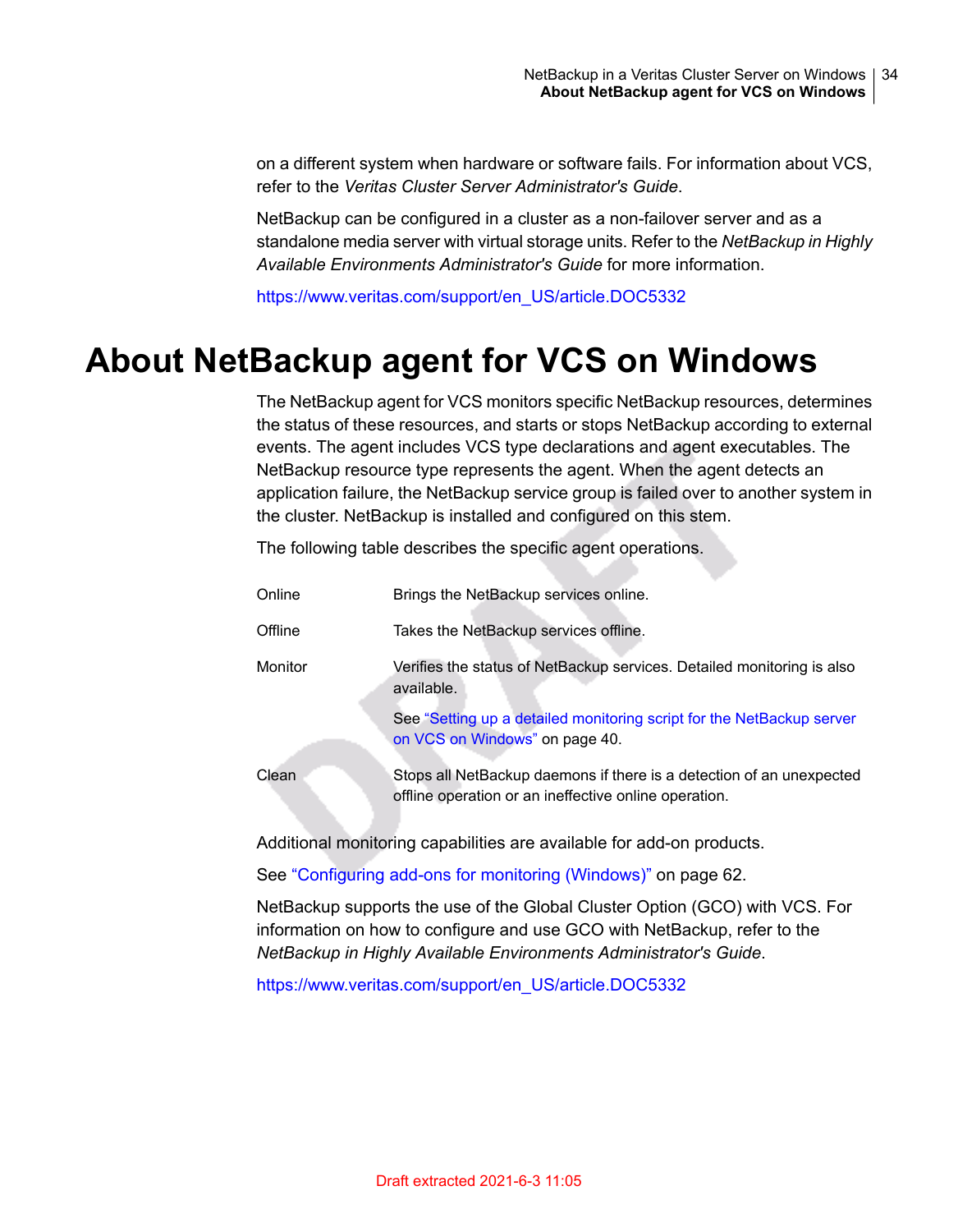### **Installation prerequisites for NetBackup on VCS on Windows**

<span id="page-34-0"></span>The following requirements must be met before you install and configure a NetBackup failover server:

- Verify that VCS and the current NetBackup version support your hardware. For a list of supported storage devices, visit the following Web site: [https://www.veritas.com/support/en\\_US/article.000033647](https://www.veritas.com/support/en_US/article.000033647)
- Verify that storage devices have been properly installed and configured to work in a Windows environment. Refer to the section on how to configure storage devices in the *NetBackup Installation Guide*. [https://www.veritas.com/support/en\\_US/article.DOC5332](https://www.veritas.com/support/en_US/article.DOC5332)
- Verify that you have installed Veritas Storage Foundation HA and correctly configured VCS. NetBackup can be installed on as many nodes as VCS supports. The NetBackup service group is created during the installation.
- For VCS Windows (SFW-HA 4.1 and SFW-HA 4.2) make sure the patch available and is installed before you install or upgrade to the current NetBackup version. The patch is available at the following Web site: [https://www.veritas.com/support/en\\_US.html.](http://entsupport.symantec.com/docs/278307)

**Note:** In few cases, after the NetBackup master cluster installation, the resource is not installed into the service group. In case the resource of type "NetBackupVCS" is added manually, the attributes of NetBackupVCS are blank and this resource cannot probe on cluster servers. For work-around, contact Technical Support Team.

- Verify the cluster disk group(s) and dynamic volume(s) for NetBackup have been created on the shared storage. Refer to the *Veritas Storage Foundation Administrator's Guide* for details on how to create these.
- All disk resources that you want NetBackup to use must be configured in Veritas Enterprise Administrator (VEA) before you install NetBackup.
- Verify that you have an IP address and host name (virtual name) to be assigned to the NetBackup resource in VCS. Only use these for the NetBackup cluster group.The virtual name cannot be more than 15 characters. Also, verify that the disk resource is online on the node from which the NetBackup installation is about to be performed for the first time on the cluster.
- For a clustered NetBackup master server, if the master server is the robotic control host, physically connect the robotic devices and tape devices to each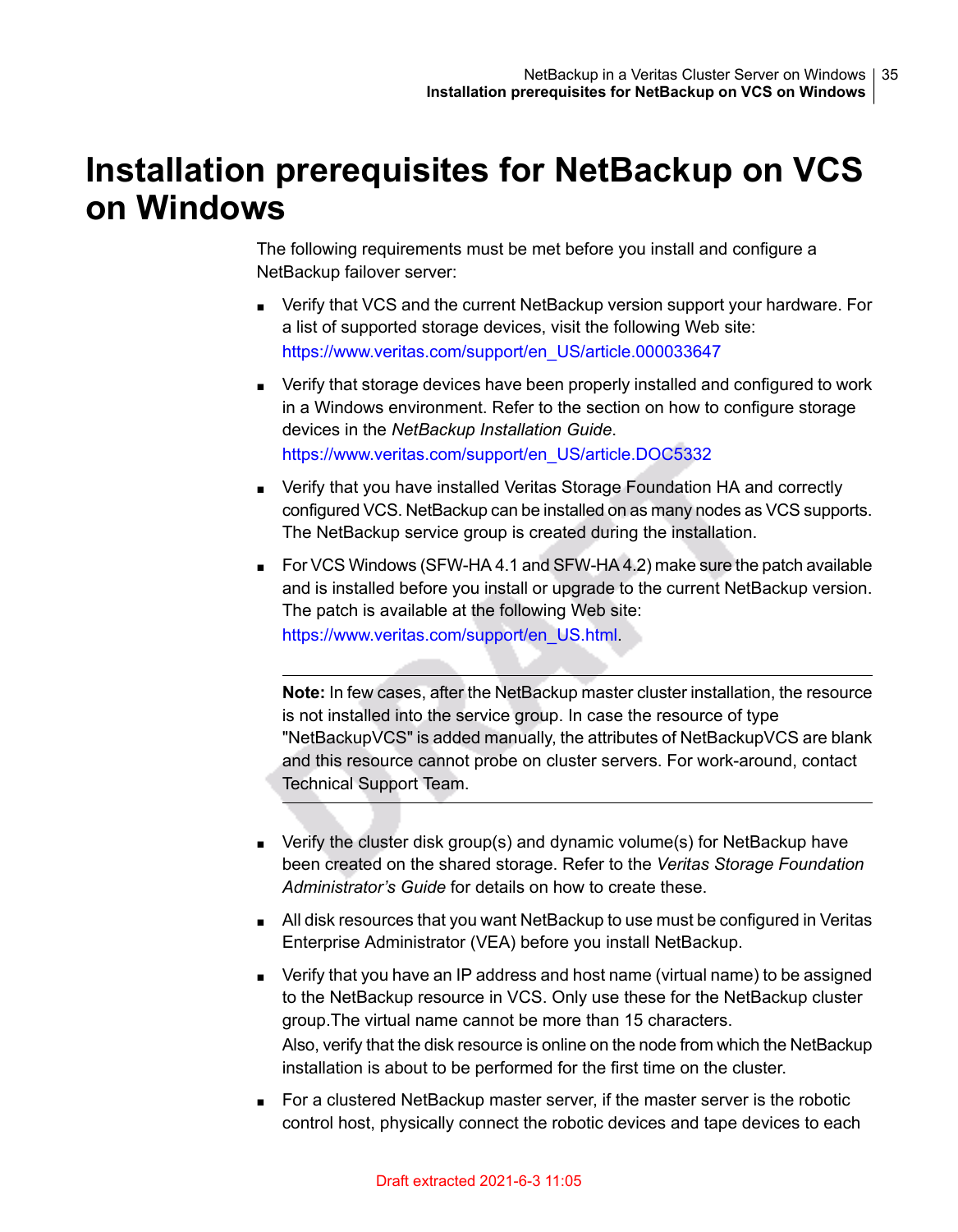node where you want to install NetBackup. Connect devices by SCSI or Fibre Channel. Use OS commands to verify that all the devices are connected properly. Refer to the NetBackup Device [Configuration](http://www.symantec.com/business/support/index?page=content&id=DOC5332) Guide.

- Verify that you have the current NetBackup Enterprise Server version or the current NetBackup server version installation program and a valid license key.
- On Windows, the public network names must be same on both nodes of the cluster for push-installs.
- <span id="page-35-0"></span>■ You should install NetBackup on the same path on all nodes.

### **Installing a NetBackup failover server on VCS on Windows**

This section describes how to install and configure a new NetBackup Enterprise Server as a failover application in a VCS for Windows cluster. If you want to upgrade NetBackup, rather than complete an initial installation, you must follow a different procedure.

See ["Upgrading](#page-37-0) a NetBackup failover server on VCS on Windows" on page 38.

Review the following notes before you begin installation:

- These instructions assume that this installation is a new installation of a NetBackup failover server.
- You must install the same type of NetBackup server on each node to which NetBackup may failover. You cannot have a separate failover master server and a separate failover media server in your NetBackup configuration.
- After you configure NetBackup as a cluster group in VCS, do not change the group name.
- The virtual name cannot be more than 15 characters.

The installation program does the following:

- Installs NetBackup on the active node.
- Pushes the install to each inactive node, including the single license key you provided for the master server.
- Brings the NetBackup resources online.

The following procedure describes how to install a NetBackup failover server in a VCS cluster.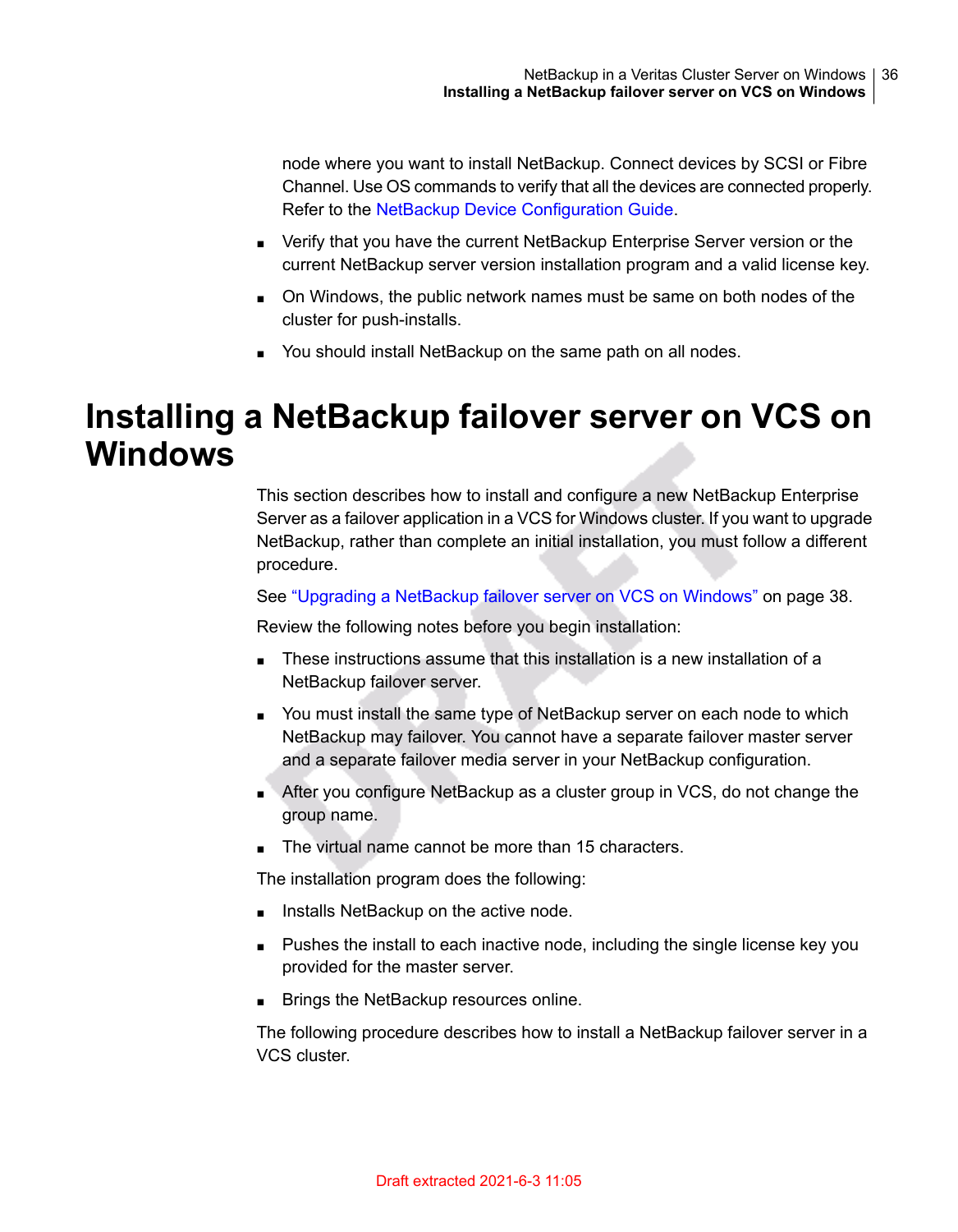#### **To install a NetBackup failover server on a VCS cluster**

- **1** Install NetBackup on all nodes of the cluster. This installation can be done in the following ways:
	- Install on the cluster node (with shared disk online) and push install to all other nodes in the cluster. Or

■ Install on the cluster node (with shared disk online). After the first node installation, manually install on all other nodes in the cluster.

Follow the instructions for how to install NetBackup in a clustered environment as described in the *NetBackup Installation Guide*.

[https://www.veritas.com/support/en\\_US/article.DOC5332](https://www.veritas.com/support/en_US/article.DOC5332)

**2** Post installation, get security certificates on all the nodes within the cluster.

For more information on getting a certificate in a clustered NetBackup setup, see the NetBackup Security and Encryption Guide.

<http://www.veritas.com/docs/DOC5332>

- **3** When you are prompted to provide the list of servers, enter all servers that must have access to the NetBackup failover server.
- **4** If you added license keys at the end of the installation, fail over and add these keys to each node in the cluster.

See "About adding [license](#page-62-0) keys" on page 63.

**5** Install options that require separate installations.

Most options only require a special license key and do not require a separate installation. See the appropriate NetBackup documentation for the specific option for more information.

<span id="page-36-0"></span>**6** After the installation is complete, continue with the configuration of NetBackup.See ["Configuring](#page-36-0) a NetBackup server on VCS on Windows" on page 37.

#### **Configuring a NetBackup server on VCS on Windows**

Do the following steps to configure NetBackup server on a VCS cluster on Windows.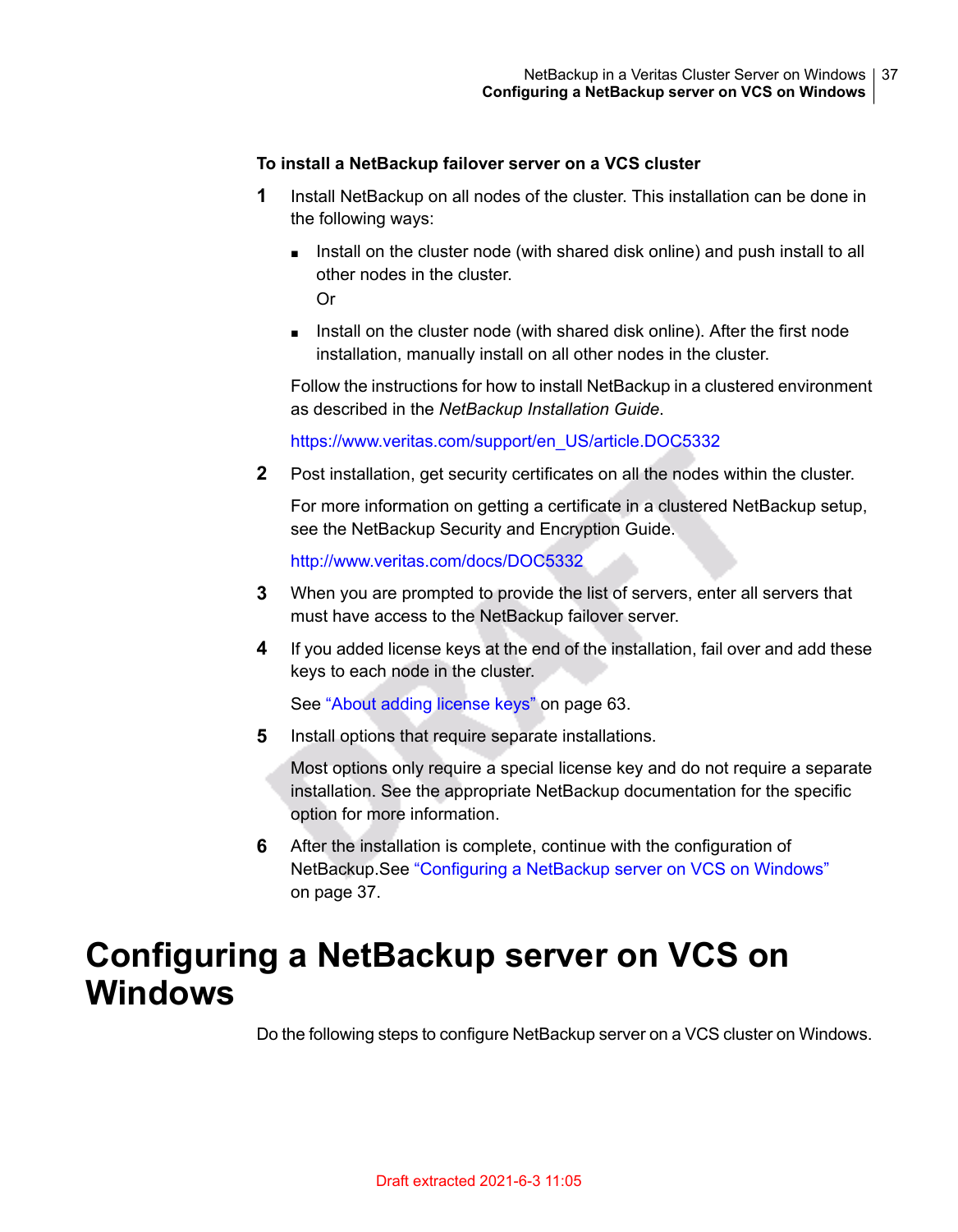| <b>Step</b>    | <b>Action</b>                                                                                                                                                                                              |
|----------------|------------------------------------------------------------------------------------------------------------------------------------------------------------------------------------------------------------|
| 1              | Review the guidelines for how to configure NetBackup.                                                                                                                                                      |
|                | See "NetBackup configuration guidelines" on page 54.                                                                                                                                                       |
| $\overline{2}$ | Configure the devices in the cluster.                                                                                                                                                                      |
|                | See "Device configuration quidelines" on page 55.                                                                                                                                                          |
|                | See "Configuring devices" on page 56.                                                                                                                                                                      |
|                | <b>Note:</b> Devices must be configured on each node in the cluster.                                                                                                                                       |
| 3              | Verify that the entries for the NetBackup Catalog backups are correct.                                                                                                                                     |
|                | See "Configuring NetBackup catalog backups in a cluster" on page 57.                                                                                                                                       |
| $\overline{4}$ | Catalog backup information is stored on the shared disk and does not need to be<br>configured for each node.                                                                                               |
|                | Configure backup policies. Backup policies are stored on the shared disk and do not<br>need to be configured for each node.                                                                                |
|                | See "About configuring backup policies for a NetBackup clustered server" on page 58.                                                                                                                       |
| 5              | By default, NetBackup options (such as NetBackup Vault) do not cause NetBackup<br>to failover if they fail. You can configure NetBackup options to failover NetBackup if<br>a service or the option fails. |
|                | See "Configuring add-ons for monitoring (Windows)" on page 62.                                                                                                                                             |
| 6              | When you have completed the installation and configuration of NetBackup, verify that<br>NetBackup can fail over properly in the cluster.                                                                   |
|                | See "Verifying NetBackup configuration" on page 60.                                                                                                                                                        |

**Table 4-1** Configuring a NetBackup server on VCS on Windows

## **Upgrading a NetBackup failover server on VCS on Windows**

Follow these instructions if you want to upgrade from NetBackup 6.0 or later.

**Note:** NetBackup does not support conversion of an existing non-failover NetBackup server to a failover NetBackup server. Contact Veritas Enterprise technical support.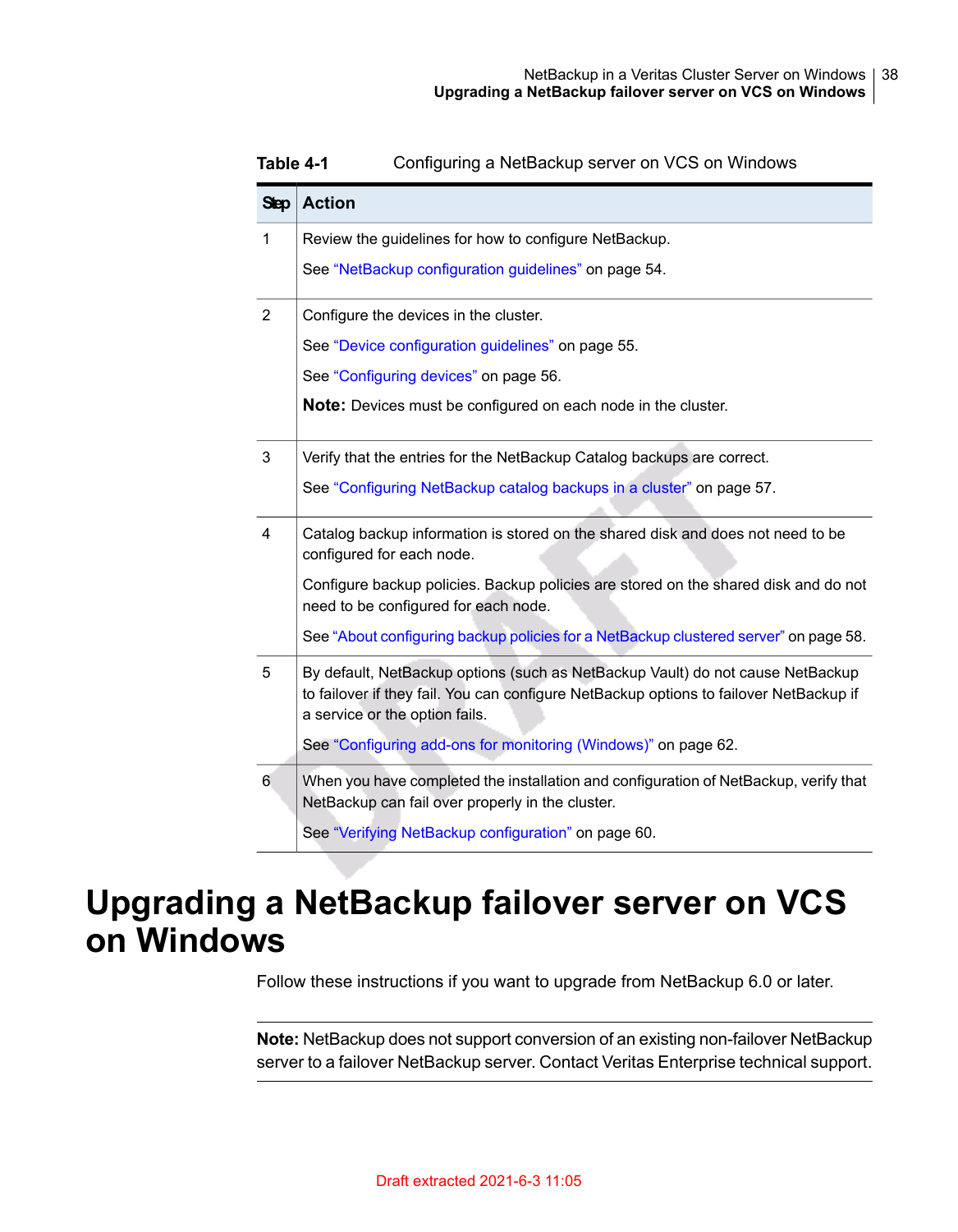**Note:** If you have modified NetBackup cluster configuration manually or the configuration has been modified due to external script, make sure that it is reflected correctly in NetBackup cluster registry.

#### **To upgrade a NetBackup failover server**

**1** Ensure that a good backup of your cluster environment exists that includes a catalog backup.

See ["Configuring](#page-56-0) NetBackup catalog backups in a cluster" on page 57.

- **2** For each NetBackup server that runs outside of the cluster, ensure that the server list is accurate. This list should contain the name of each node where NetBackup can run and the name of the virtual server.
- **3** Take the VCS NetBackup resource offline before you begin the upgrade.

**Note:** Make sure that shared disk and IP resources are online during the upgrade on active node.

**4** Follow the instructions for how to upgrade NetBackup as described in the *NetBackup Installation Guide*.

[https://www.veritas.com/support/en\\_US/article.DOC5332](https://www.veritas.com/support/en_US/article.DOC5332)

The installation program does the following:

- Upgrades NetBackup on the active node.
- Pushes the install to each inactive node.
- Brings online all the NetBackup resources .
- **5** Post upgrade installation, verify if the security certificates are deployed on all the nodes within the cluster. If not, generate security certificates on all the nodes within the cluster.

For more information on deploying a certificate in a clustered NetBackup setup, see the NetBackup Security and Encryption Guide.

<http://www.veritas.com/docs/DOC5332>

**6** Upgrade and configure NetBackup options.

Most options require only a license key and do not need to be upgraded separately. For information on how to install and configure a specific option, see the appropriate NetBackup documentation for that option.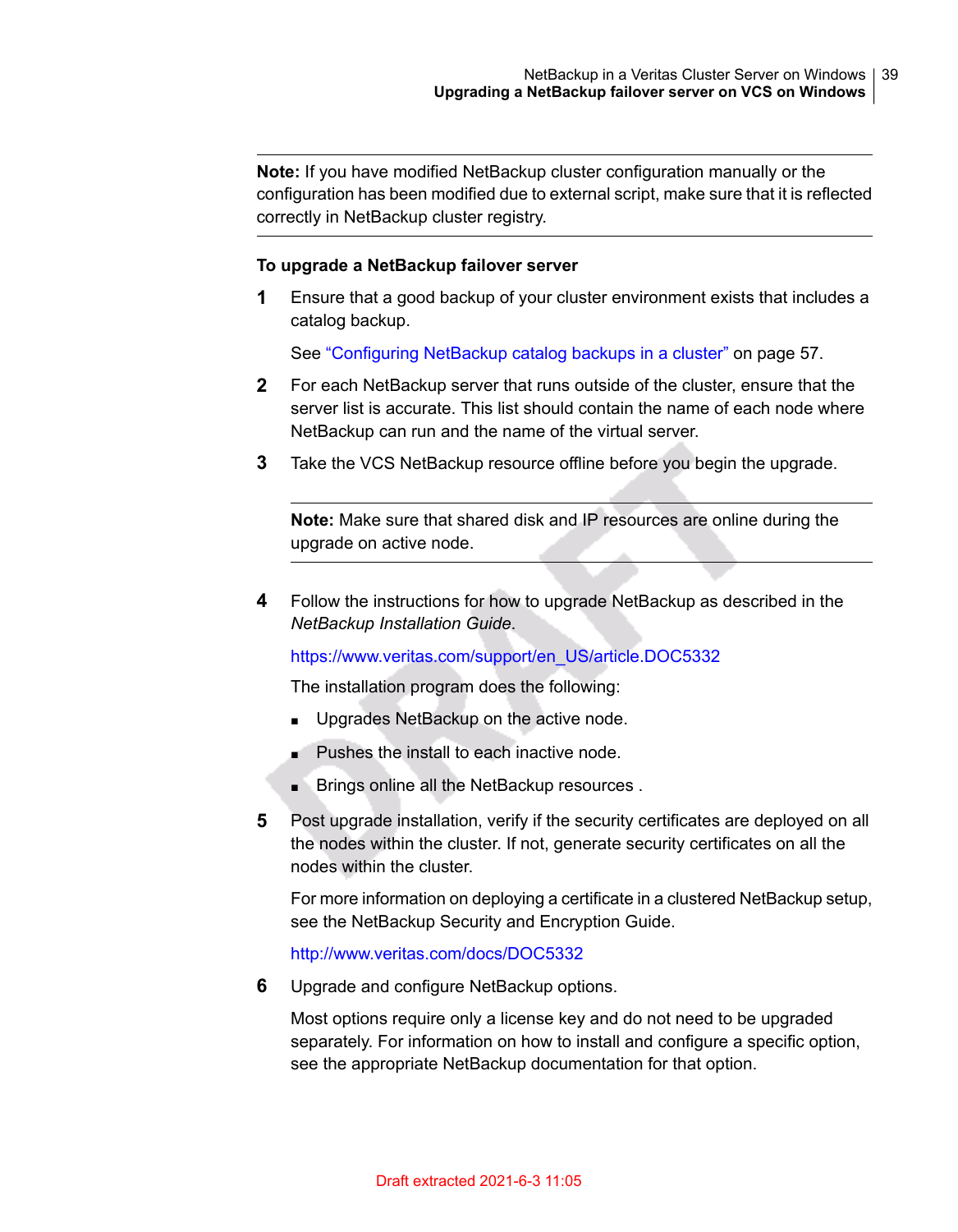<span id="page-39-0"></span>**Note:** When you upgrade NetBackup on cluster, NetBackup resource goes into faulted state. You must clear the fault after upgrade is complete. For details, contact Veritas enterprise technical support.

### **About detailed monitoring for the NetBackup server**

In the detail monitoring mode, the NetBackup agent runs a script to verify that NetBackup is available. A sample script, DetailedMonitor.bat, is provided with the agent for this purpose. You can customize the script to meet your configuration requirements.

**Note:** Before setting up detailed monitoring, the NetBackup agent must run base level of monitoring.

### **Setting up a detailed monitoring script for the NetBackup server on VCS on Windows**

This topic describes how to set up detailed monitoring for a NetBackup server that is installed in a VCS for Windows environment. The script file must exist on all nodes in the service group's system list.

#### **To set up a detailed monitoring script for the NetBackup server on VCS on Windows**

- **1** Configure and run the NetBackup agent with the basic monitoring.
- **2** For each node in the NetBackup service group, create a backup policy that performs a user backup of the file

*install\_path*\bin\cluster\VCS\DetailedMonitor.txt.

*install\_path* is the home directory of NetBackup.

For example, C:\Program Files\VERITAS\NetBackup

For example, if your NetBackup service group contains five nodes, you must create five different policies, each referencing a different node.

**3** Make a copy of following file and edit it to fit your configuration.

*install\_path*\bin\cluster\DetailedMonitor.bat

■ Replace VIRTSRVR with the virtual server name for the NetBackup master or media server.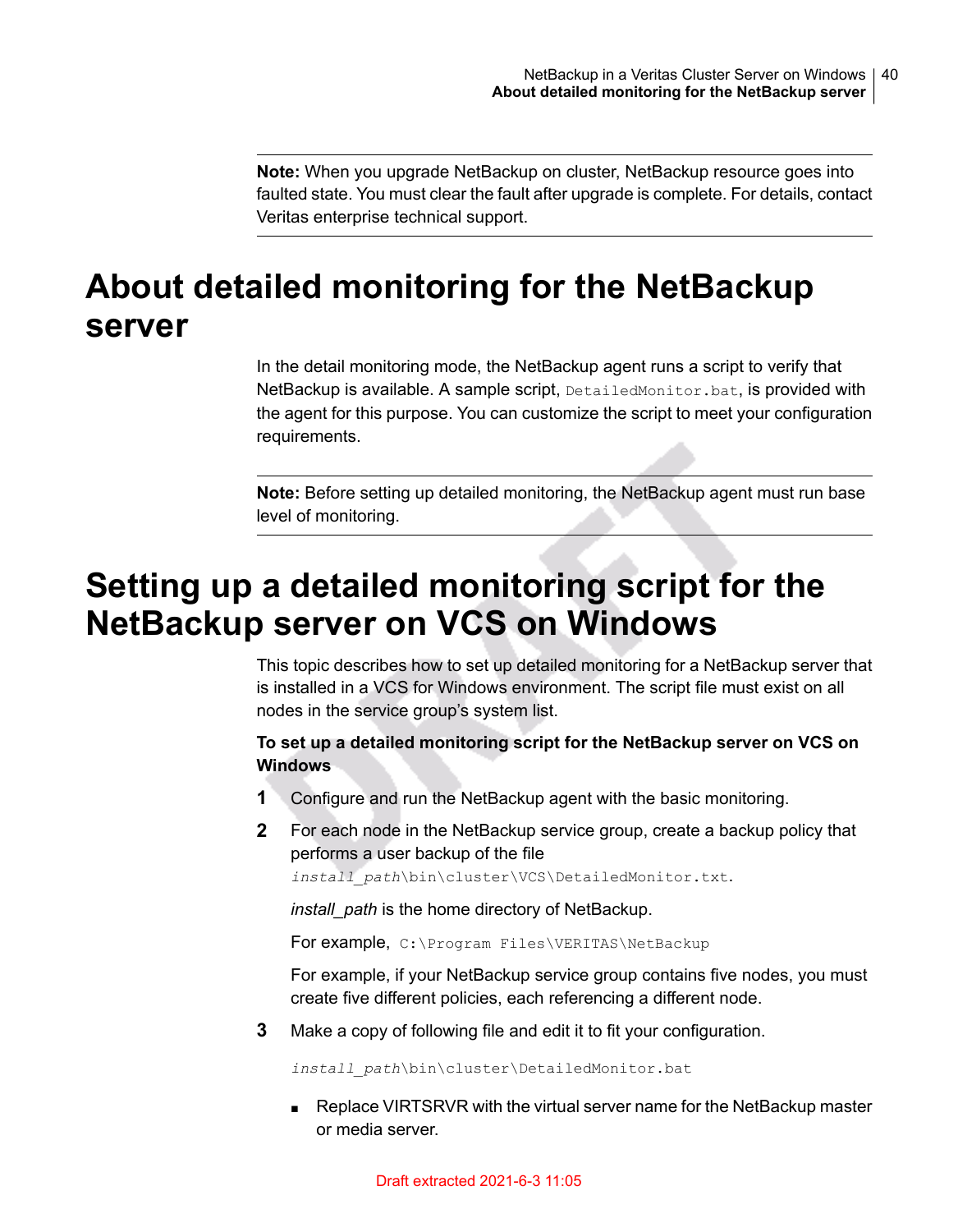- Make any other edits necessary.
- **4** From the command line, type the following command to verify the script runs without errors:

DetailedMonitorProd

<span id="page-40-0"></span>**5** Continue with the following topic to enable detailed monitoring:

See "Enabling detailed monitoring in VCS Cluster Manager for the [NetBackup](#page-40-0) [server"](#page-40-0) on page 41.

### **Enabling detailed monitoring in VCS Cluster Manager for the NetBackup server**

This topic describes how to set the detail monitoring option for the NetBackup server from the VCS Cluster Manager.

#### **To enable detailed monitoring in VCS Cluster Manager for the NetBackup server**

- **1** In Cluster Explorer, right-click the NetBackup service group, choose **Offline**, and select the node where you want to bring the service group offline.
- **2** Click **Yes**.
- **3** In the left pane, click the NetBackup resource.
- **4** On the **Properties** tab, select the Monscript attribute from the list, and click **Edit**.
- **5** Provide the full path to the NetBackup monitor script that you created.

See "About detailed monitoring for the [NetBackup](#page-39-0) server" on page 40.

- **6** Click **OK**.
- **7** Save your configuration.
- **8** In the left pane, right-click the NetBackup service group, select **Online**, and select the node where you want to bring the service group online.
- **9** Click **Yes**.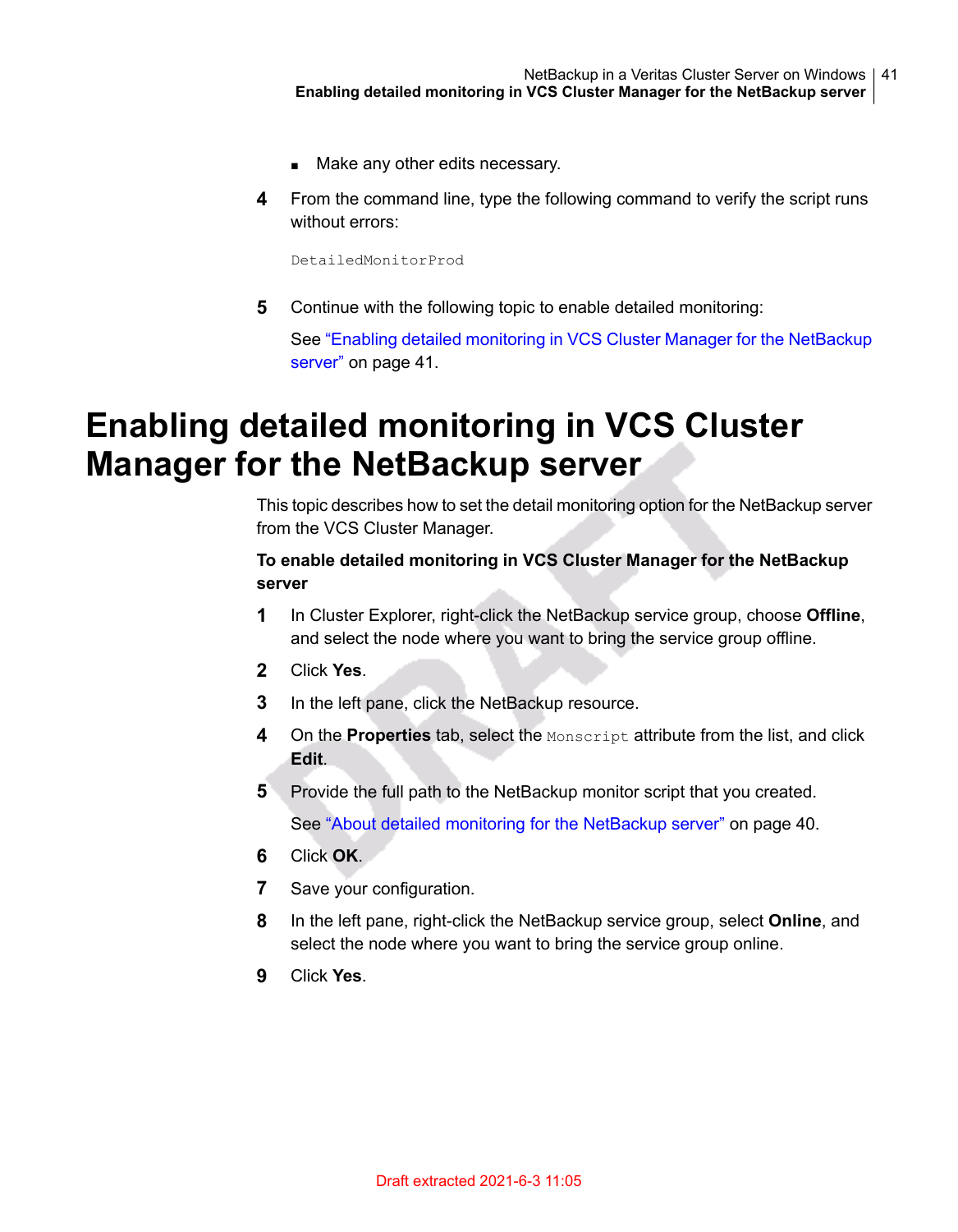### **Disabling detailed monitoring in VCS Cluster Manager for the NetBackup server**

This section describes how to disable the detail monitoring option for the NetBackup server from the VCS Cluster Manager.

#### **To disable detailed monitoring in VCS Cluster Manager for the NetBackup server**

- **1** In Cluster Explorer, right-click on the NetBackup service group, choose **Offline**, and select the node where you want to bring the service group offline.
- **2** Click **Yes**.
- **3** In the left pane, click the NetBackup resource.
- **4** On the **Properties** tab, select the **Monscript** attribute from the list, and click **Edit**.
- **5** Remove the path information.
- **6** Click **OK**.
- **7** Save your configuration.
- **8** In the left pane, right-click the NetBackup service group, select **Online**, and select the node where you want to bring the service group online.
- **9** Click **Yes**.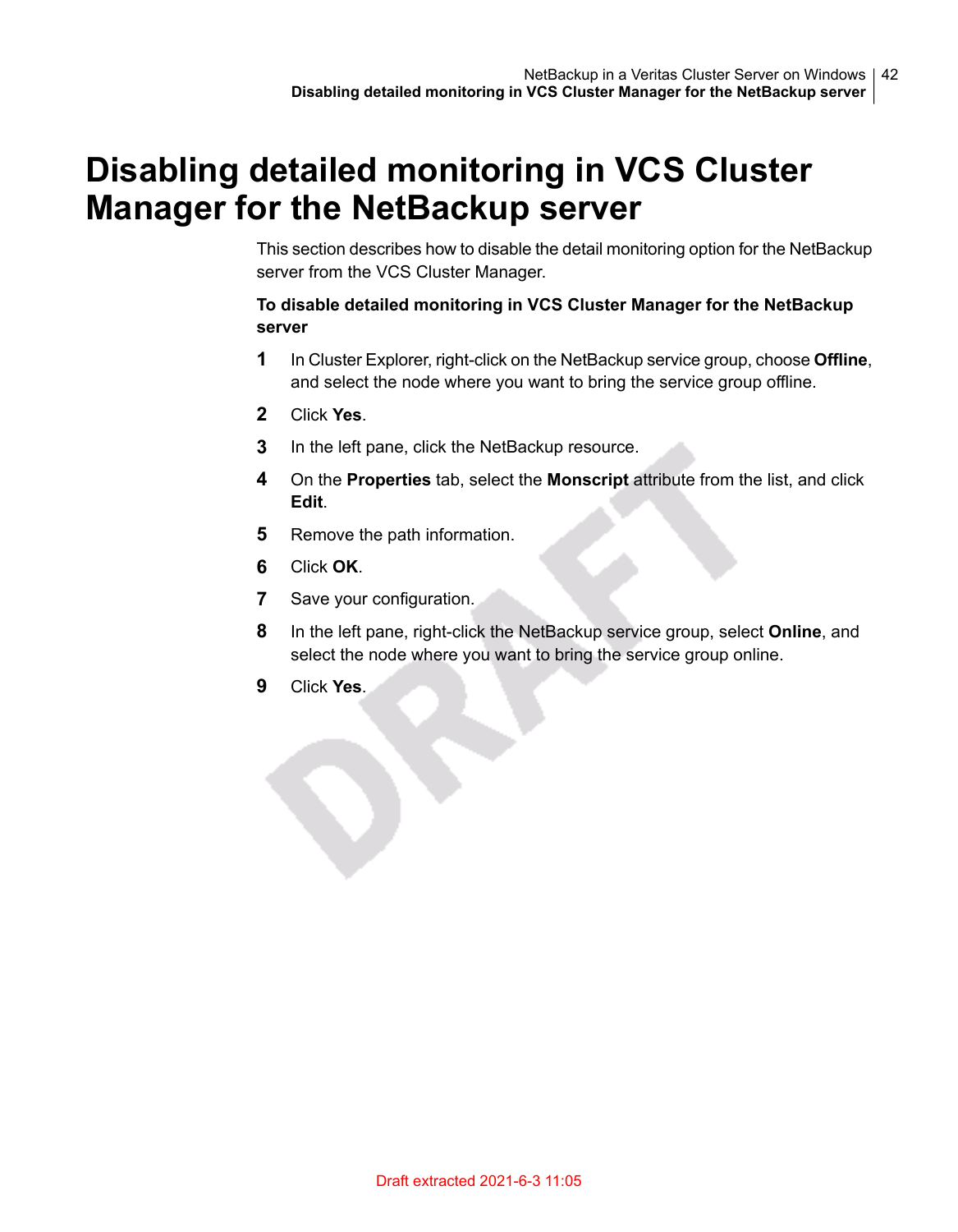## Chapter

## NetBackup in a Solaris **Cluster**

This chapter includes the following topics:

- **About [NetBackup](#page-42-0) on Solaris Cluster**
- Installation [prerequisites](#page-43-0) for NetBackup on Solaris Cluster
- **[Preinstallation](#page-44-0) checklist for a NetBackup failover server installation on Solaris [Cluster](#page-44-0)**
- Installing [NetBackup](#page-45-0) on Solaris Cluster
- [Configuring](#page-47-0) NetBackup on Solaris Cluster
- <span id="page-42-0"></span>Installing or upgrading [NetBackup](#page-47-1) options on Solaris Cluster
- Upgrading a [NetBackup](#page-48-0) failover server on Solaris Cluster
- Solaris Cluster [commands](#page-50-0) for bringing the resource group online or offline

#### **About NetBackup on Solaris Cluster**

NetBackup supports the HA Storage Plus option for Sun Clusters. Refer to the *NetBackup Administrator's Guide, Volume I*, for a detailed understanding of how NetBackup is installed and administered.

[https://www.veritas.com/support/en\\_US/article.DOC5332](https://www.veritas.com/support/en_US/article.DOC5332)

Refer to the documentation for Solaris Cluster for a detailed understanding of how Solaris Cluster works and how it is installed and administered.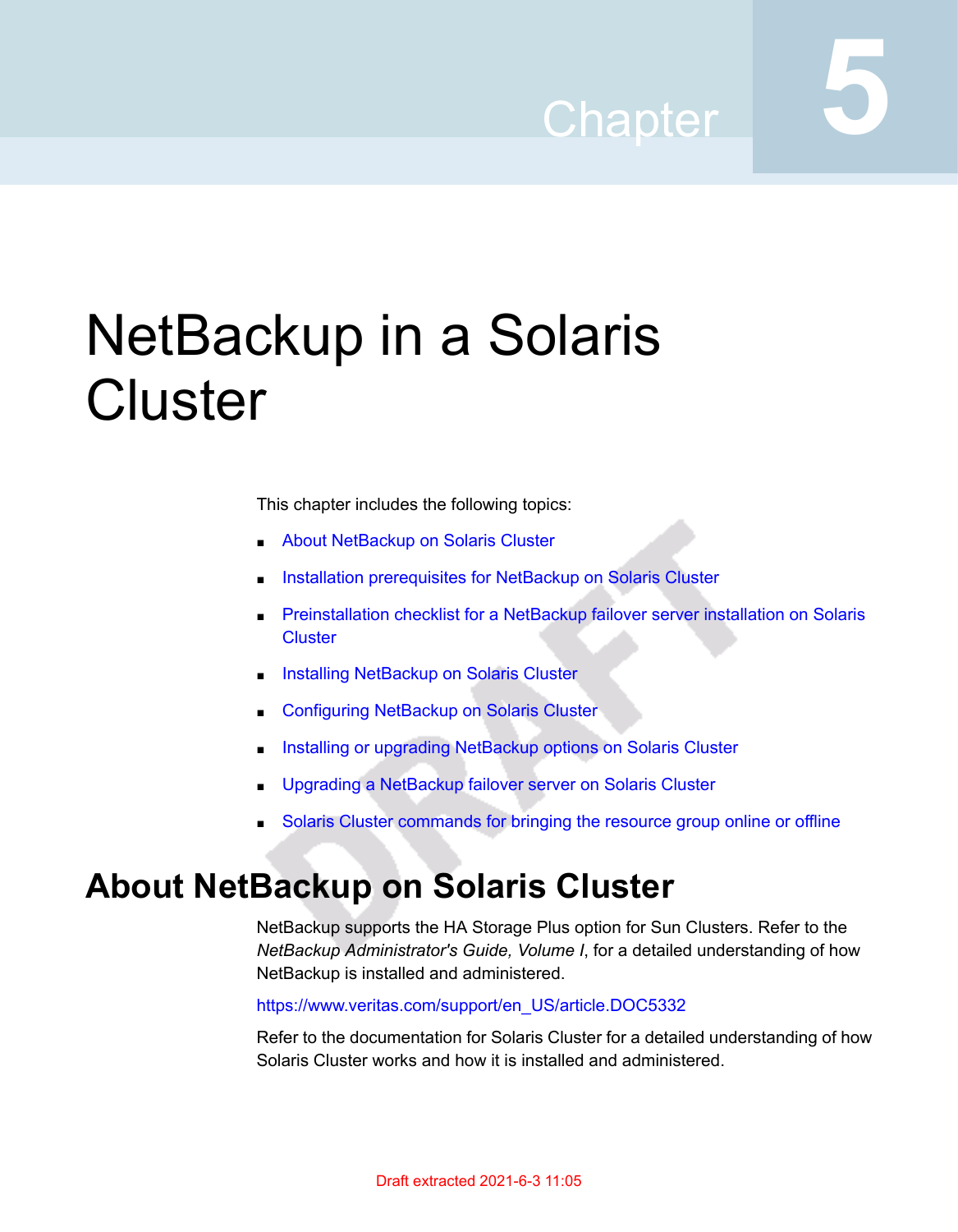NetBackup can be configured in a cluster as a non-failover server and as a standalone media server with virtual storage units. Refer to the *NetBackup in Highly Available Environments Administrator's Guide* for more information.

<span id="page-43-0"></span>[https://www.veritas.com/support/en\\_US/article.DOC5332](https://www.veritas.com/support/en_US/article.DOC5332)

## **Installation prerequisites for NetBackup on Solaris Cluster**

This topic contains information about the requirements that must be met before you install and configure a NetBackup failover server in a Solaris Cluster environment.

#### **Type of prerequisite Description**

General prerequisites

The following prerequisites apply to both types of Solaris Cluster installations, HA Storage Plus, and Global File System.

- Verify Solaris Cluster and the current NetBackup Enterprise Server version support your hardware. For a list of supported storage devices, visit the following Web site. Also consult the Solaris Cluster documentation. [https://www.veritas.com/support/en\\_US/article.000033647](https://www.veritas.com/support/en_US/article.000033647)
- Verify that you have an IP address and host name (virtual name) to be assigned to the NetBackup resource group. Only use these for the NetBackup resource group.
- Physically connect the robotic devices and tape devices to each node where you want to install NetBackup). Connect devices by SCSI or Fibre Channel . Use OS commands to verify that all the devices are connected properly. Refer to the *NetBackup Device Configuration Guide*.

[https://www.veritas.com/support/en\\_US/article.DOC5332](https://www.veritas.com/support/en_US/article.DOC5332)

- Make sure that each node in the cluster, where you want to install NetBackup, is SSH equivalent. As the root user you must be able to perform a remote logon to each node in the cluster without entering a password. This configuration is only necessary for installation, upgrades, and configuration of the NetBackup server and any NetBackup options. After installation and configuration are complete, SSH can be disabled.
- Verify that you have the current NetBackup Enterprise Server version installation program and a valid license key.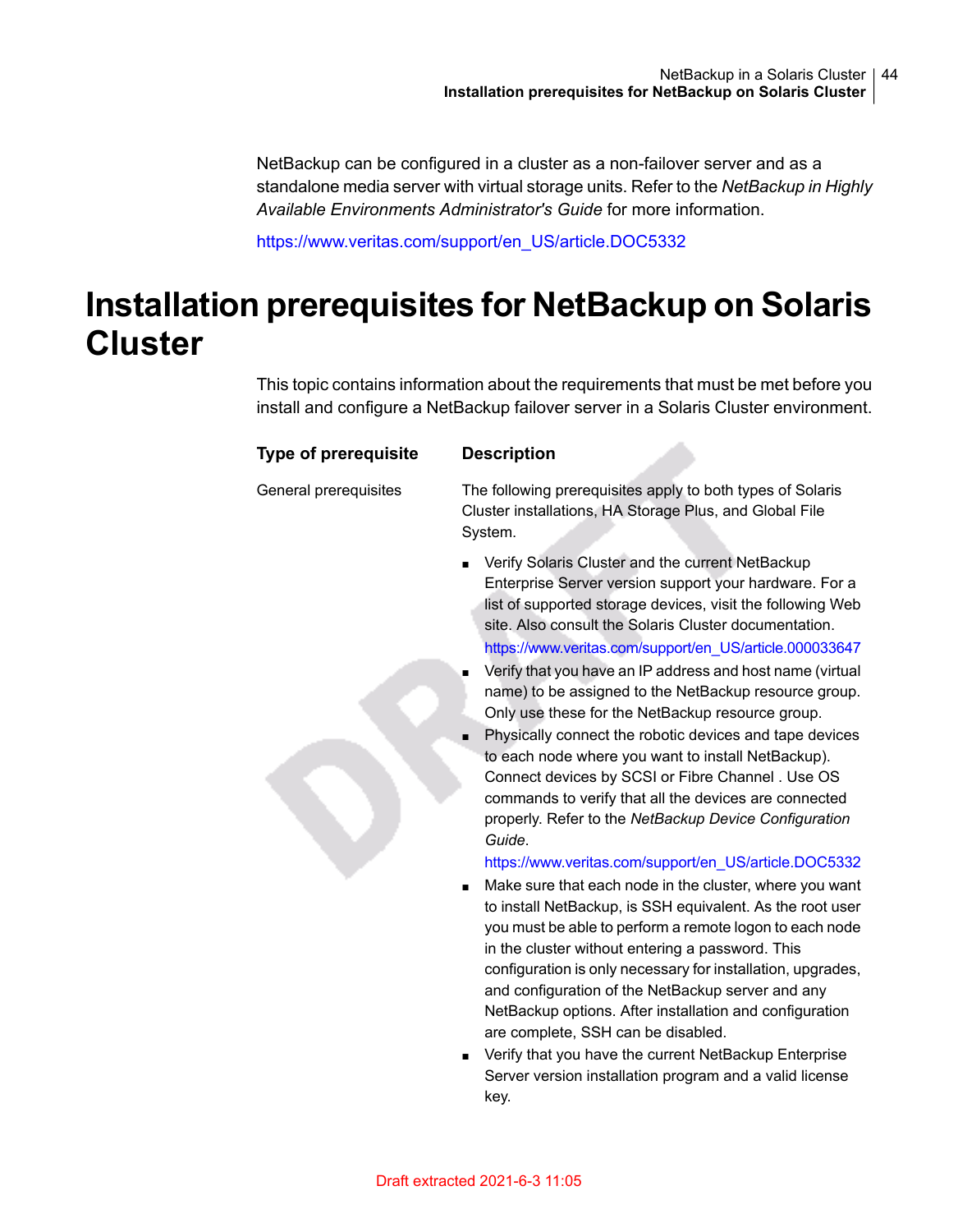| <b>Type of prerequisite</b>                  | <b>Description</b>                                                                                                                                                                                                                                                                                                                                                                                                                           |
|----------------------------------------------|----------------------------------------------------------------------------------------------------------------------------------------------------------------------------------------------------------------------------------------------------------------------------------------------------------------------------------------------------------------------------------------------------------------------------------------------|
|                                              | HA Storage Plus prerequisites The following prerequisites must be met for HA Storage Plus:                                                                                                                                                                                                                                                                                                                                                   |
|                                              | Make sure that the disk has enough space for the<br>$\blacksquare$<br>NetBackup database files and directories.<br>Mount the disk on the computer that you want to configure<br>$\blacksquare$<br>NetBackup on.                                                                                                                                                                                                                              |
| Global File System<br>prerequisites          | The following prerequisites must be met for Global File<br>System:                                                                                                                                                                                                                                                                                                                                                                           |
|                                              | The shared disk must be configured and accessible to all<br>cluster nodes where you want to install NetBackup. See<br>the Solaris Cluster documentation for more information<br>on how to create and configure a shared disk.<br>Make sure that the shared disk has enough space for the<br>NetBackup database files and directories.<br>You must be able to mount the disk on all nodes at the<br>same time.                                |
| Zettabyte File System (ZFS)<br>prerequisites | The following prerequisites must be met for Zettabyte File<br>System:                                                                                                                                                                                                                                                                                                                                                                        |
|                                              | The shared disk must be configured and accessible to all<br>cluster nodes where you want to install NetBackup. See<br>the Solaris Cluster documentation for more information<br>on how to create and configure a shared disk.<br>Make sure that the shared disk has enough space for the<br>NetBackup database files and directories.<br>You must create a zpool and must configure it on the<br>$\blacksquare$<br>primary or starting node. |

### <span id="page-44-0"></span>**Preinstallation checklist for a NetBackup failover server installation on Solaris Cluster**

The following information is required for Solaris Cluster configurations.

| <b>Resource</b>                                  | <b>Example</b> |
|--------------------------------------------------|----------------|
| Virtual name for NetBackup:                      | vname          |
| Mount Point (Shared Directory Path):             | /opt/VRTSnbu   |
| HAStoragePlus Resource for NetBackup Data y or n |                |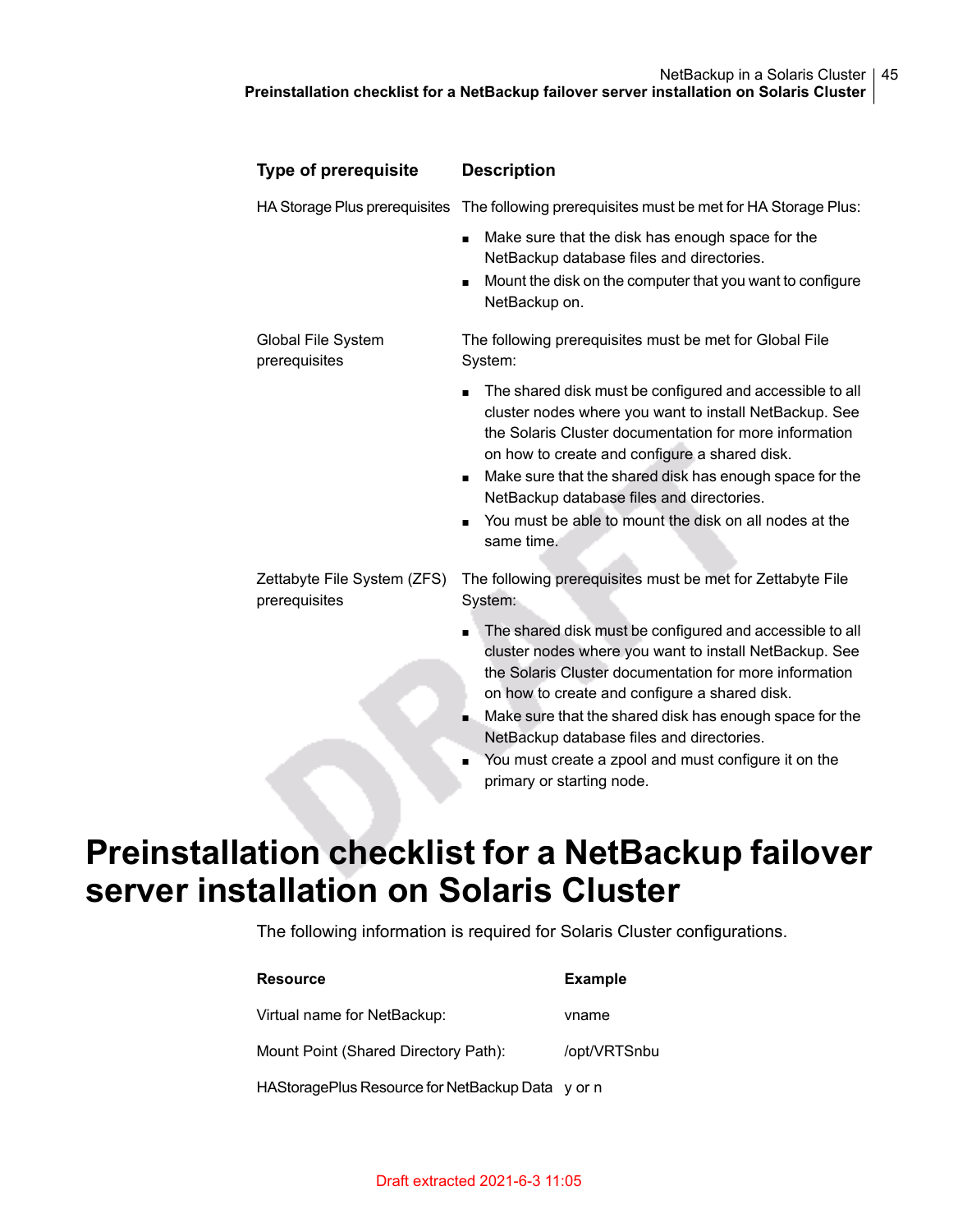### **Installing NetBackup on Solaris Cluster**

<span id="page-45-0"></span>This topic describes how to install a new NetBackup Enterprise Server as a failover application in a Solaris Cluster . If you want to upgrade NetBackup, rather than complete an initial installation, you must follow a different procedure.

See ["Upgrading](#page-48-0) a NetBackup failover server on Solaris Cluster" on page 49.

Review the following notes before you begin installation:

- These instructions assume that this installation is a new installation of a NetBackup failover server.
- The NetBackup resource group name in a Solaris Cluster is always scnb-harg. The user cannot configure this name.
- Two Solaris Cluster resource files are installed with NetBackup and should not be edited: scnb. VRTS and scnb.conf.

**Note:** Cluster configuration is performed along with the installation process. Do not run the cluster config script to perform cluster configuration.

The following procedure describes how to install and configure a NetBackup failover server in a Solaris Cluster .

**Note:** Additional commands are required to properly freeze and unfreeze NetBackup in a Solaris Cluster , due to Sun bug #5017826. When NetBackup is started under  $p$ mf with automatic restarts enabled,  $p$ mf intervenes if the tag dies. This intervention happens whether the monitor is enabled or not.

**Note:** If the shared disk is a raw disk with Global File System (GFS) and the primary (active) node is turned off , the shared disk is not accessible from any of the remaining nodes. As a result, the NetBackup server fails to come online on any other node.

#### **To install NetBackup on Solaris Cluster**

**1** Fill out the checklist for all configurations and the checklist for your specific environment.

See ["Preinstallation](#page-44-0) checklist for a NetBackup failover server installation on Solaris [Cluster"](#page-44-0) on page 45.

**2** Follow the instructions for how to install NetBackup in the *NetBackup Installation Guide*.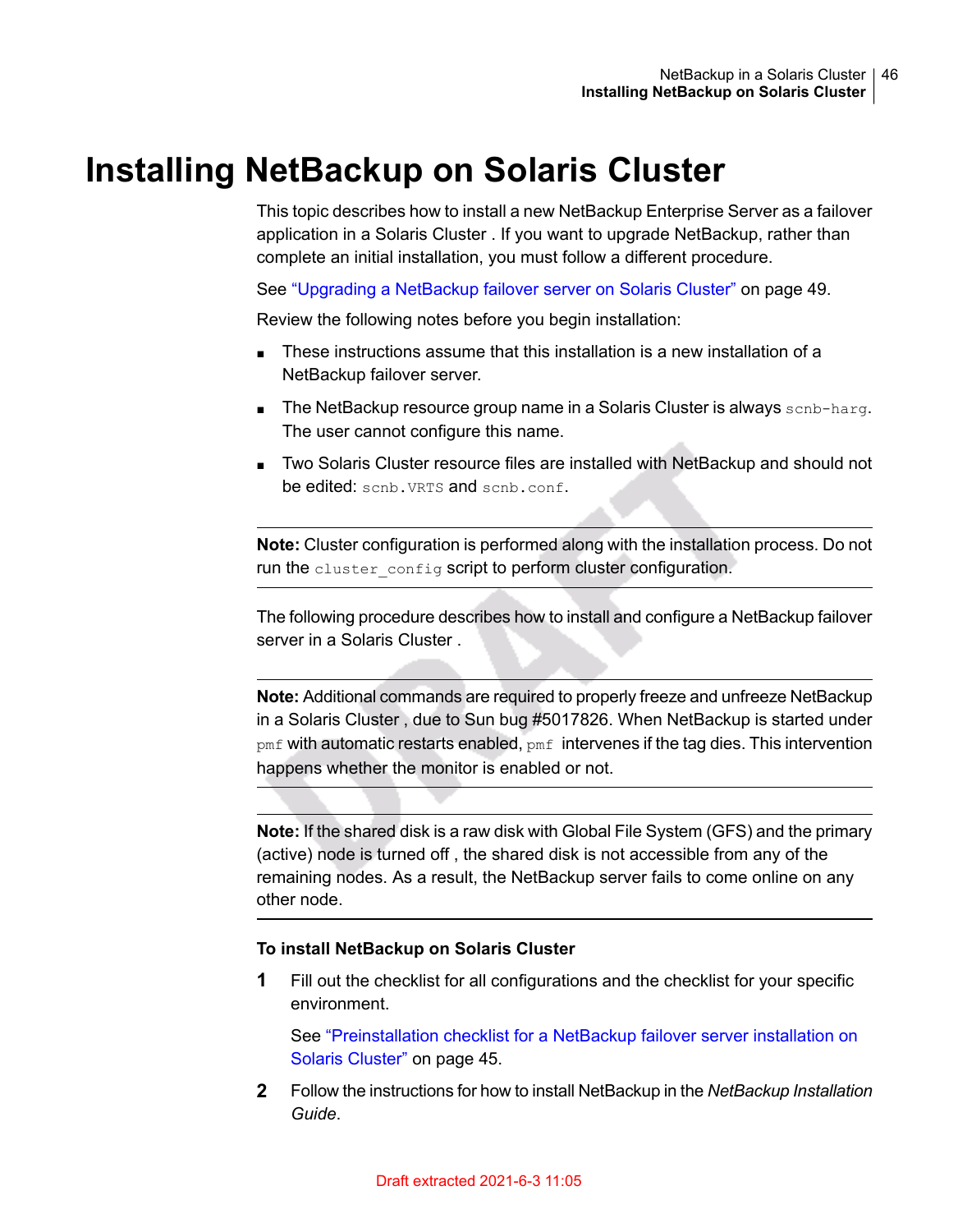#### [https://www.veritas.com/support/en\\_US/article.DOC5332](https://www.veritas.com/support/en_US/article.DOC5332)

Be sure that you:

- Install NetBackup on each node to which it can failover.
- Use the virtual name for the NetBackup server name.

**Caution:** When you are prompted, you must provide the same virtual cluster name that you provided during the installation. This name is case-sensitive and must be in same format (FQDN/short) on all the nodes.

- **3** When NetBackup is installed on the clustered setup a confirmation prompt is displayed.
	- When you install NetBackup on the first node, you are prompted to confirm creation of a NetBackup cluster. Type **Yes** to set up NetBackup in HA mode.
	- When you install NetBackup on the subsequent nodes, information of already created NetBackup cluster group is displayed. You are prompted to join the group.
- **4** When you are prompted for cluster-specific configuration details, refer to the checklist and provide details accordingly.
- **5** Allow NetBackup to be installed in a cluster. When a NetBackup failover server is installed:
	- On the first node, a single node cluster resource group for NetBackup is created and brought online.
	- On the other nodes, the installed node is added to the cluster resource group.
- **6** Post installation, get security certificates on all the nodes within the cluster.

For more information on getting a certificate in a clustered NetBackup setup, see the NetBackup Security and Encryption Guide.

<http://www.veritas.com/docs/DOC5332>

**7** Install any NetBackup options.

You must freeze the NetBackup group before you install any NetBackup options.

See "Installing or upgrading [NetBackup](#page-47-1) options on Solaris Cluster" on page 48.

**8** Continue with the configuration of NetBackup.See ["Configuring](#page-47-0) NetBackup on Solaris [Cluster"](#page-47-0) on page 48.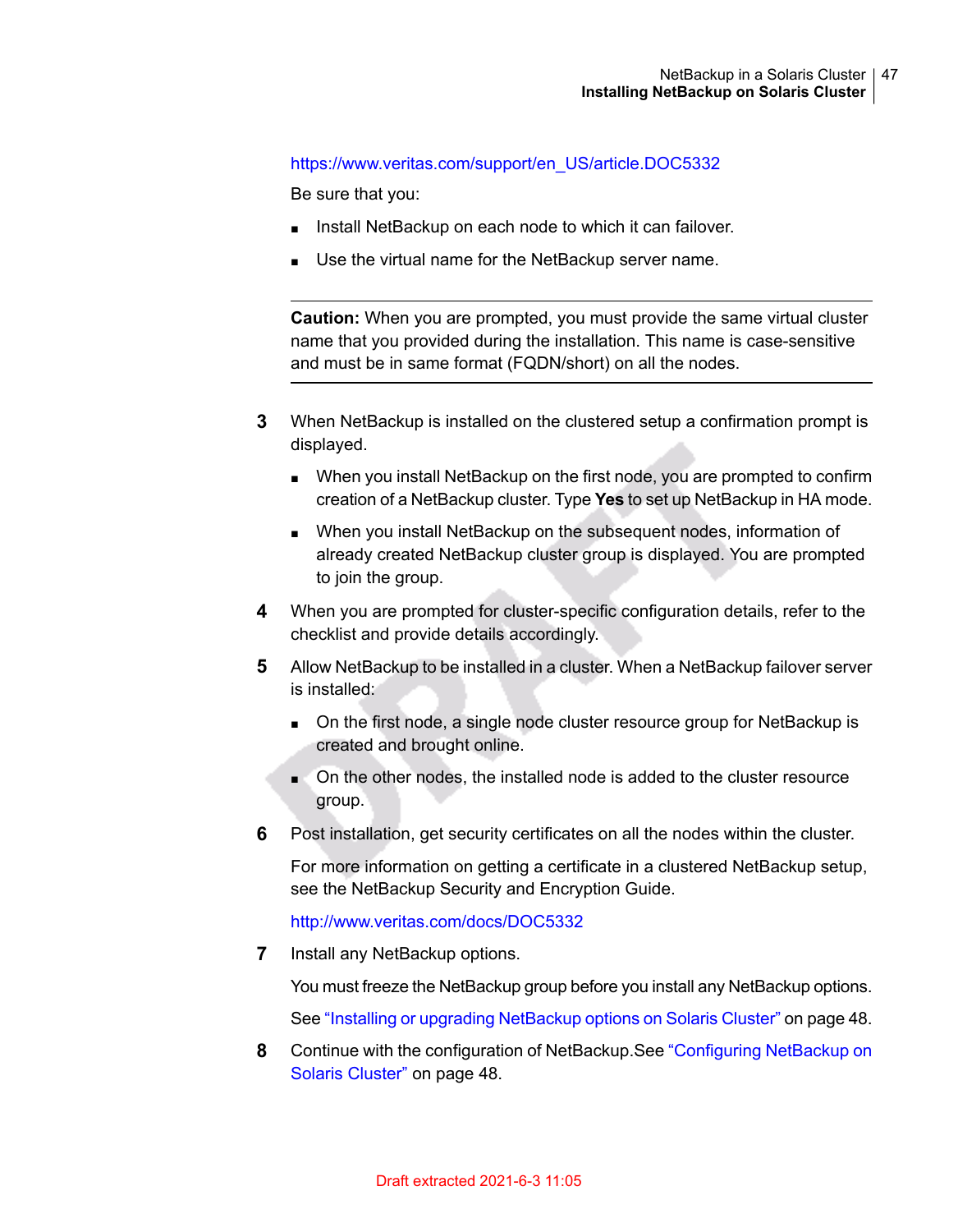## **Configuring NetBackup on Solaris Cluster**

<span id="page-47-0"></span>To configure NetBackup server in a cluster, do the following:

| <b>Step</b>    | <b>Action</b>                                                                                                               |
|----------------|-----------------------------------------------------------------------------------------------------------------------------|
| 1              | Review the guidelines for how to configure NetBackup.                                                                       |
|                | See "NetBackup configuration guidelines" on page 54.                                                                        |
| $\overline{2}$ | Configure the devices in the cluster.                                                                                       |
|                | See "Device configuration guidelines" on page 55.                                                                           |
|                | See "Configuring devices" on page 56.                                                                                       |
|                | <b>Note:</b> Devices must be configured on each node in the cluster.                                                        |
| 3              | Verify that the entries for the NetBackup Catalog backups are correct.                                                      |
|                | See "Configuring NetBackup catalog backups in a cluster" on page 57.                                                        |
|                | Catalog backup information is stored on the shared disk and does not need to be<br>configured for each node.                |
| 4              | Configure backup policies. Backup policies are stored on the shared disk and do<br>not need to be configured for each node. |
|                | See "About configuring backup policies for a NetBackup clustered server" on page 58.                                        |
| 5              | When you have completed configuration of NetBackup, verify that NetBackup can<br>fail over properly in the cluster.         |
|                | See "Verifying NetBackup configuration" on page 60.                                                                         |

#### **Table 5-1** Configuring NetBackup on Solaris Cluster

### <span id="page-47-1"></span>**Installing or upgrading NetBackup options on Solaris Cluster**

To install or upgrade NetBackup options, NetBackup daemons must be brought offline without causing a failover. Solaris Cluster must be configured to stop monitoring NetBackup, but keep NetBackup resources online.

See ["Configuring](#page-59-1) robotic daemons for monitoring (UNIX/Linux clusters)" on page 60. See ["Configuring](#page-60-0) add-ons for monitoring (UNIX/Linux clusters)" on page 61.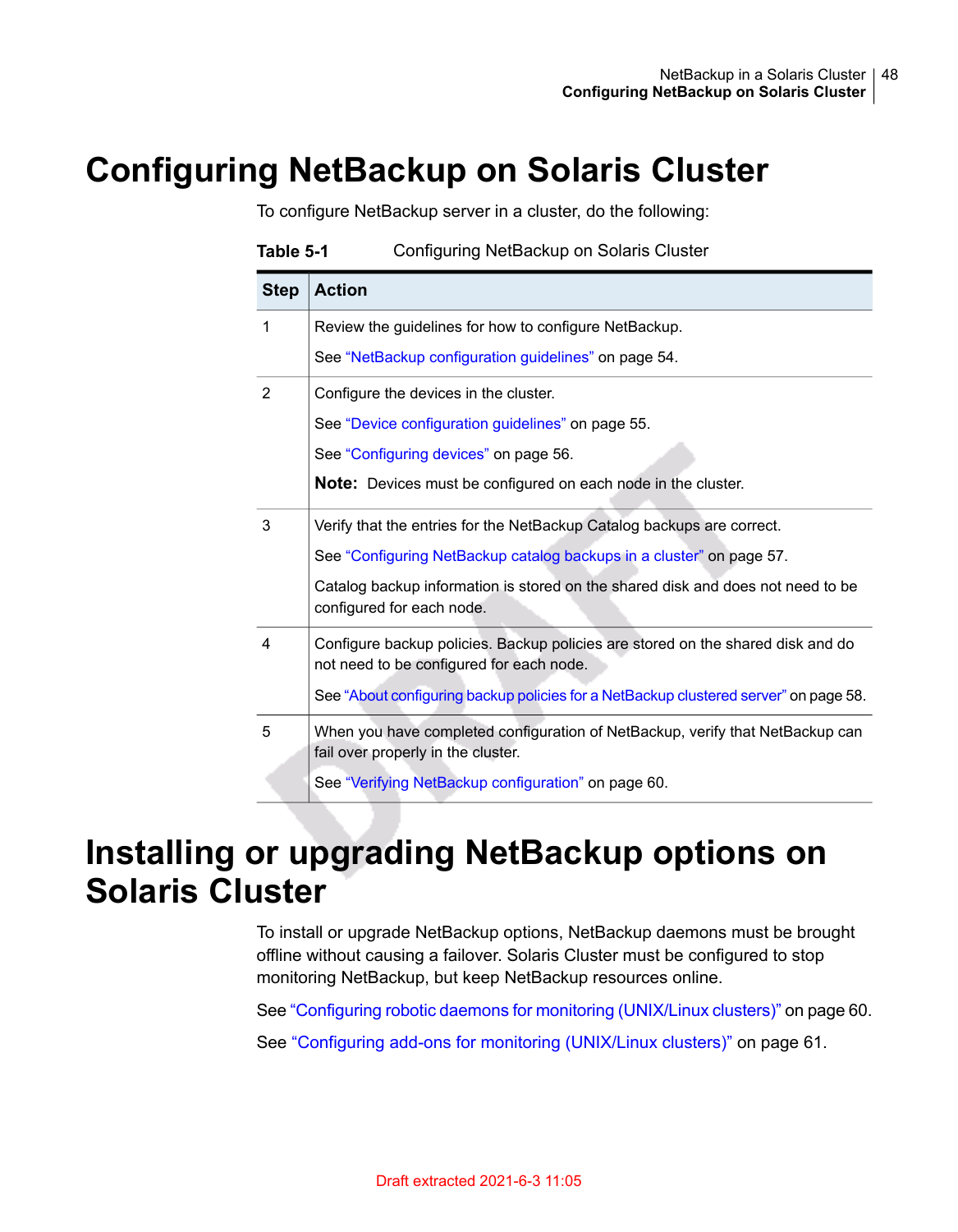#### **To install or upgrade NetBackup options**

**1** Freeze the NetBackup group by executing the following:

/usr/cluster/bin/scswitch -n -j scnb-hars

**2** Run the following command on the active node to disable the NetBackup agent monitor:

touch /usr/openv/netbackup/bin/cluster/frozen

- **3** On active node, install or upgrade any NetBackup options. See the specific NetBackup documentation for each option for instructions on installation and configuration.
- **4** On the inactive node, perform the same installation.
- **5** After you complete the installations of any options, run the following commands:

/usr/cluster/bin/scswitch -e -j scnb-hars

**6** Run the following command on the active node to enable the NetBackup agent monitor:

<span id="page-48-0"></span>rm -f /usr/openv/netbackup/bin/cluster/frozen

The NetBackup resources are brought online and Solaris Cluster resumes monitoring the NetBackup resource.

### **Upgrading a NetBackup failover server on Solaris Cluster**

Follow these instructions if you want to upgrade NetBackup. You must also have the Solaris Cluster agent that was installed with your previous version of NetBackup.

**Note:** NetBackup does not support conversion of an existing non-failover NetBackup server to a failover NetBackup server. Contact Veritas technical support .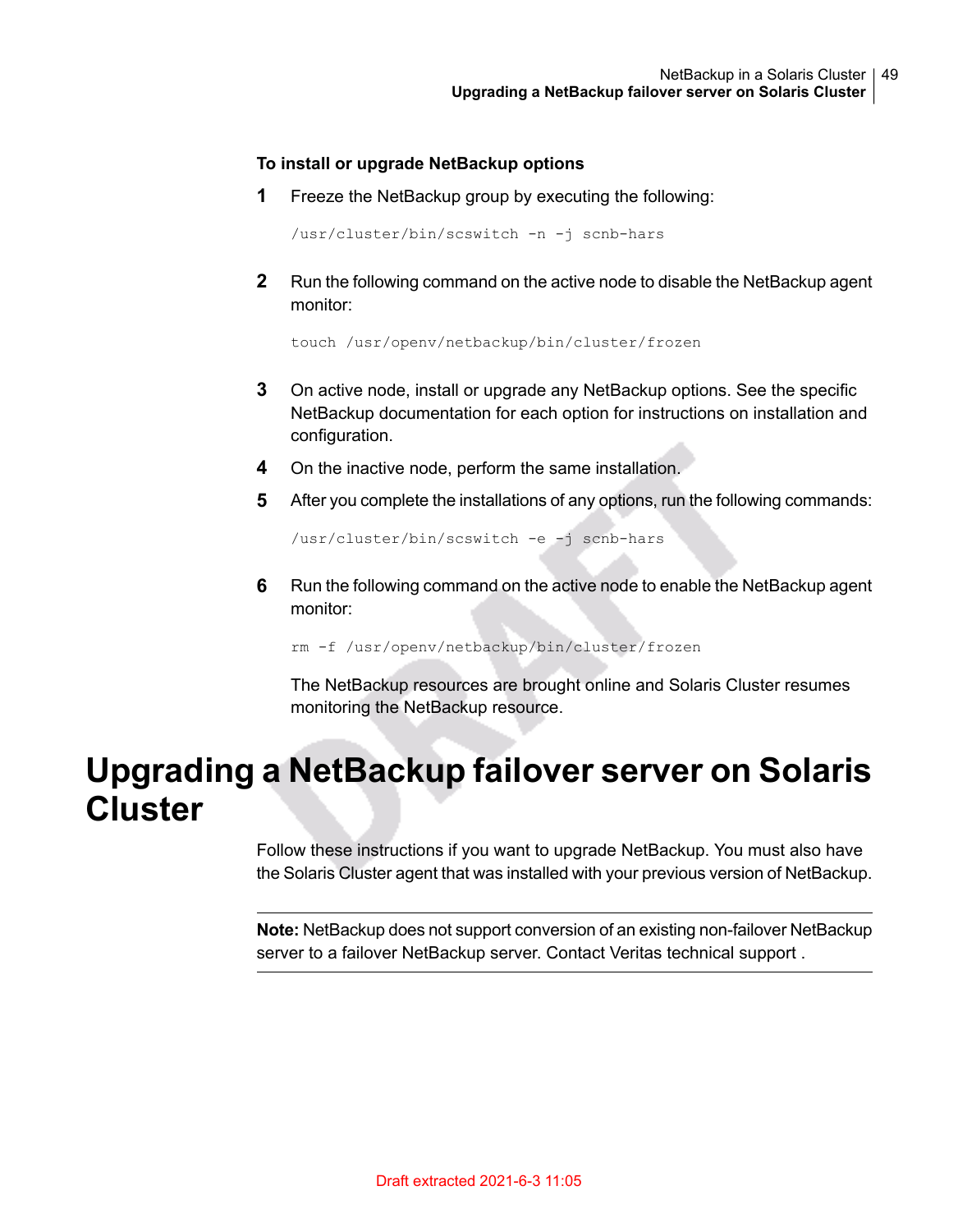#### **To upgrade a NetBackup failover server on Solaris Cluster**

**1** Ensure that a good backup of your cluster environment exists that includes a catalog backup.

See ["Configuring](#page-56-0) NetBackup catalog backups in a cluster" on page 57.

- **2** For each NetBackup server that runs outside of the cluster, ensure that the server list is accurate. This list should contain the name of each node where NetBackup can run and the name of the virtual server.
- **3** Put NetBackup in the unmanaged state by executing the following commands:

/usr/cluster/bin/scswitch -n -j scnb-hars

**4** On active node, install the NetBackup server.

Note the following:

- Follow the instructions for how to install NetBackup server as described in the *NetBackup Installation Guide*. [https://www.veritas.com/support/en\\_US/article.DOC5332](https://www.veritas.com/support/en_US/article.DOC5332)
- If required to specify the server name, provide the virtual name of the server.
- **5** On each inactive node to which NetBackup may failover, install theNetBackup server.

Note the following:

- Follow the instructions for how to install NetBackup server as described in the *NetBackup Installation Guide*. [https://www.veritas.com/support/en\\_US/article.DOC5332](https://www.veritas.com/support/en_US/article.DOC5332)
- If required to specify the server name, provide the virtual name of the server.
- **6** Run the following commands:

/usr/cluster/bin/scswitch -e -j scnb-hars

The NetBackup resources are brought online and Solaris Cluster resumes monitoring the NetBackup resource.

- **7** Bring the NetBackup resource group offline and online.
- **8** Post upgrade installation, verify if the security certificates are deployed on all the nodes within the cluster. If not, generate security certificates on all the nodes within the cluster.

For more information on deploying a certificate in a clustered NetBackup setup, see the NetBackup Security and Encryption Guide.

<http://www.veritas.com/docs/DOC5332>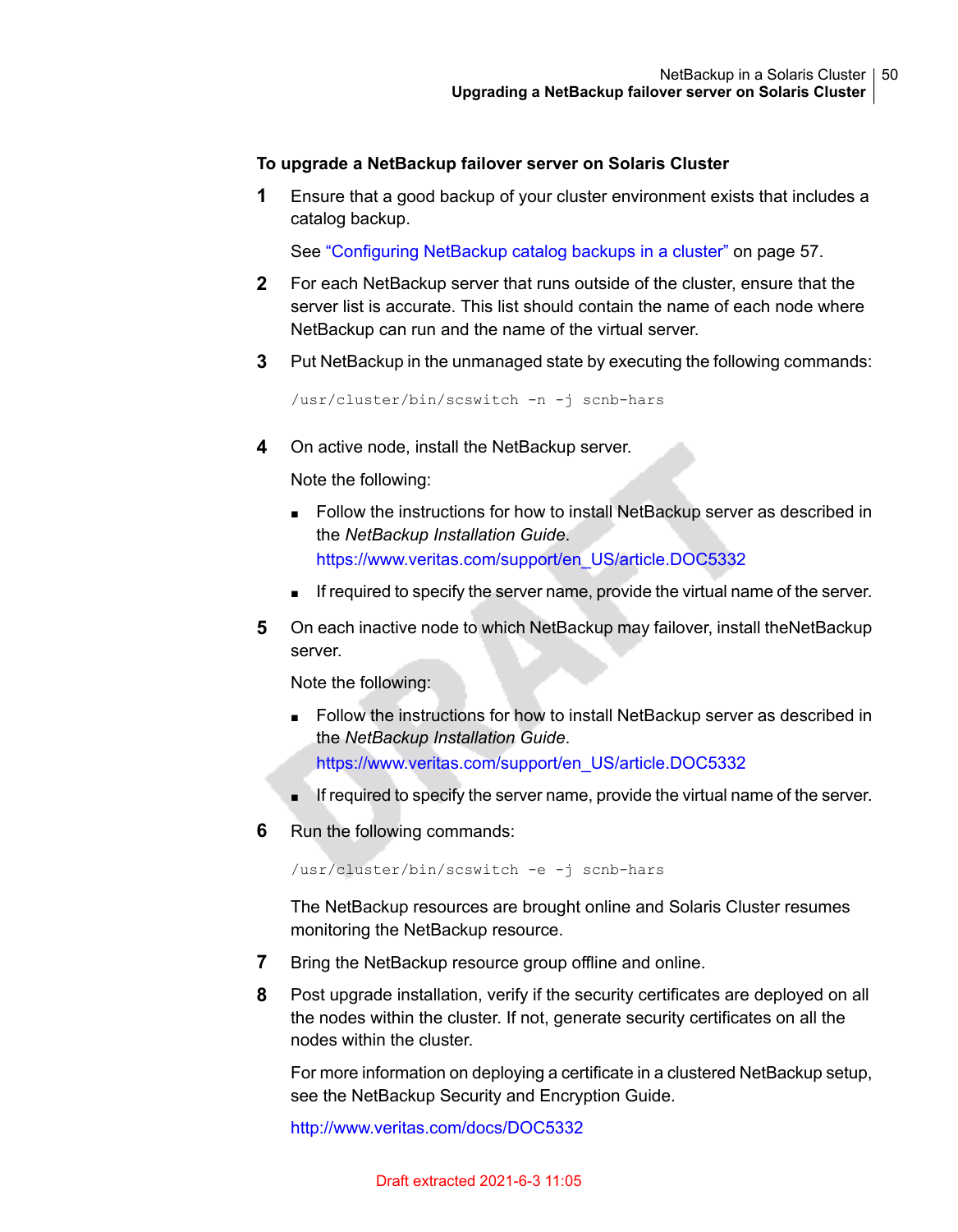- **9** On each node where NetBackup server is installed, upgrade NetBackup options. You must freeze the NetBackup group before you install any options. See "Installing or upgrading [NetBackup](#page-47-1) options on Solaris Cluster" on page 48.
- <span id="page-50-0"></span>**10** Verify that NetBackup can failover properly in the cluster. See "Verifying NetBackup [configuration"](#page-59-0) on page 60.

### **Solaris Cluster commands for bringing the resource group online or offline**

To bring the NetBackup resource group online or offline, special Solaris Cluster commands must be used. See the Solaris Cluster documentation for more information on these and other commands.

<span id="page-50-1"></span>[Table](#page-50-1) 5-2 describes the commands you use to bring the NetBackup resource group online or offline.

| <b>Action</b>                                         | <b>Enter this command</b>                                |
|-------------------------------------------------------|----------------------------------------------------------|
| To bring the NetBackup<br>resource group online       | /usr/cluster/bin/scswitch -z -q scnb-harq -h<br>hostname |
| To bring the NetBackup<br>resource group offline      | /usr/cluster/bin/scswitch -F -q scnb-harq                |
| To verify that the<br>NetBackup resource is<br>online | /usr/cluster/bin/scstat -q                               |

**Table 5-2** Solaris Cluster commands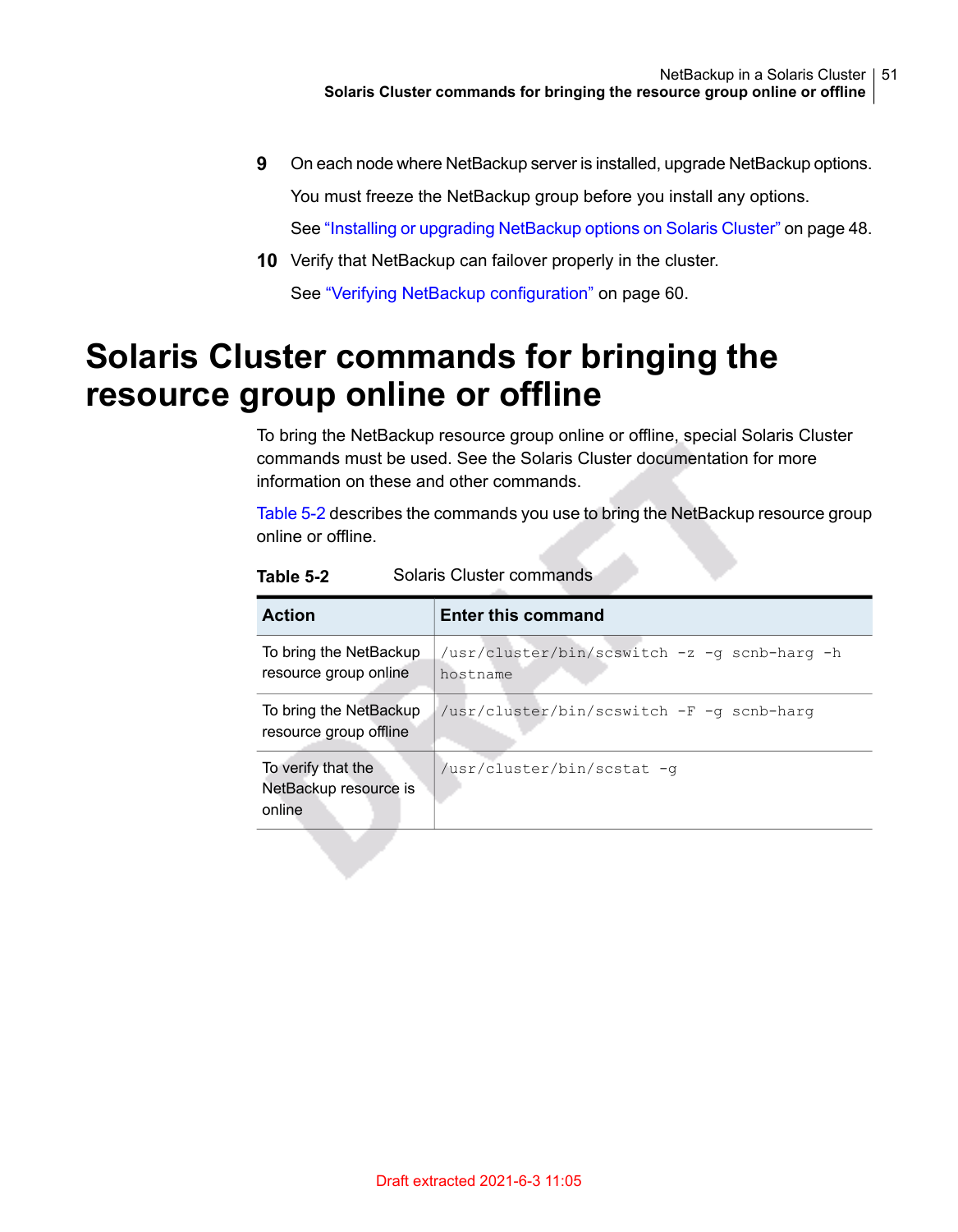## **Chapter**

# Configuring NetBackup

This chapter includes the following topics:

- NetBackup [configuration](#page-52-0) overview
- NetBackup [configuration](#page-53-0) guidelines
- Device [configuration](#page-54-0) guidelines
- [Configuring](#page-55-0) devices
- [Configuring](#page-56-0) NetBackup catalog backups in a cluster
- About [configuring](#page-57-0) backup policies for a NetBackup clustered server
- [What](#page-57-1) to back up
- [Guidelines](#page-57-2) for backing up local disks in a cluster
- [Guidelines](#page-58-0) for backing up the shared disks
- **Verifying NetBackup [configuration](#page-59-0)**
- Configuring robotic daemons for monitoring [\(UNIX/Linux](#page-59-1) clusters)
- Configuring additional services [\(UNIX/Linux](#page-60-1) clusters)
- Configuring add-ons for monitoring [\(UNIX/Linux](#page-60-0) clusters)
- [Configuring](#page-61-1) additional services (Windows)
- [Configuring](#page-61-0) add-ons for monitoring (Windows)
- About adding [license](#page-62-0) keys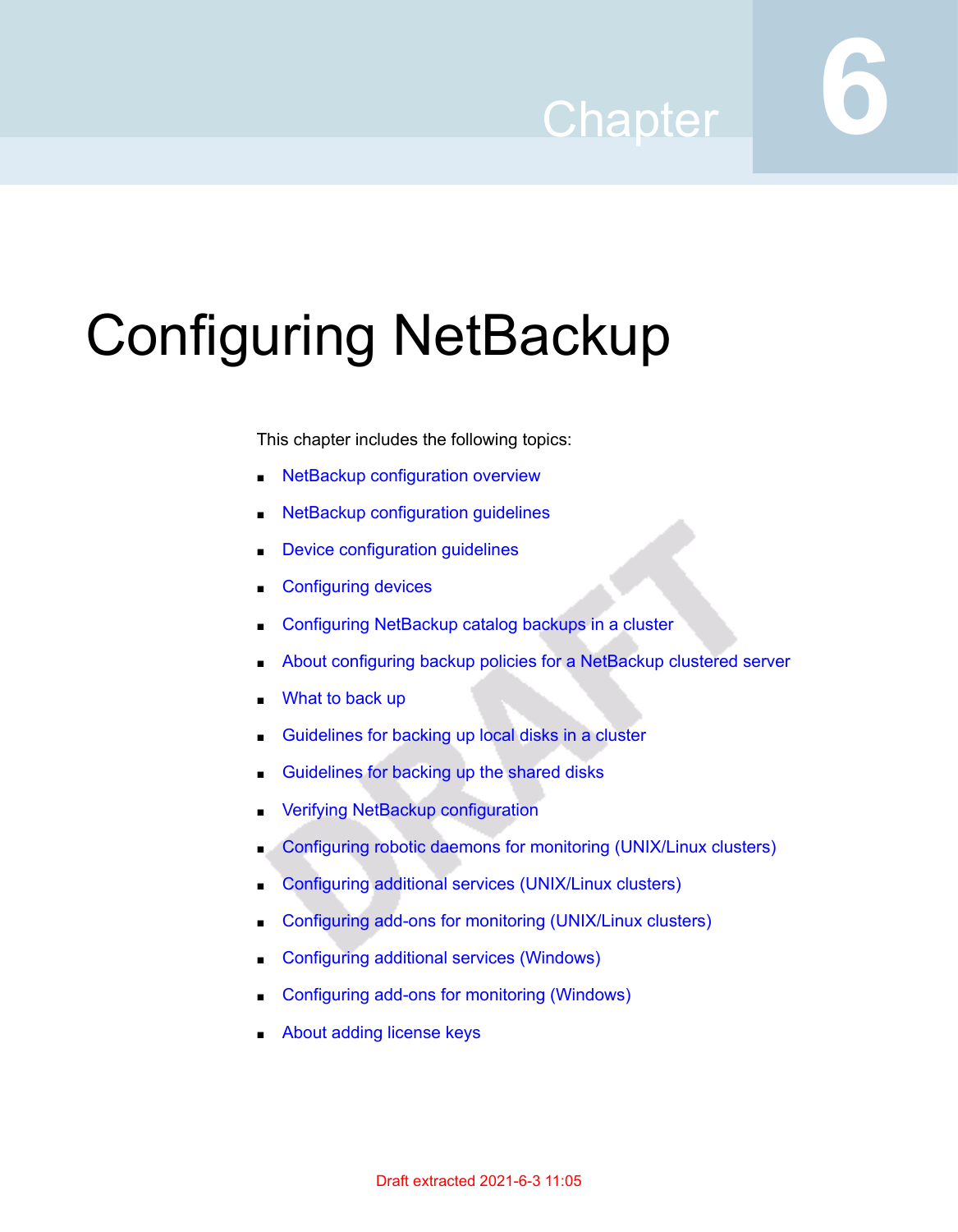### **NetBackup configuration overview**

<span id="page-52-0"></span>Configuration of NetBackup includes the creation of storage devices, volumes, the catalog backup, and backup policies. This configuration can be completed most easily with the NetBackup Configuration Wizards in the NetBackup Administration Console. Refer to the *NetBackup Administrator's Guide, Volume I*, for more details for instructions on how to perform these steps manually. (See information for configuring NetBackup without wizards.) Refer to [Table](#page-52-1) 6-1 before you configure NetBackup.

<span id="page-52-1"></span>[Table](#page-52-1) 6-1 summarizes the information that applies to each cluster environment.

| <b>Cluster Type</b> | <b>Section</b>                                                                             | <b>Description</b>                                                                                 |
|---------------------|--------------------------------------------------------------------------------------------|----------------------------------------------------------------------------------------------------|
| All                 | See "NetBackup configuration"<br>guidelines" on page 54.                                   | General guidelines to follow when<br>you configure the NetBackup<br>server in a cluster.           |
| All                 | See "Device configuration<br>guidelines" on page 55.                                       | General guidelines to follow when<br>you configure devices for a<br>NetBackup server in a cluster. |
| All                 | See "Configuring devices"<br>on page 56.                                                   | Device configuration guidelines.                                                                   |
| All                 | See "Configuring NetBackup<br>catalog backups in a cluster"<br>on page 57.                 | Instructions for verifying NetBackup<br>Catalog Backup entries are correct.                        |
| All                 | See "About configuring backup<br>policies for a NetBackup clustered<br>server" on page 58. | Configuring automatic backup<br>policies.                                                          |
| All                 | See "Verifying NetBackup<br>configuration" on page 60.                                     | Instructions to verify that<br>NetBackup is configured correctly.                                  |
| UNIX/Linux          | See "Configuring robotic daemons<br>for monitoring (UNIX/Linux<br>clusters)" on page 60.   | How to configure robotic daemons<br>to fail over NetBackup                                         |
| UNIX/Linux          | See "Configuring add-ons for<br>monitoring (UNIX/Linux clusters)"<br>on page 61.           | How to configure NetBackup<br>add-on products to fail over<br>NetBackup in a UNIX/Linux cluster.   |
| Windows             | See "Configuring add-ons for<br>monitoring (Windows)" on page 62.                          | How to configure NetBackup<br>add-on products to fail over<br>NetBackup in Windows.                |

**Table 6-1** Configuring NetBackup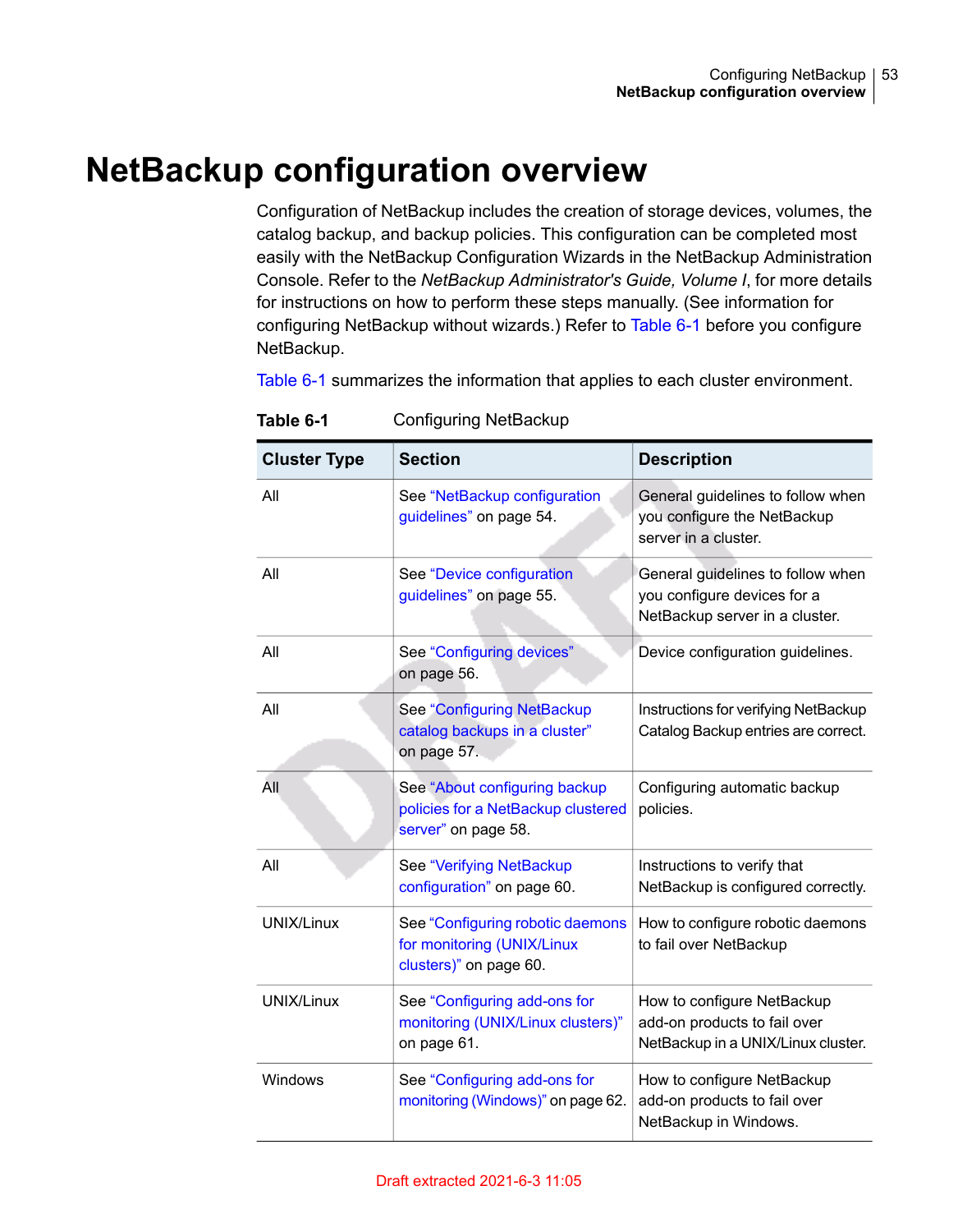<span id="page-53-0"></span>

| <b>Cluster Type</b> | <b>Section</b>                                 | <b>Description</b>                                   |
|---------------------|------------------------------------------------|------------------------------------------------------|
| All                 | See "About adding license keys"<br>on page 63. | Additional license keys in a cluster<br>environment. |

**Table 6-1** Configuring NetBackup *(continued)*

### **NetBackup configuration guidelines**

Review the following guidelines before you configure NetBackup.

- To ensure that all nodes in the NetBackup failover group are properly registered in the EMM database, you must failover the NetBackup Group to all nodes in the NetBackup cluster group.
- The NetBackup server list must be set up correctly on each node where NetBackup is configured as a failover server. For NetBackup in a clustered environment, the virtual server name must appear first. After that name, include the node names within the NetBackup group.
- For each NetBackup server that runs outside of the cluster, the server list must contain the name of each node where NetBackup can run. The list must also contain the name of the virtual server.
- NetBackup depends on names to route information between participants in the backup and restore process. Therefore, the use of names must be consistent within a NetBackup configuration. Specific node names and virtual names should not be used interchangeably.
- CLIENT\_NAME should be set to the name of the node.
- CLUSTER\_NAME should be the virtual server name that is dedicated to the NetBackup Application that runs on the cluster.
- When you make changes to the NetBackup configuration on the active node, be sure to apply the same changes to each node in the cluster.
- NetBackup Server Host Properties in a cluster
	- The NetBackup Administration Console obtains node information from the EMM database. Therefore, changes to the Host Properties only affect the nodes that are already registered in the EMM database. (You change the Host Properties only when you fail over to the NetBackup Group to each node.)
	- All host names that are listed in the **Properties** panel can have their host properties updated with the Host Properties user interface. The exception is the Authorization host property, which is only updated on the active node.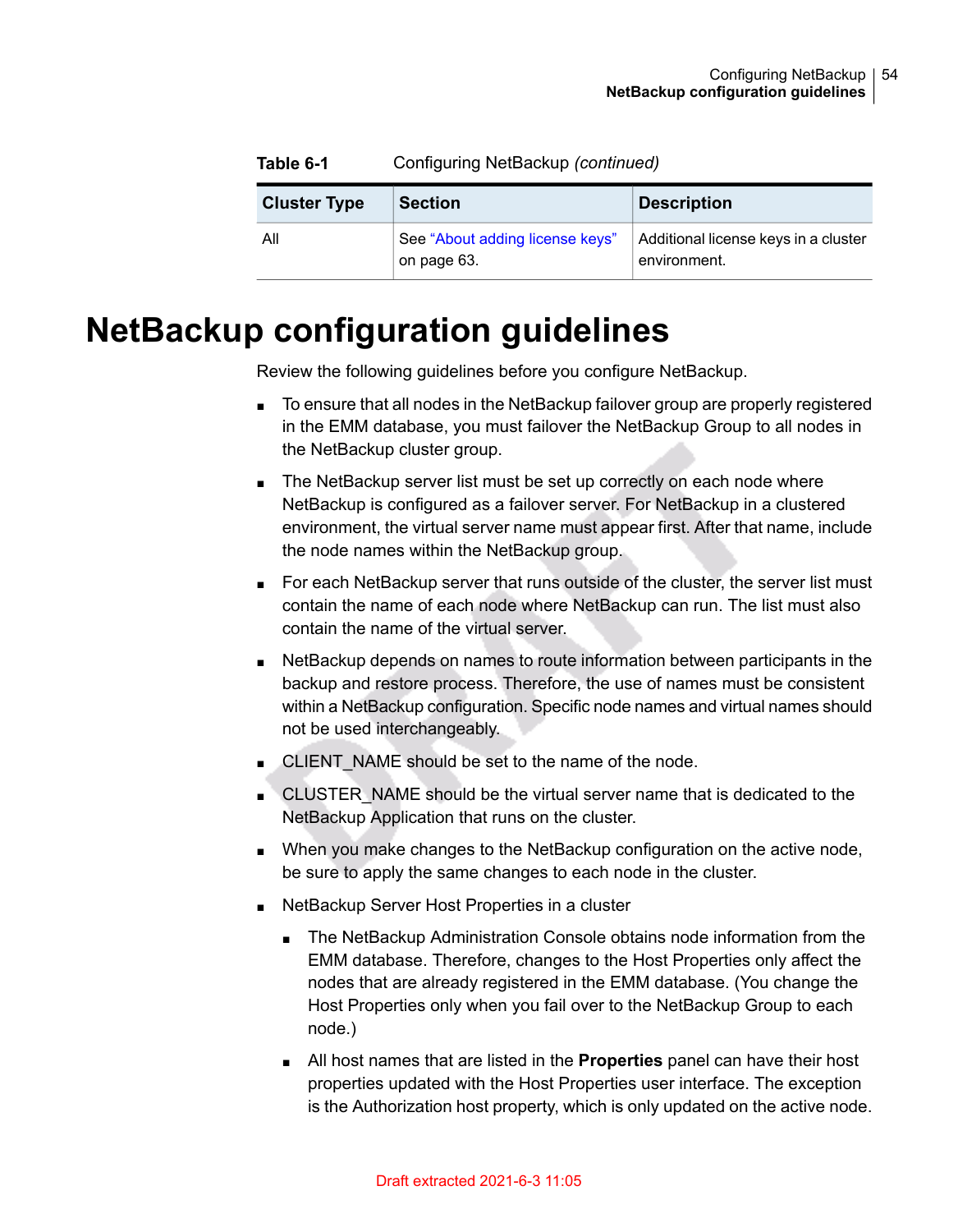- The "Add to All" hosts functionality is applicable only for a clustered master server and not for clustered media servers. To update Host Properties on clustered media servers, the user needs to update each node individually or select multiple nodes of the clustered media server.
- Configuration information is stored on the shared disk and cannot be configured separately for each node. (This information includes backup policies, storage units, and the NetBackup catalog backup.) All other configuration changes must be applied by moving the NetBackup server to each node.
- By default, NetBackup tries to complete a backup job two times (within a 12-hour window) before it allows the job to fail. Backup attempts may be exhausted before the failover of the NetBackup media server completes. If this situation happens, increase the **Scheduled backup attempts** setting to 6. You can also avoid this problem; set the **Job retry delay** setting to a lower value.
- The **Job retry delay** setting should be set lower to increase the likelihood that NetBackup is able to initiate all scheduled backups.
- <span id="page-54-0"></span>■ The server list for each client you want to back up should contain the name of each node where NetBackup can run. This list should also contain the name of the virtual server.

### **Device configuration guidelines**

The following are guidelines for configuring the devices for a clustered NetBackup server:

■ Choose the **SCSI Persistent reserve** protection option, if possible. The use of persistent reserve is recommended, but take care to ensure that your hardware supports it correctly. See the *NetBackup Administrator's Guide, Volume II* for more information[.https://www.veritas.com/support/en\\_US/article.DOC5332](https://www.veritas.com/support/en_US/article.DOC5332) With this option, NetBackup can recover and use a reserved drive after a failover (if NetBackup owns the reservation). If you use SPC-2 SCSI reserve, a drive reset usually is required because the reservation owner is inoperative. Consult the *NetBackup Administrator's Guide* for more information on how to reset a drive and on the **Enable SCSI Reserve** setting.

[https://www.veritas.com/support/en\\_US/article.DOC5332](https://www.veritas.com/support/en_US/article.DOC5332)

■ Devices that are attached to one node but not to the other node are available only when the node where they are attached is online. For a NetBackup failover master server, attach all of the devices to each node where NetBackup is installed. Use shared SCSI or Fibre Channel connections as necessary to share the devices.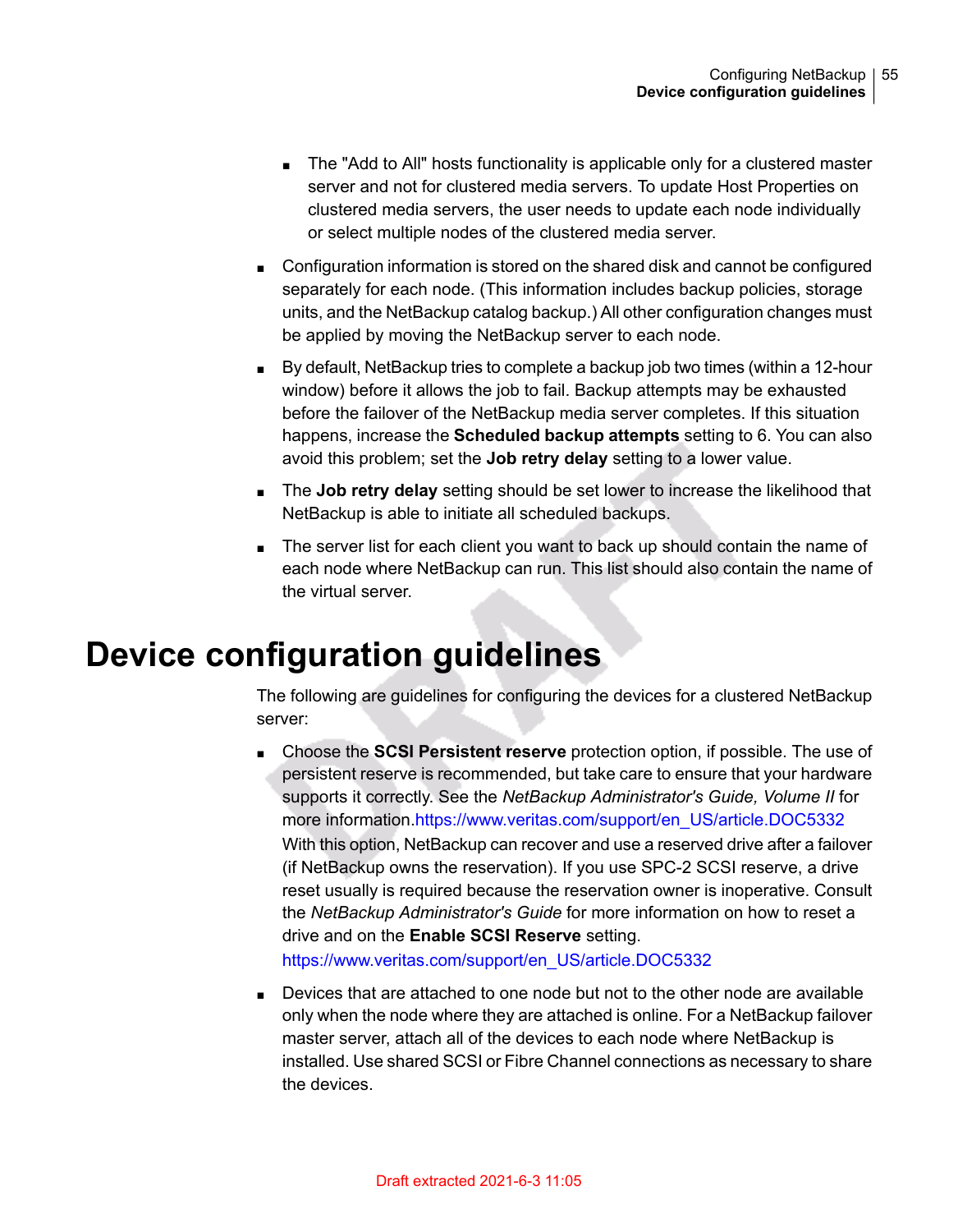- For a NetBackup media server failover configuration, configure devices from the NetBackup master server with the active node name as the NetBackup media server name.
- For any tape devices that are in a robotic library, ensure that the robot drive number field is set correctly. Use the drive numbering scheme that the manufacturer of the robotic library has implemented. NetBackup considers the first drive in the robot as robot drive number 1. If the manufacturer's drive numbering scheme starts with a different number such as 0, adjust it accordingly.
- Ensure that the robot numbers the failover server uses are consistent on all servers that use that robot. If the robot number that is defined on one node, does not match the number that is defined on another node, backups may fail.
- When you create the storage units that reside on the cluster, select the virtual name of the failover NetBackup server for the **Media server** setting.
- <span id="page-55-0"></span>■ If you choose **Any server** for the media server when you create a storage unit, NetBackup selects the virtual NetBackup server when it performs any backup and restore operations.

#### **Configuring devices**

This section describes how to configure devices in NetBackup.

**Note:** To accommodate disparate SCSI connections on each node of the cluster, you must configure devices on each node. First, configure the devices on the active node. Move the NetBackup group to another node and configure the devices on that node. Then move NetBackup to another node and configure the devices on that node, etc.

You can configure NetBackup to failover if a robotic device fails.

See ["Configuring](#page-59-1) robotic daemons for monitoring (UNIX/Linux clusters)" on page 60.

#### **To configure devices**

**1** Review the device configuration guidelines.

See "Device [configuration](#page-54-0) guidelines" on page 55.

**2** On the active node, run the Device Configuration Wizard . This wizard automatically discovers and configures the devices and it creates storage units for those devices.

Veritas recommends that you use the Device Configuration Wizard to configure devices.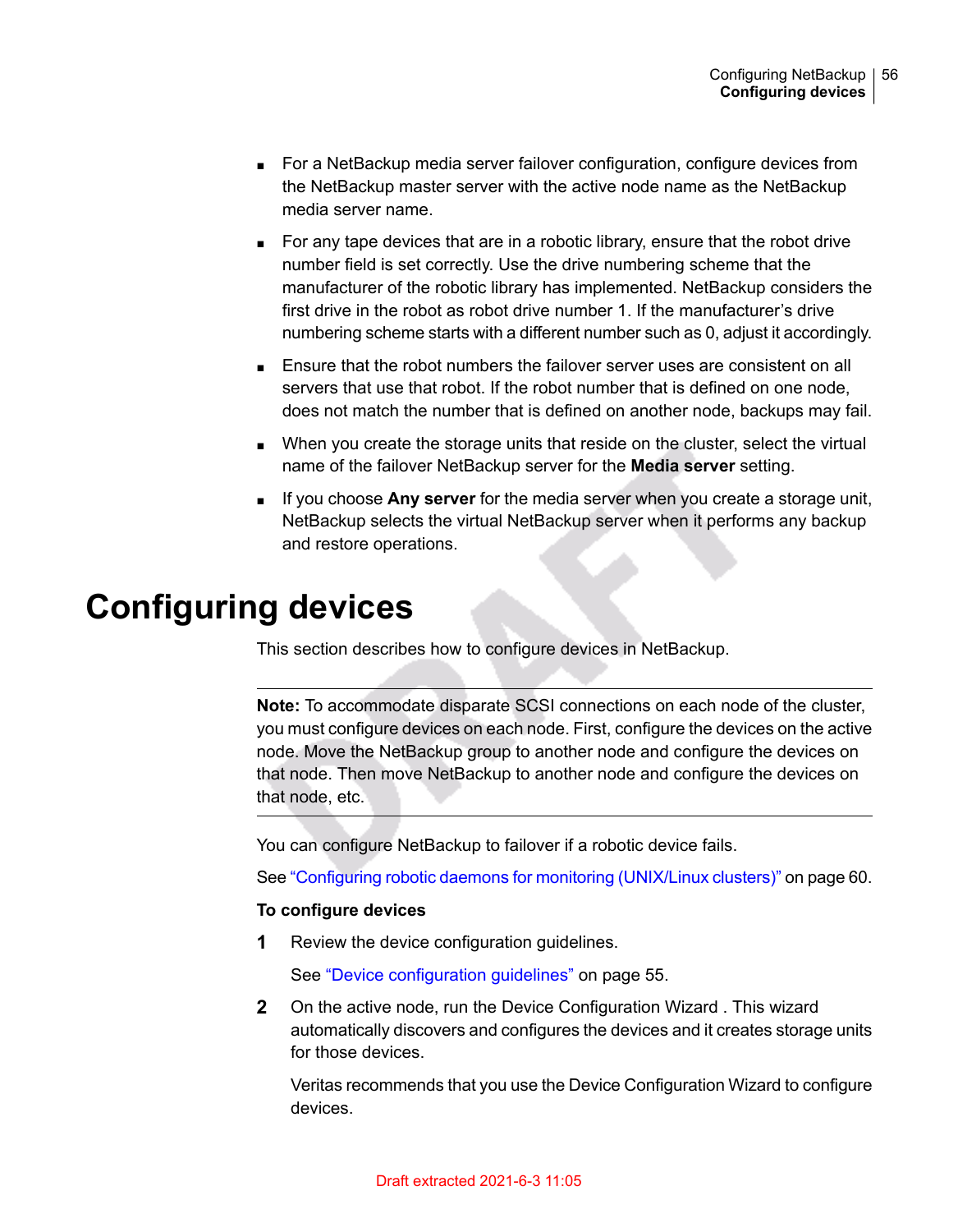- <span id="page-56-1"></span>**3** Move the NetBackup group to another node.
- <span id="page-56-2"></span>**4** Refresh the view in the Media and Device Management utility.
- **5** Run the Device Configuration Wizard.
- **6** Continue to configure the devices on each node in the cluster. Repeat step [3](#page-56-1) through step [5](#page-56-2).

If device paths are not displayed after you refresh the Devices node or run tpconfig, the active node of the cluster is not configured properly.

To add new devices

<span id="page-56-0"></span>Follow the same procedure as when you initially configured devices in the cluster. First, configure the devices on the active node. Move the NetBackup group to another node and configure the devices on that node. Then move NetBackup to another node and configure the devices on that node, and so on.

### **Configuring NetBackup catalog backups in a cluster**

For complete information on how to configure and run online catalog backups, refer to the *NetBackup Administrator's Guide* [https://www.veritas.com/support/en\\_US/article.DOC5332.](https://www.veritas.com/support/en_US/article.DOC5332) For information on recovery of the NetBackup catalog, see the *NetBackup Troubleshooting Guide* [https://www.veritas.com/support/en\\_US/article.DOC5332.](https://www.veritas.com/support/en_US/article.DOC5332)

**Note:** An online catalog backup does not back up information on the inactive nodes. You must create a separate policy as described in the following step.

#### **To configure an online, hot catalog backup in a cluster**

**1** Follow the instructions for creating online catalog backups as described in the *NetBackup Administrator's Guide*

[https://www.veritas.com/support/en\\_US/article.DOC5332.](https://www.veritas.com/support/en_US/article.DOC5332)

**2** Create a policy to back up the following directory on each node in the cluster.

Windows *install path*\netbackup\var UNIX/Linux /usr/openv/var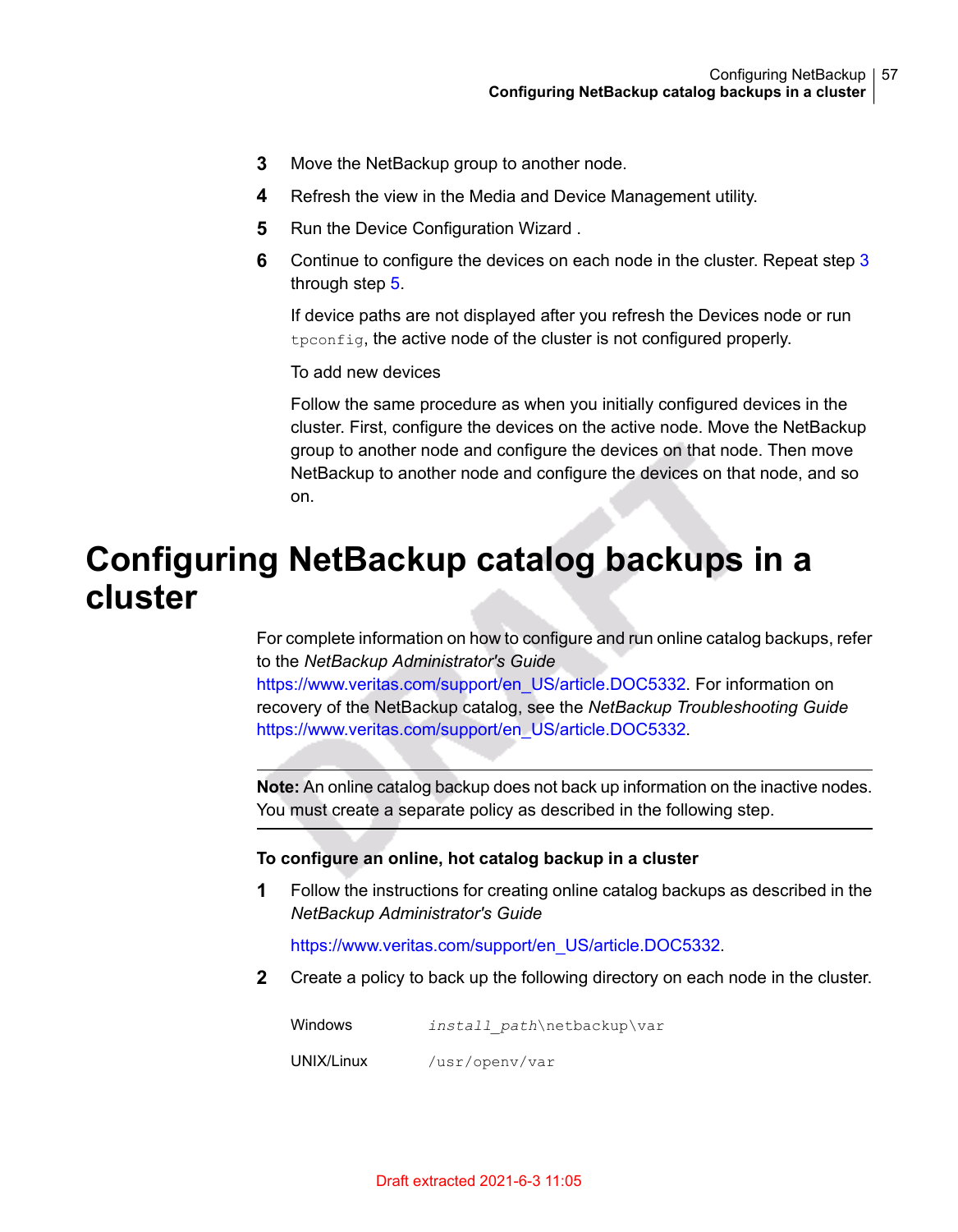#### **About configuring backup policies for a NetBackup clustered server**

<span id="page-57-0"></span>To back up all data in a cluster, create backup policies that back up the local disks, shared disks, and database files in the cluster.

Review the following topics:

See ["What](#page-57-1) to back up" on page 58.

<span id="page-57-1"></span>See ["Guidelines](#page-57-2) for backing up local disks in a cluster" on page 58.

See ["Guidelines](#page-58-0) for backing up the shared disks" on page 59.

#### **What to back up**

Back up the following to protect all data in the cluster, including file systems and databases:

- Local disks on each node. See ["Guidelines](#page-57-2) for backing up local disks in a cluster" on page 58.
- All disks that attach to the shared SCSI bus. See ["Guidelines](#page-58-0) for backing up the shared disks" on page 59.
- Virtual servers, which may contain data or contain database applications. Use NetBackup database agents to back up databases.
- <span id="page-57-2"></span>■ In WSFC and VCS for Windows clusters, also be sure to back up the System State and Shadow Copy Components on each node. For WSFC clusters, you must also back up the cluster quorum. The cluster quorum contains recovery information for the cluster and information about changes to the cluster configuration. The cluster quorum is included in the System State or Shadow Copy Components backup.

See ["Guidelines](#page-57-2) for backing up local disks in a cluster" on page 58.

#### **Guidelines for backing up local disks in a cluster**

To protect the data on the node's local disks, configure a policy that includes the cluster node names in the client list. In addition to this policy, you must also configure a separate policy to back up the shared disks.

See ["Guidelines](#page-58-0) for backing up the shared disks" on page 59.

The following are guidelines for configuring the policy to back up local disks: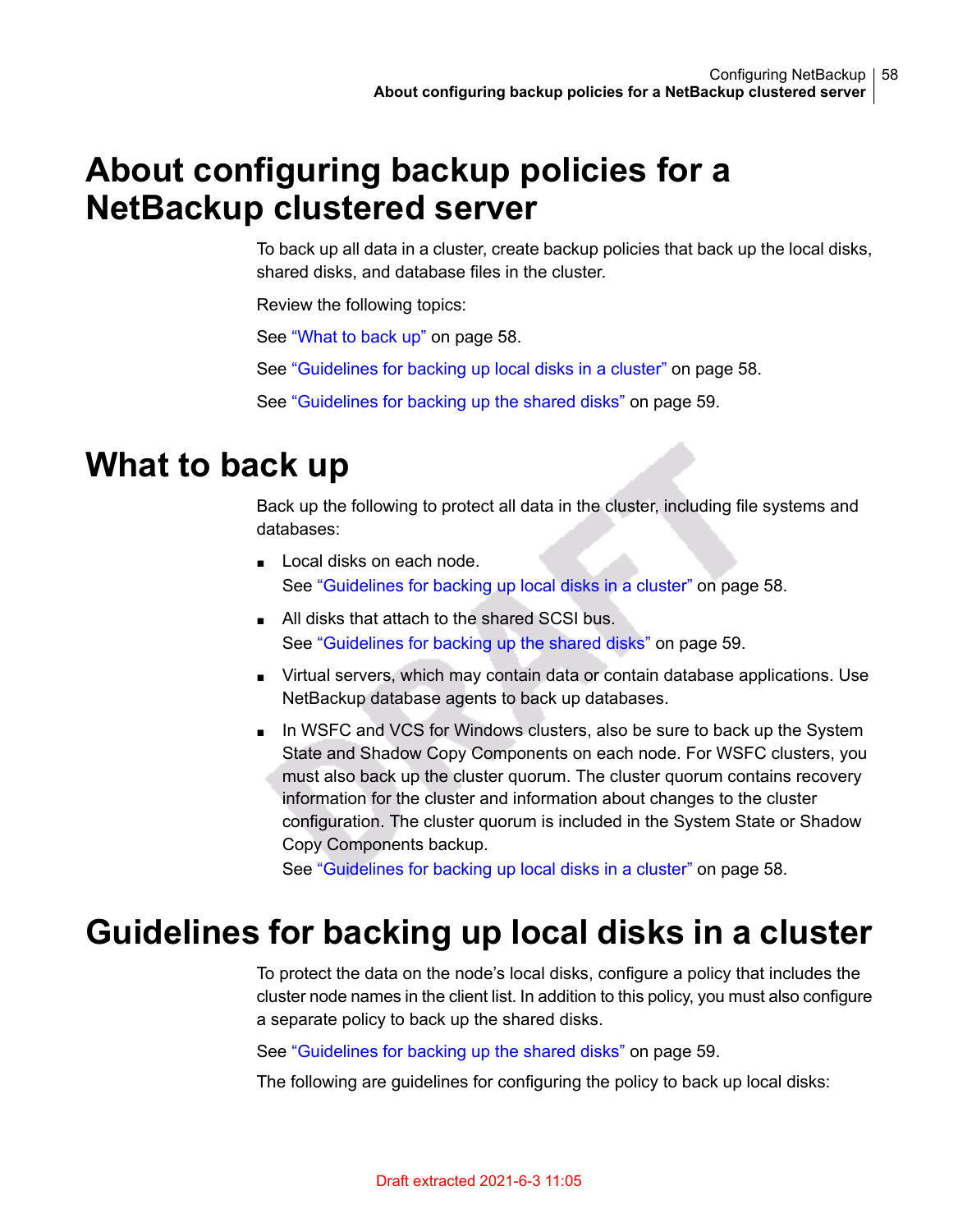- If NetBackup is installed on the cluster as separate NetBackup media servers, configure a policy for each node. Each policy should include the cluster node name as a client. For each policy, select the storage unit that you created for the NetBackup media server that is installed on that cluster node.
- In the **Backup Selections** list, add all the local disks (excluding the shared disks).
- <span id="page-58-0"></span>■ For Windows cluster, always include System\_State:\ or Shadow Copy Components:\ in the file list to back up the System State for each cluster node. In a policy for an WSFC cluster, System State:\ or Shadow Copy Components:\ also backs up the cluster quorum information.

#### **Guidelines for backing up the shared disks**

To protect the data on the shared disks, configure a policy that includes the virtual server name in the **Clients** list. This server name must be associated with the shared disk. In addition to this policy, you must also configure a separate policy to back up the local disks.

See ["Guidelines](#page-57-2) for backing up local disks in a cluster" on page 58.

The following are guidelines for configuring the policy to back up the shared disks:

- If NetBackup is installed on the cluster as separate NetBackup media servers, select a storage unit that was created for one of the media servers. Or, select **Any Available**.
- If a storage unit does not have local, direct access to the shared disk drives, the data is backed up across the network. This action occurs even if the storage unit refers to a media server running on a node of the cluster that does not currently have control of the shared disk drives. In the **Backup Selections** list, specify the drive letters or mounted directories of the shared disks. Note that a backup fails if two separate cluster nodes control the cluster resource that defines the virtual server name and the resource that defines the shared disks. Ensure that the virtual server name and the shared disks are configured to failover together so that the same node always controls them.
- System State information is included in the backup of the node's local disks. You do not need to include System\_State:\ or Shadow Copy Components:\ in the file list for this policy.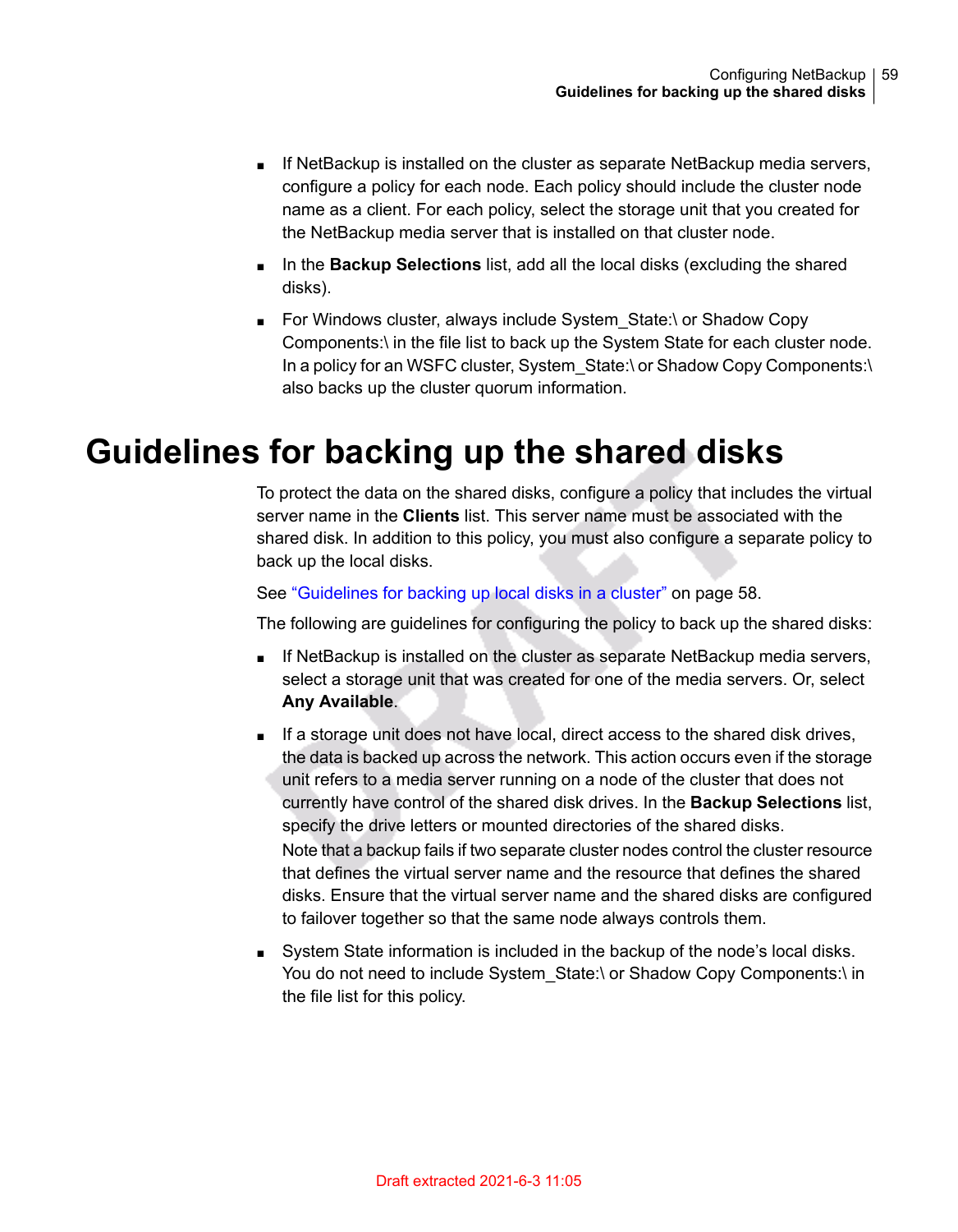## **Verifying NetBackup configuration**

<span id="page-59-0"></span>After you complete the configuration of storage devices, volumes, the catalog backup, and the backup policies, verify that NetBackup fails over properly in the cluster.

#### **To verify NetBackup configuration**

- **1** Confirm that the NetBackup is online on the primary node, then determine if the following can be completed successfully:
	- Scheduled backups
	- User-directed backups
	- NetBackup catalog backups
	- Server-and user-directed restores
- <span id="page-59-1"></span>**2** Switch the NetBackup resource group to another node and perform the same tests in the previous step. Repeat for each node in the cluster where NetBackup is installed.

### **Configuring robotic daemons for monitoring (UNIX/Linux clusters)**

By default, robotic daemons do not cause NetBackup to failover if they fail. You can configure robot daemons to failover NetBackup if a daemon fails.

**Note:** You must configure robots before you perform the following instructions. Refer to the *NetBackup Installation Guide* for instructions on how to configure storage devices.

[https://www.veritas.com/support/en\\_US/article.DOC5332](https://www.veritas.com/support/en_US/article.DOC5332)

#### **To configure NetBackup to failover if a robotic daemon fails**

- **1** Configure your robots on each node in the cluster.
- **2** Run the following script:

/usr/openv/netbackup/bin/cluster/cluster\_config -r

- **3** Choose a (Add).
- **4** Select your robot from the list.

Multiple robots can be selected.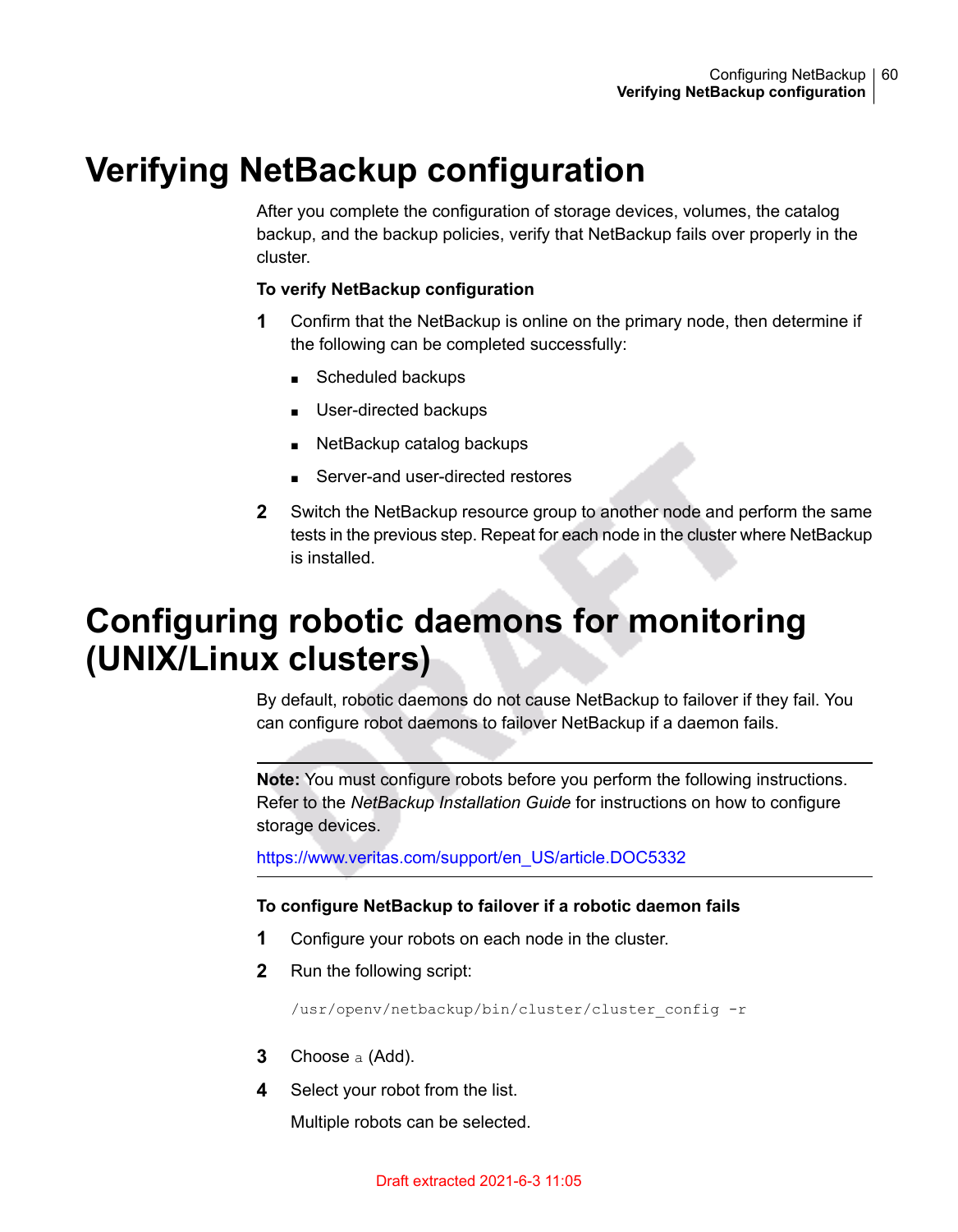#### **To remove a robotic daemon from monitoring**

**1** Run the following script:

/usr/openv/netbackup/bin/cluster/cluster\_config -r

- **2** Choose d (Delete).
- <span id="page-60-1"></span>**3** Select the robot type you want to remove.

### **Configuring additional services (UNIX/Linux clusters)**

By default , all the necessary NetBackup services are added to the NetBackup Cluster Group.

#### **To add a service to the NetBackup Cluster Group**

Run the following command:

/usr/openv/netbackup/bin/bpclusterutil -addSvc "*ServiceName*"

This command brings up the service when the group comes online, but the service is not monitored. If the service*ServiceName* fails, it does not cause the group to failover.

#### **To delete a service from the NetBackup Cluster Group**

<span id="page-60-0"></span>Run the following command:

```
/usr/openv/netbackup/bin/bpclusterutil
-deleteSvc "ServiceName"
```
If you delete a critical service, cluster do not failover if that service fails.

### **Configuring add-ons for monitoring (UNIX/Linux clusters)**

By default, add-on products (such as NetBackup Vault) do not cause NetBackup to failover if they fail. These products can be configured to failover NetBackup if an add-on product fails.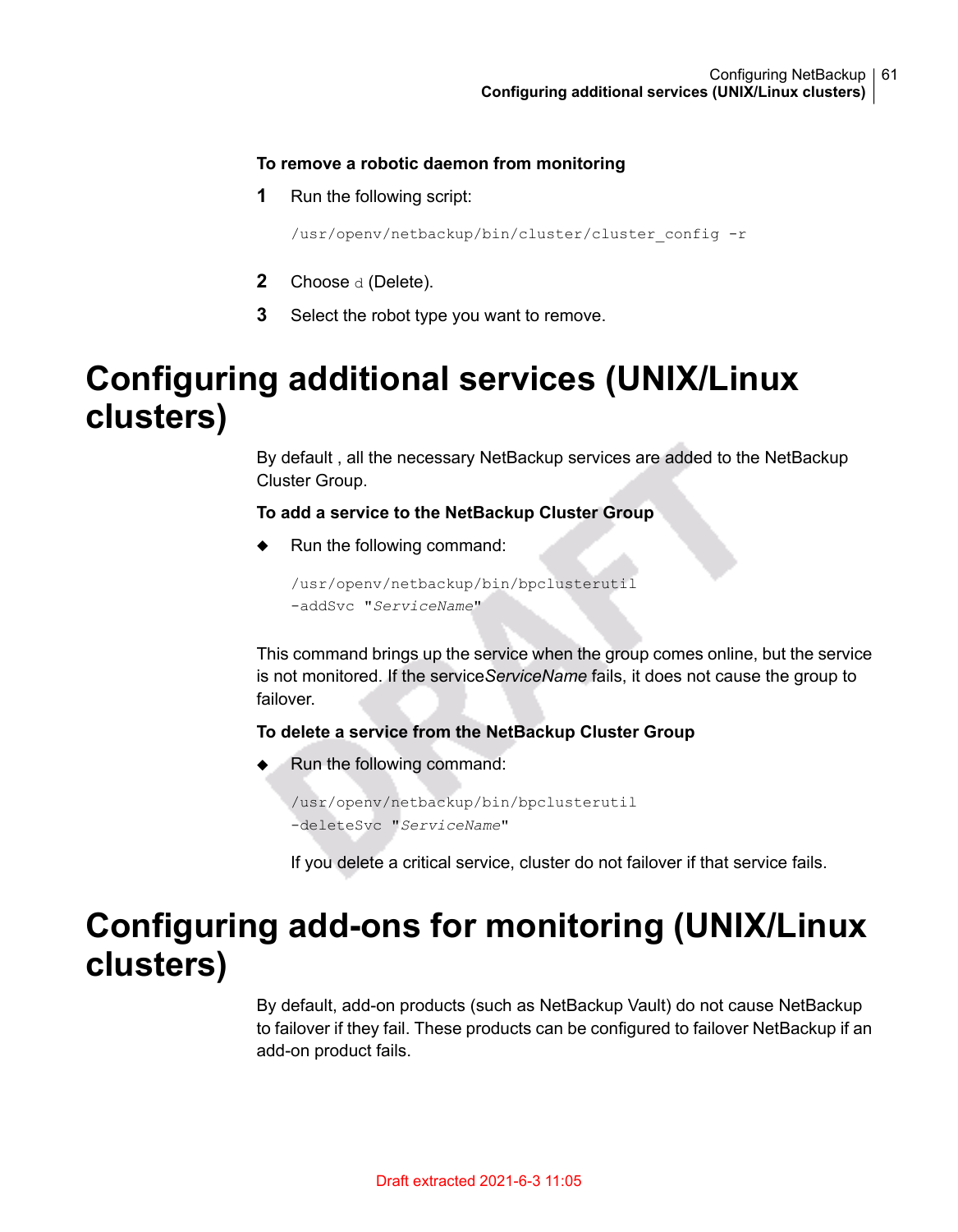#### **To enable monitoring for the optional services**

Run the following command:

```
/usr/openv/netbackup/bin/bpclusterutil
-enableSvc"ServiceName"
```
#### **To disable monitoring for the optional services**

Run the following command:

```
/usr/openv/netbackup/bin/bpclusterutil
-disbleSvc"ServiceName"
```
<span id="page-61-1"></span>Monitoring can be turned on or off for only NetBackup Vault Service and NetBackup Key Management Service. The ServiceName parameters for these services are nbvaultand nbkms.

#### **Configuring additional services (Windows)**

By default , all the necessary NetBackup services are added to the NetBackup Cluster Group.

#### **To add a service**

Run the following command:

```
<NetBackup_install_path>\NetBackup\bin\bpclusterutil.exe
-addSvc "ServiceName"
```
This command brings up the service when the group comes online, but the service is not monitored. If the service *ServiceName* fails, it does not cause the group to failover.

#### **To delete a service from a NetBackup Cluster Group**

<span id="page-61-0"></span>Run the following command:

```
<NetBackup_install_path>\NetBackup\bin\bpclusterutil.exe
-deleteSvc "ServiceName"
```
## **Configuring add-ons for monitoring (Windows)**

By default, add-on products (such as NetBackup Vault) do not cause NetBackup to failover if they fail. These products can be configured to failover NetBackup if an add-on product fails.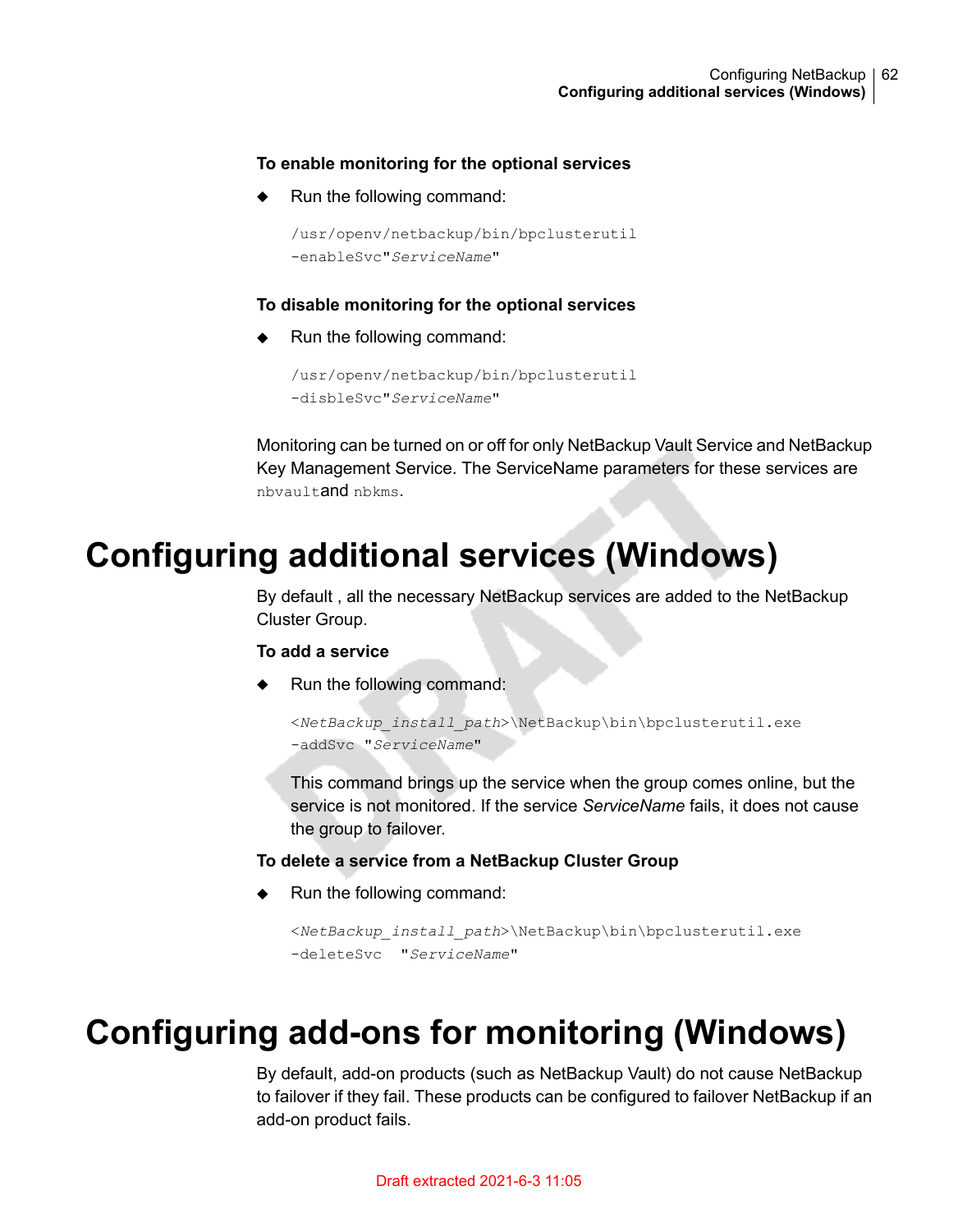#### **To enable monitoring for the optional services**

◆ Run the following command:

```
<NetBackup_install_path>\NetBackup\bin\bpclusterutil.exe
-enableSvc "ServiceName"
```
#### **To disable monitoring for the optional services**

Run the following command:

```
<NetBackup_install_path>\NetBackup\bin\bpclusterutil.exe
-disbleSvc "ServiceName"
```
<span id="page-62-0"></span>Monitoring can be turned on or off only for NetBackup Vault Service and NetBackup Key Management Service. The *ServiceName* parameters for these services are "NetBackup Vault Service", "NetBackup Key Management Service"

#### **About adding license keys**

If you add other licenses at the end of a Windows master server installation, then you must failover and add these licenses to each node in the cluster. If you add new licenses later, you also need to failover to add these licenses to each node in the cluster. On Windows, you can also use the bpminlicense command. On UNIX/Linux servers, you can alternatively use the get license command to add license keys without having to failover to each node.

Some features and products (such as NetBackup Shared Storage Option) require the keys to also be installed on the media server.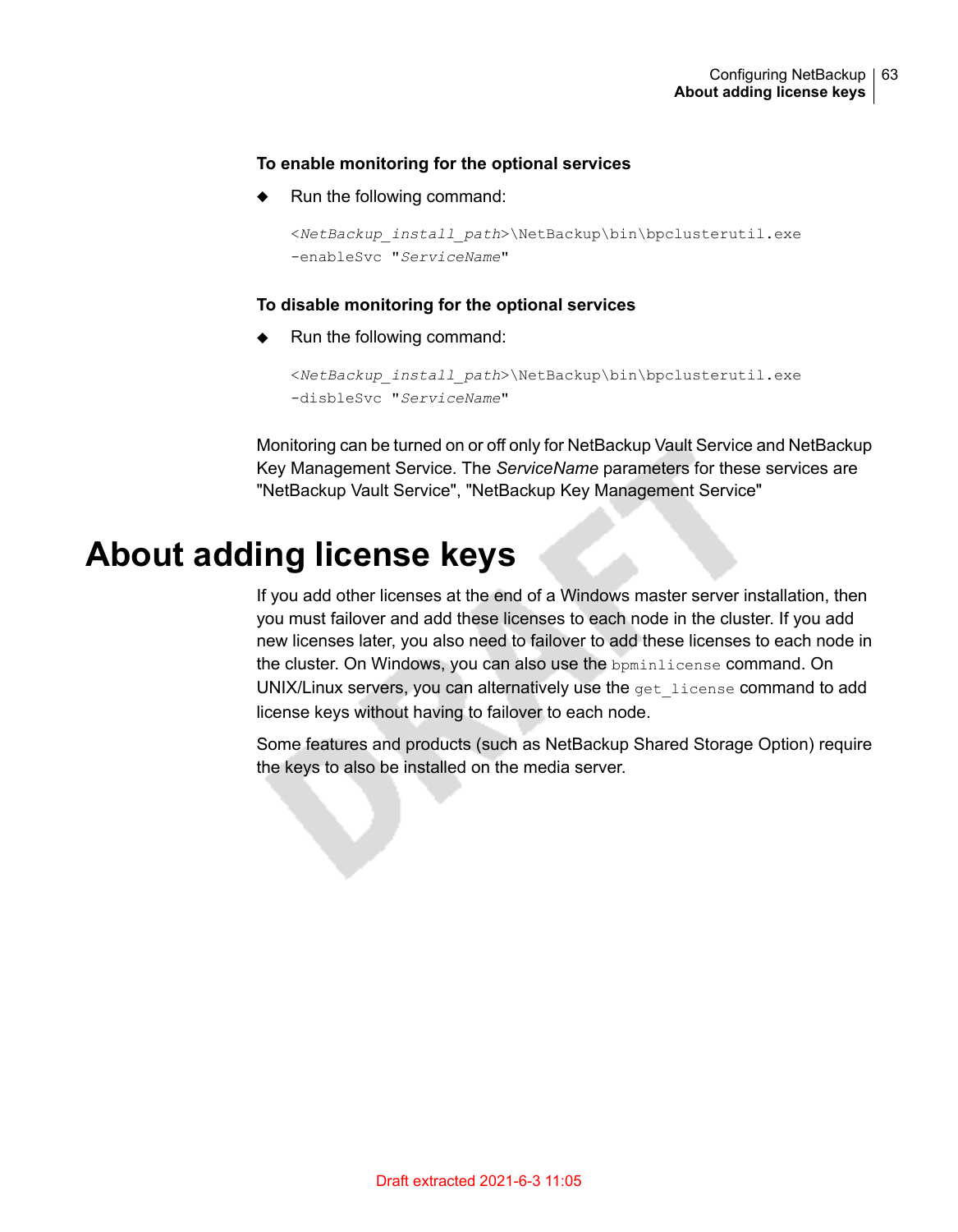## Chapter

## Operational notes

This chapter includes the following topics:

- General notes on clustered master server [administration](#page-63-0)
- About delay in detecting of loss of [connection](#page-65-0) (WSFC and VCS on Windows)
- **About WSFC [clusters](#page-65-1)**
- About NetBackup cluster application [management](#page-66-0)
- **Logging [information](#page-66-1)**
- About the support for multiple IP addresses in [NetBackup](#page-67-0)
- Log on to [server](#page-68-0) using virtual name
- Increase resource offline timeout after installing or upgrading on [non-Solaris](#page-68-1) UNIX [clusters](#page-68-1)
- <span id="page-63-0"></span>Normal error [messages](#page-68-2) when upgrading clustered servers to 9.1
- NetBackup resource group tuning [parameters](#page-68-3) for Solaris Cluster

## **General notes on clustered master server administration**

Consider the following operational issues to consider when you use NetBackup as a failover server:

- If a NetBackup server fails over and backup jobs are running, one of the following things happen:
	- If checkpoint restart is enabled for backup jobs for the policy, any backups that were running are resumed at the last checkpoint. Note that the schedule window must permit the job to be resumed.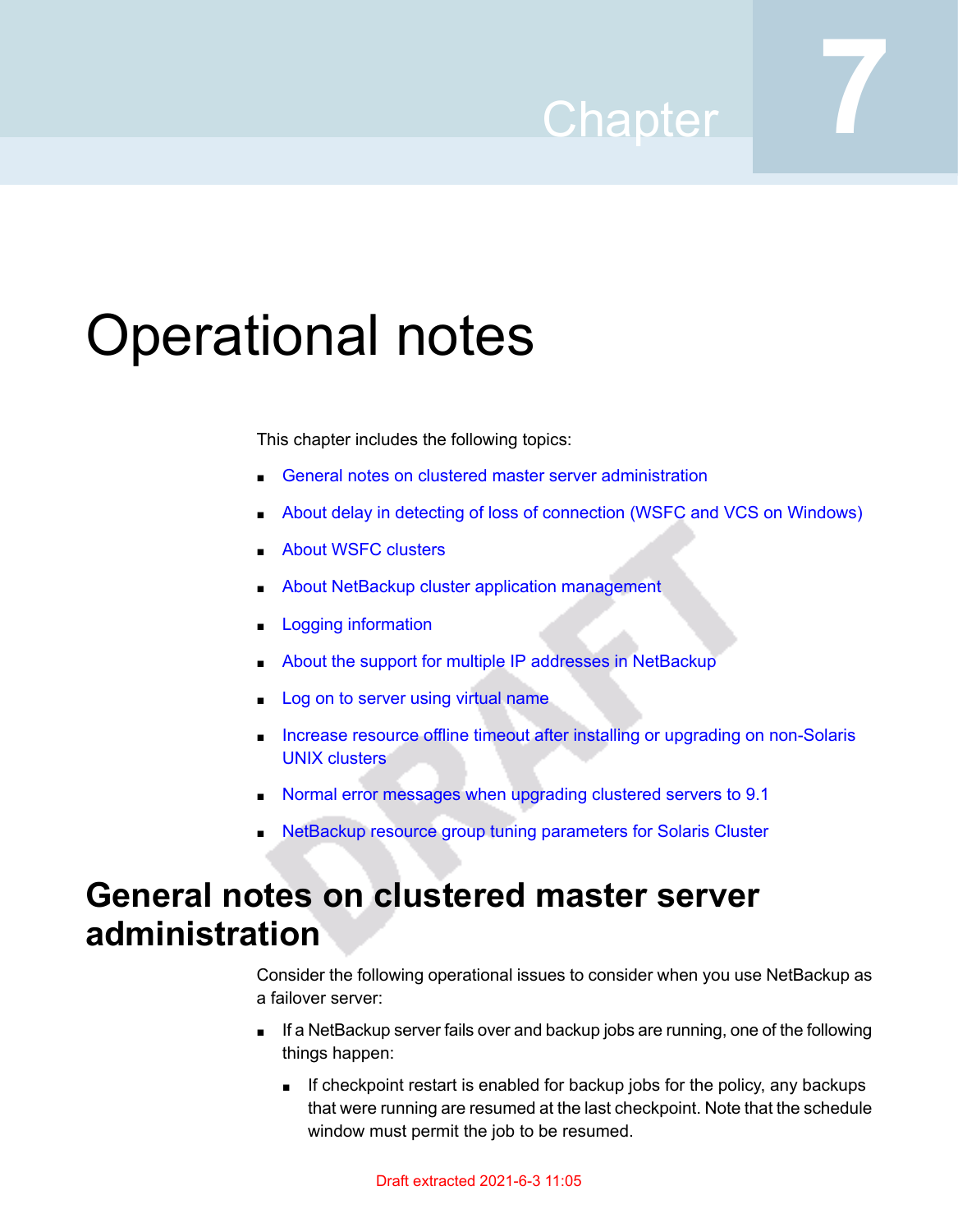■ If checkpoint restart is not enabled for backup jobs, any backup jobs that were running fail. These jobs show up as failed jobs in the Activity Monitor or NetBackup reports. Scheduled backup jobs are retried according to the normal retry logic. (See the **Job retry delay** and the **Schedule backup attempts** attributes). The schedule window and so on must permit the retry of the job. After a failover occurs, the user must restart user-directed backups and manual backups.

Refer to the *NetBackup Administrator's Guide, Volume I*, for more information on checkpoint restart , Job retry delay, and Scheduled backup attempts. [https://www.veritas.com/support/en\\_US/article.DOC5332](https://www.veritas.com/support/en_US/article.DOC5332)

- If a NetBackup master server fails over, then any restore jobs that were running during that time will fail. These jobs appear as failed jobs in the Activity Monitor and in the NetBackup reports. Even if you try to resume the failed jobs after the server has failed over successfully, the jobs remain in a partial state. To resolve this issue, you must trigger such restore jobs again after the master server has failed over successfully.
- After a failover occurs on a NetBackup failover server, it takes time for the tape devices and media servers to be reset. For example, a tape may have to be rewound before it is made available. Until the device is again ready for use, you may see errors. For example, you may see error 213 (no storage units available for use) or error 219 (the required storage unit is unavailable).
- After a failover, NetBackup may change the status of a drive that is required for a backup or restore to PEND. More information is available about how to use the NetBackup Administration Console Device Monitor to resolve a pending request or action.

See the *NetBackup Administrator's Guide, Volume I*. [https://www.veritas.com/support/en\\_US/article.DOC5332](https://www.veritas.com/support/en_US/article.DOC5332)

- If you have the NetBackup Administration Console open when a failover occurs, you need to refresh the display. This refresh ensures that the services on the active node are displayed correctly. In the NetBackup Administration Console (from the View menu) click **Refresh All**.
- The backup and restore process is the same whether you are in a cluster or a non-cluster environment. See the *NetBackup Troubleshooting Guide*, for further information on backup and archive processes and on restore processes. [https://www.veritas.com/support/en\\_US/article.DOC5332](https://www.veritas.com/support/en_US/article.DOC5332)
- TIR is not supported for clustered shared drives.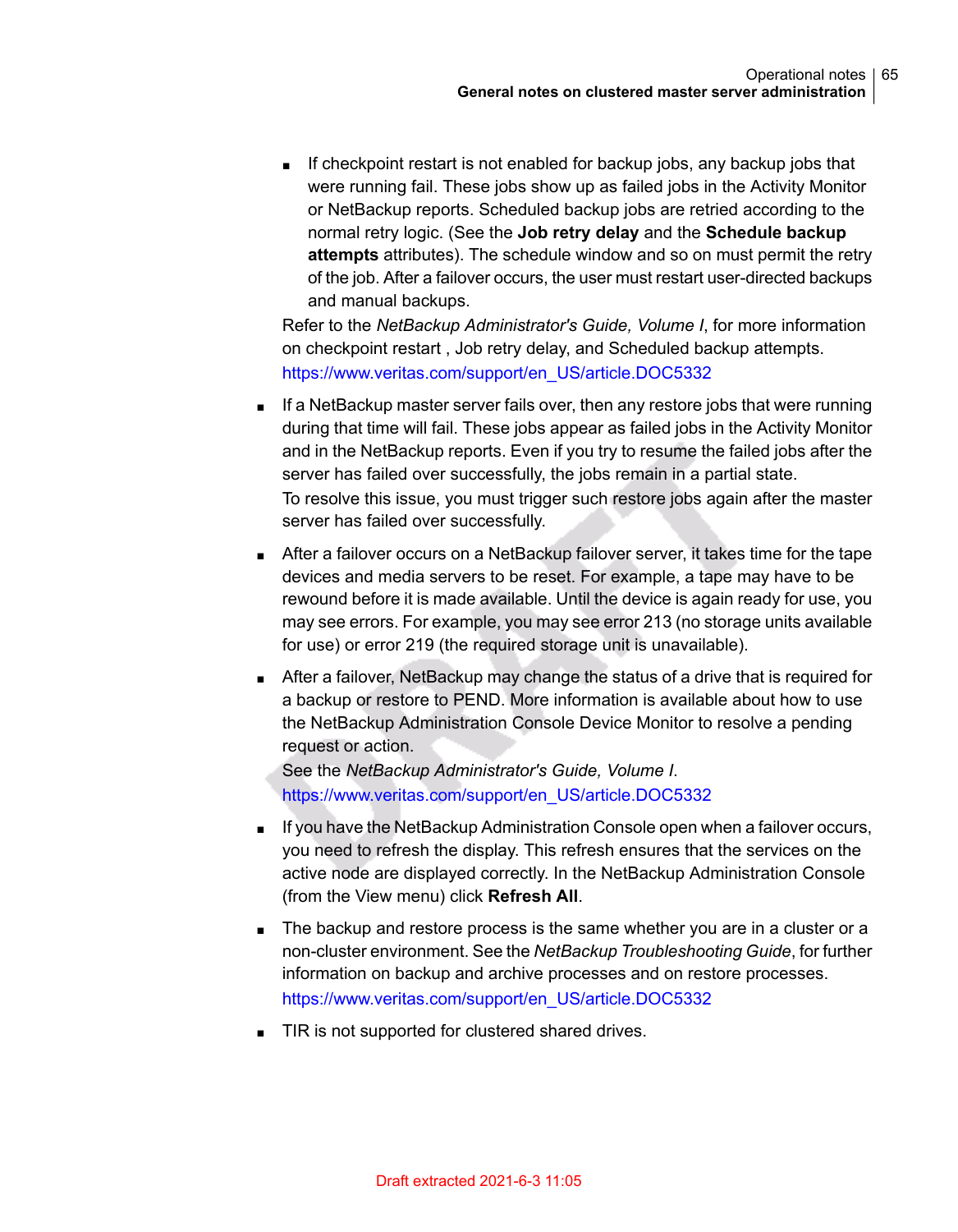### **About delay in detecting of loss of connection (WSFC and VCS on Windows)**

<span id="page-65-0"></span>There may be a delay in the detection of the loss of a connection from a NetBackup Windows master server to a media server. For example, consider that a media server goes down while running a backup. There may be a delay on the master server before it detects that the media server is no longer available. It may first appear that a problem exists with the NetBackup Windows master server. This delay is a result of a certain TCP/IP configuration parameter on Windows called KeepAliveTime. By default, this parameter is set to 7,200,000 (two hours, in milliseconds). More information about the KeepAliveTime and other associated TCP/IP configuration parameters on Windows may be found in the following Microsoft knowledge base articles: Q140325 and Q120642.

Because of the delay jobs appear to be active on that media server even after the connection to the media server has gone down. In some cases an undesirable delay can occur before the current backup job fails. NetBackup tries to retry the job on a different media server, if one is available.

This delay is especially noticeable when the media server in question is a NetBackup failover media server that runs in a Windows Server Failover Clustering (WSFC) environment. NetBackup relies upon the NetBackup master server to restart the NetBackup jobs that were running on the NetBackup failover media server when a failover occurs.

<span id="page-65-1"></span>You may want to modify the **KeepAliveTime** configuration parameter on the NetBackup Windows master server. However, exercise extreme caution. The parameter is a system-wide parameter that affects all TCP/IP communications for that system. Also, it may be advantageous to modify this parameter on Windows media servers that use the failover master server.

### **About WSFC clusters**

Note the following points before you use NetBackup as a failover server in an WSFC environment:

- If there are no tape devices configured on the controlling node of the NetBackup failover server, the NetBackup Device Manager service resource takes itself offline. If you do not intend to configure tape devices for the NetBackup failover server, you may want to delete the NetBackup Device Manager service resource from the NetBackup group. This way you can avoid seeing the group in a warning state or failed state.
- For WSFC clusters with three or more nodes, the WSFC Move Group command lists all of the nodes in the cluster. You must pick a node that is valid for the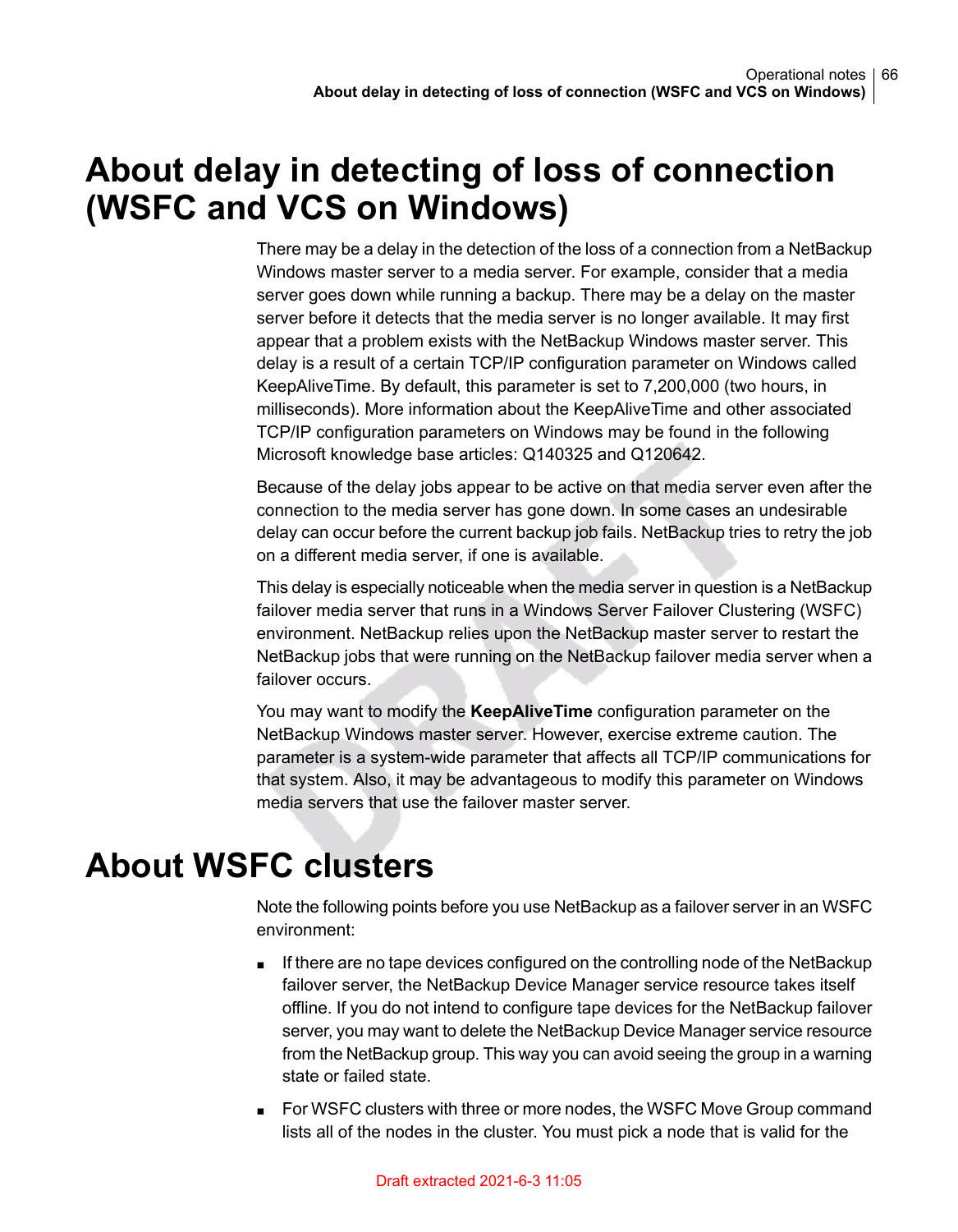NetBackup failover server to use. (WSFC displays all nodes in the cluster, even those nodes where NetBackup has not been installed.)

<span id="page-66-0"></span>■ Also refer to the information in the previous sections for further notes that are relevant to all cluster environments.

### **About NetBackup cluster application management**

<span id="page-66-1"></span>Only use the cluster application's management tools to start and to stop NetBackup in the cluster. In a UNIX or Linux environment, do not use  $bp.start$  all or bp.kill\_all to start or stop NetBackup.

### **Logging information**

NetBackup records information on the processes. You can use this information to determine why a server has failed over. Logging information is highly useful for troubleshooting.

| UNIX and Linux logging | Logging information for UNIX and Linux platforms can be<br>found at the following locations:                                                                                                                                                                                                                                                                                                                                                                                                                                                                                                                                                                                                                                                                                                                    |
|------------------------|-----------------------------------------------------------------------------------------------------------------------------------------------------------------------------------------------------------------------------------------------------------------------------------------------------------------------------------------------------------------------------------------------------------------------------------------------------------------------------------------------------------------------------------------------------------------------------------------------------------------------------------------------------------------------------------------------------------------------------------------------------------------------------------------------------------------|
|                        | Cluster configuration-related information is recorded in<br>$\blacksquare$<br>log.cc. <date>file, which is located at<br/>/usr/openv/netbackup/logs/cluster. The<br/>configuration scripts creates the log directory, if it is not<br/>present.<br/>• Cluster upgrade-related information is recorded in<br/>trace.cluster upgrade.<process id="">file, which<br/>is located at<br/>/usr/openv/netbackup/logs/cluster.<br/>Agent (Online/Offline/Monitor) related information is<br/>recorded in <math>log . \leq date &gt; file</math>, which is located at<br/>/usr/openv/netbackup/logs/cluster<br/>Add the following configuration parameter<br/><math>\blacksquare</math><br/>"DEBUG LEVEL=1" to the<br/>/usr/openv/netbackup/bin/cluster/NBU RSP<br/>file to generated detailed logging.</process></date> |
|                        | <b>Note:</b> This configuration is node-specific and affects the<br>logging level on that enabled node. Enable this option<br>only when required and turn it off when not required for<br>storage considerations.                                                                                                                                                                                                                                                                                                                                                                                                                                                                                                                                                                                               |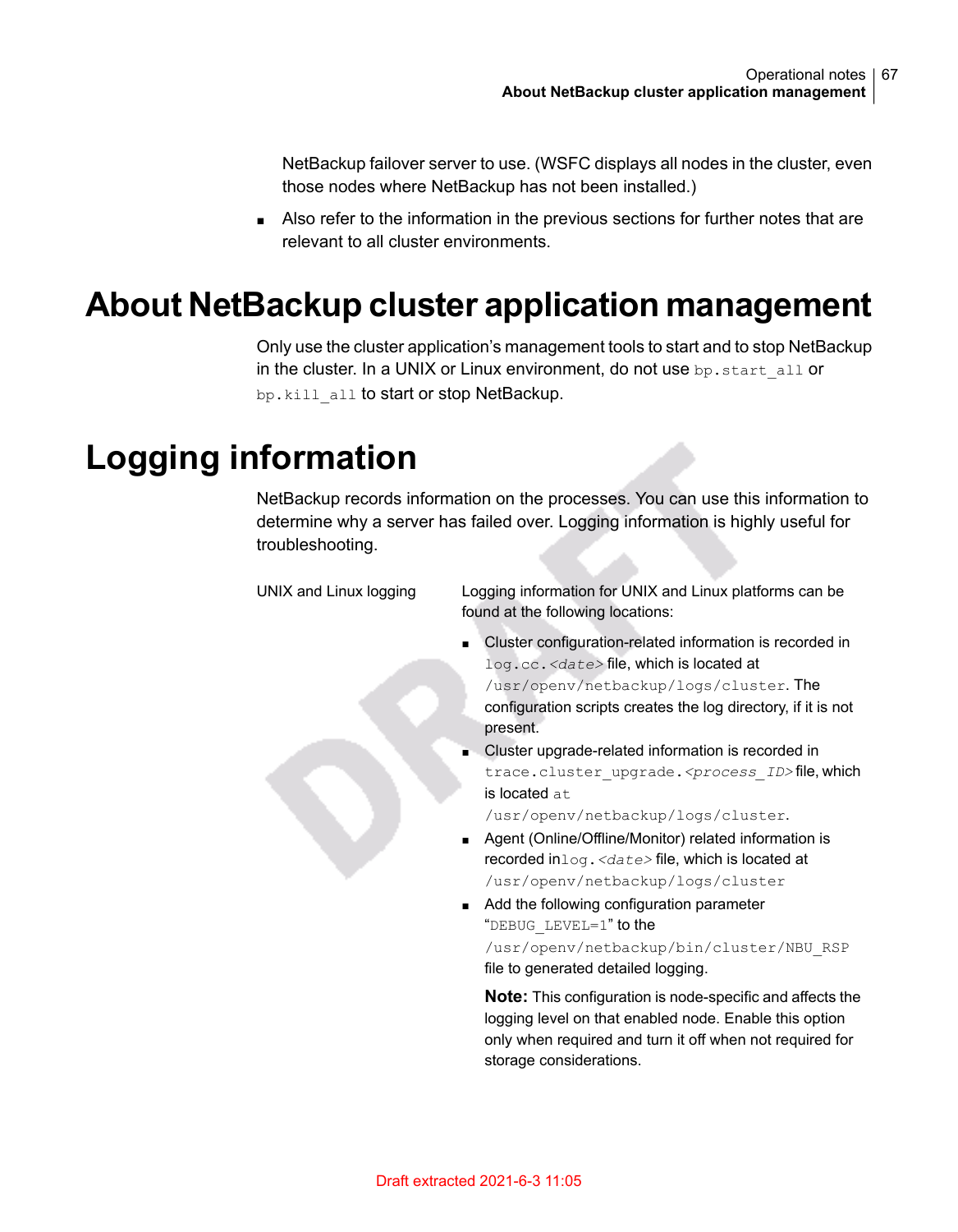The cluster configuration status box reports details about cluster configuration. If problems occur, see the status box. Details of the cluster configuration steps that occur during the install are recorded in the install logs. In the logs, you have a record of the parameters used to perform cluster configuration commands and their return statuses. Windows logging

> Logging information for Windows platform can be found at the following locations:

- Cluster configuration and upgrade related information is recorded in ClusterConfig.<timestamp>.log file, which is located at %ALLUSERSPROFILE%\Veritas\NetBackup\InstallLogs.
- For Agent (WSFC) use Event Viewer.
- For Agent (VCS) use NetBackupVCS agent log file, which is located in the log directory of VCS.

#### **About the support for multiple IP addresses in NetBackup**

<span id="page-67-0"></span>NetBackup supports assigning multiple virtual IP addresses to a clustered master server. After a clustered master server installation or upgrade, use the bpclusterutil -addIP command to add multiple virtual IP addresses.

If your virtual name resolves into multiple IP addresses, you must add the associated IP addresses using the bpclusterutil -addIP command to make NetBackup work seamlessly.

For more details on the command, refer to the *NetBackup Commands Reference Guide*.

[https://www.veritas.com/support/en\\_US/article.DOC5332](https://www.veritas.com/support/en_US/article.DOC5332)

For more information about using IPv6 with NetBackup, refer to the *NetBackup Administrator's Guide*.

[https://www.veritas.com/support/en\\_US/article.DOC5332](https://www.veritas.com/support/en_US/article.DOC5332)

For supported versions of cluster technologies, see the *NetBackup Cluster Compatibility Matrix*.

[https://www.veritas.com/support/en\\_US/article.TECH76648](https://www.veritas.com/support/en_US/article.TECH76648)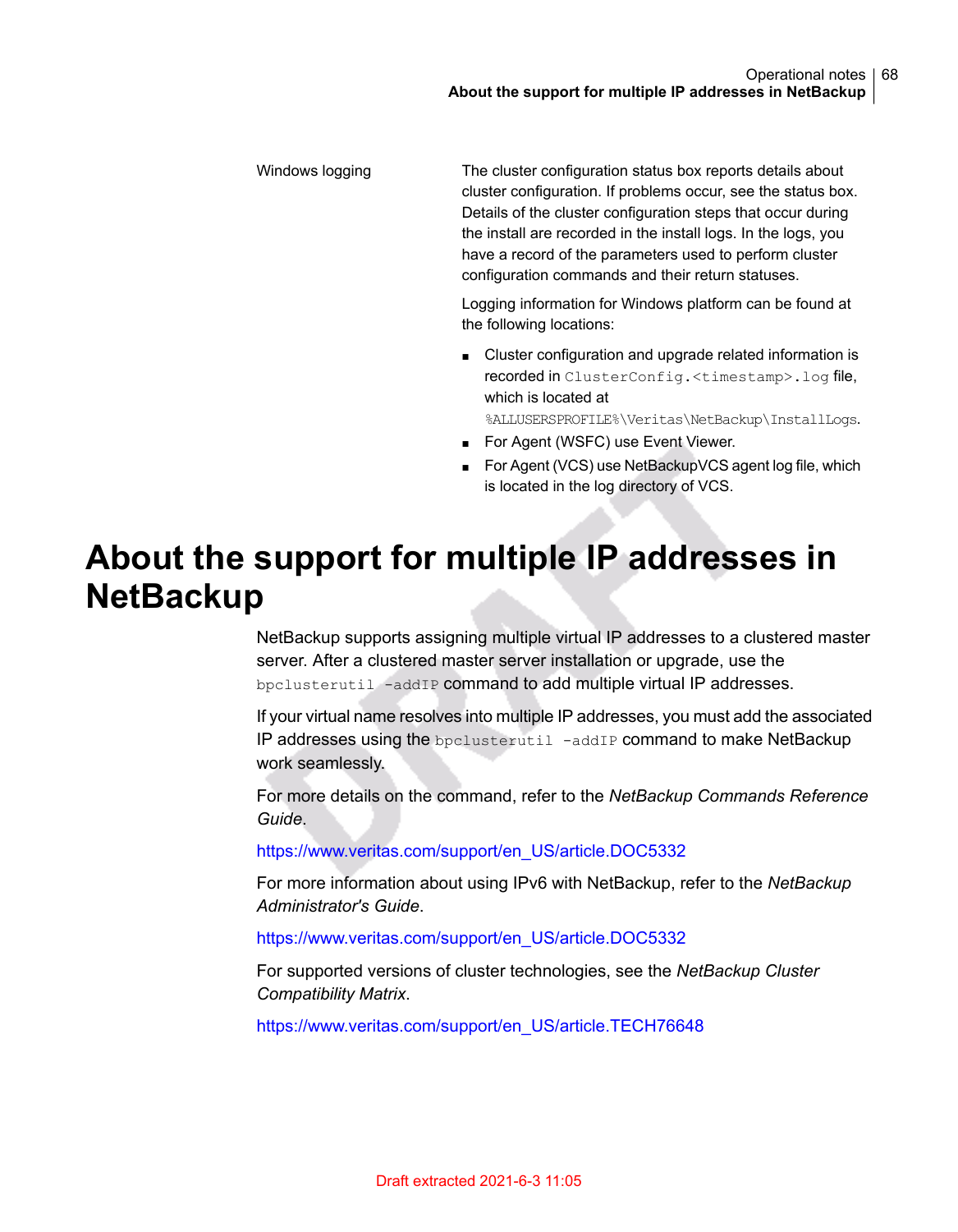#### **Log on to server using virtual name**

<span id="page-68-1"></span><span id="page-68-0"></span>When you launch the NetBackup Administration Console, you should log into the server using the virtual name that is associated with NetBackup.

## **Increase resource offline timeout after installing or upgrading on non-Solaris UNIX clusters**

<span id="page-68-2"></span>After you install or upgrade NetBackup on UNIX clusters other than Solaris Cluster, you should increase the NetBackup resource offline timeout to at least 600 seconds.

#### **Normal error messages when upgrading clustered servers to 9.1**

<span id="page-68-3"></span>When you upgrade clustered NetBackup servers to version NetBackup, you may encounter Windows Event Log messages that indicate the Sybase service (SQLANYs) failed to start. These messages are generated in a short period of time – normally a window of two to three seconds. These messages coincide with the cluster configuration portion of the upgrade. You should expect these messages and know that they do not reflect a problem with the upgrade.

### **NetBackup resource group tuning parameters for Solaris Cluster**

When you install or upgrade NetBackup on Solaris Clusters, make the following changes to the NetBackup resource group tuning parameters to ensure a successful failover:

- Increase the STOP\_TIMEOUT parameter from the default of 300 seconds to at least 600 seconds.
- Set the pmf Retry count parameter to 0.

To accomplish these changes, use the following commands:

- # scrgadm -c -j scnb-hars -y Retry count=0
- # scrgadm -c -j scnb-hars -y STOP\_TIMEOUT=600
- # scswitch -n -j scnb-hars
- # scswitch -e -j scnb-hars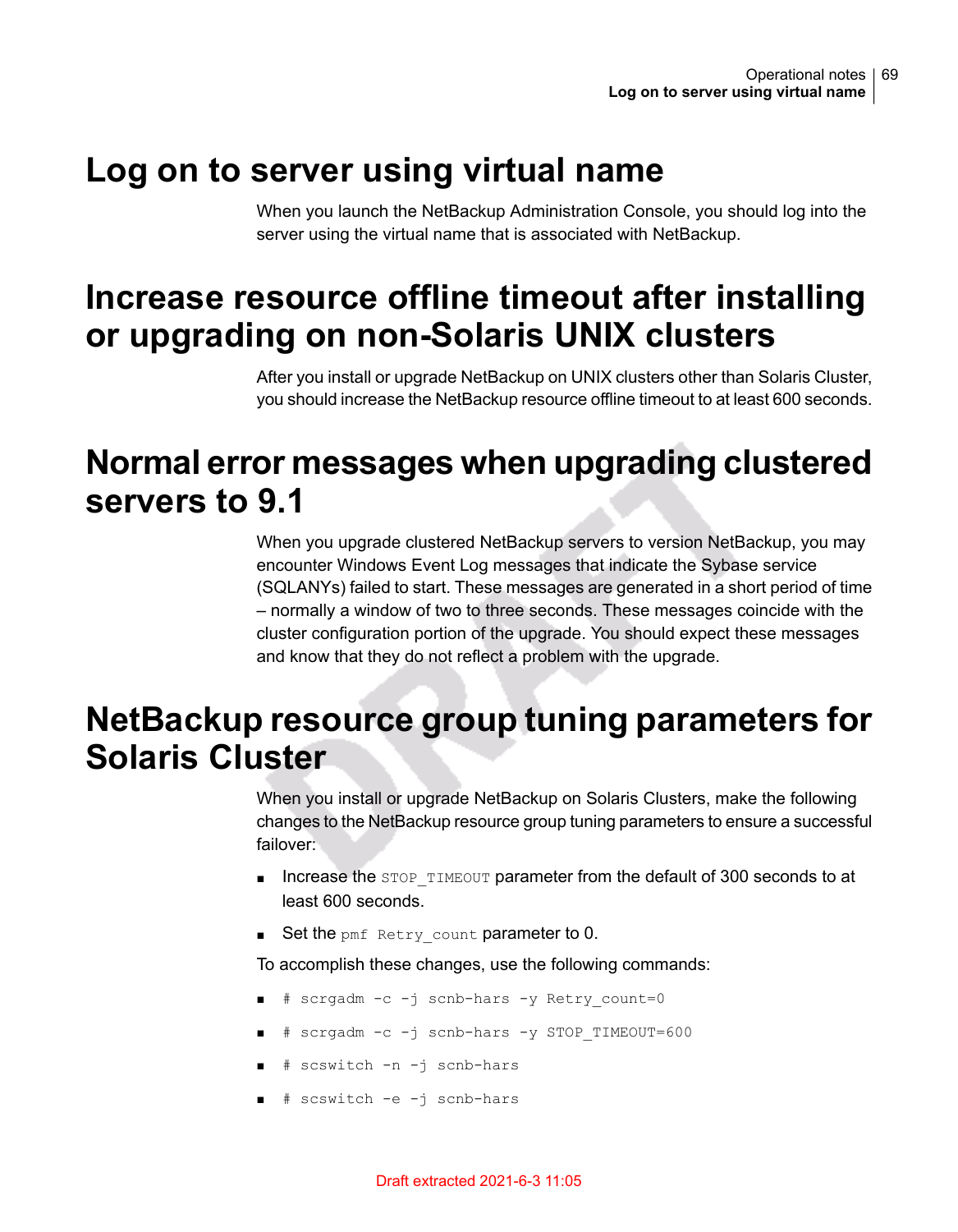**Note:** Running these commands causes shutdown and restart of NetBackup.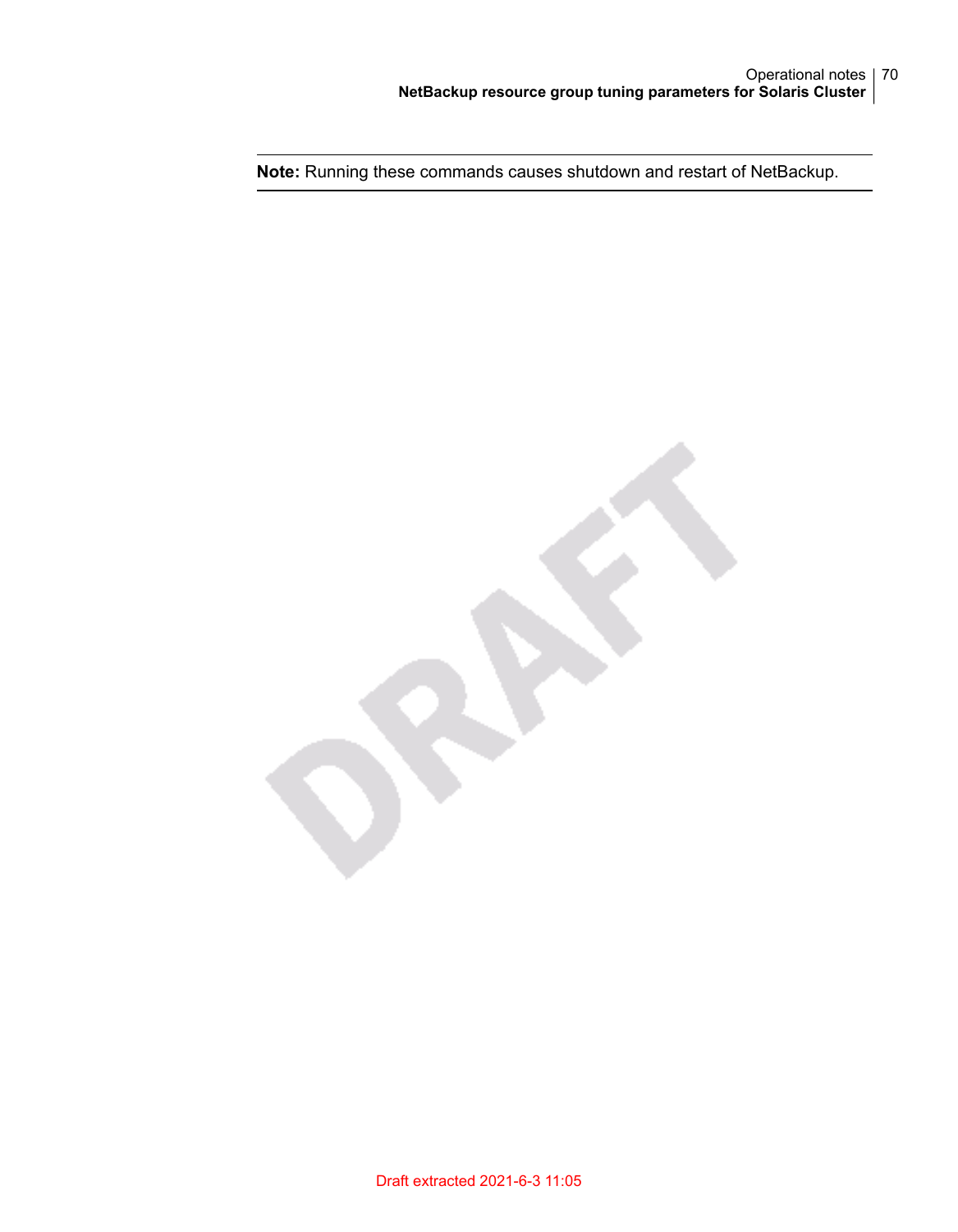Appendix **A**

## NetBackup master server in a cluster using multiple interfaces

This appendix includes the following topics:

- About [NetBackup](#page-70-0) master server in a cluster using multiple interfaces
- <span id="page-70-0"></span>[Requirements](#page-72-0) for use of a NetBackup master server in a cluster with multiple [interfaces](#page-72-0)
- [Configuring](#page-72-1) the NetBackup master server in a cluster using multiple interfaces

### **About NetBackup master server in a cluster using multiple interfaces**

In a cluster environment, all NetBackup master server traffic and communication flow through the network interface that is associated with the virtual name of the master server. With the ANY\_CLUSTER\_INTERFACE configuration parameter, you can allow communication through any of the interfaces available to the NetBackup master server.

The following figure depicts a scenario where a clustered NetBackup master server has access to two separate networks (168.1 and 192.1). Client computers are attached to both networks and must be backed up. The virtual name for the master server (for example, NBUV168) can only be associated with one of the networks. So all NetBackup communication only occurs over that specific interface. Clients on other interfaces cannot be contacted.

[Figure](#page-71-0) A-1 shows NetBackup in an environment with multiple network interfaces.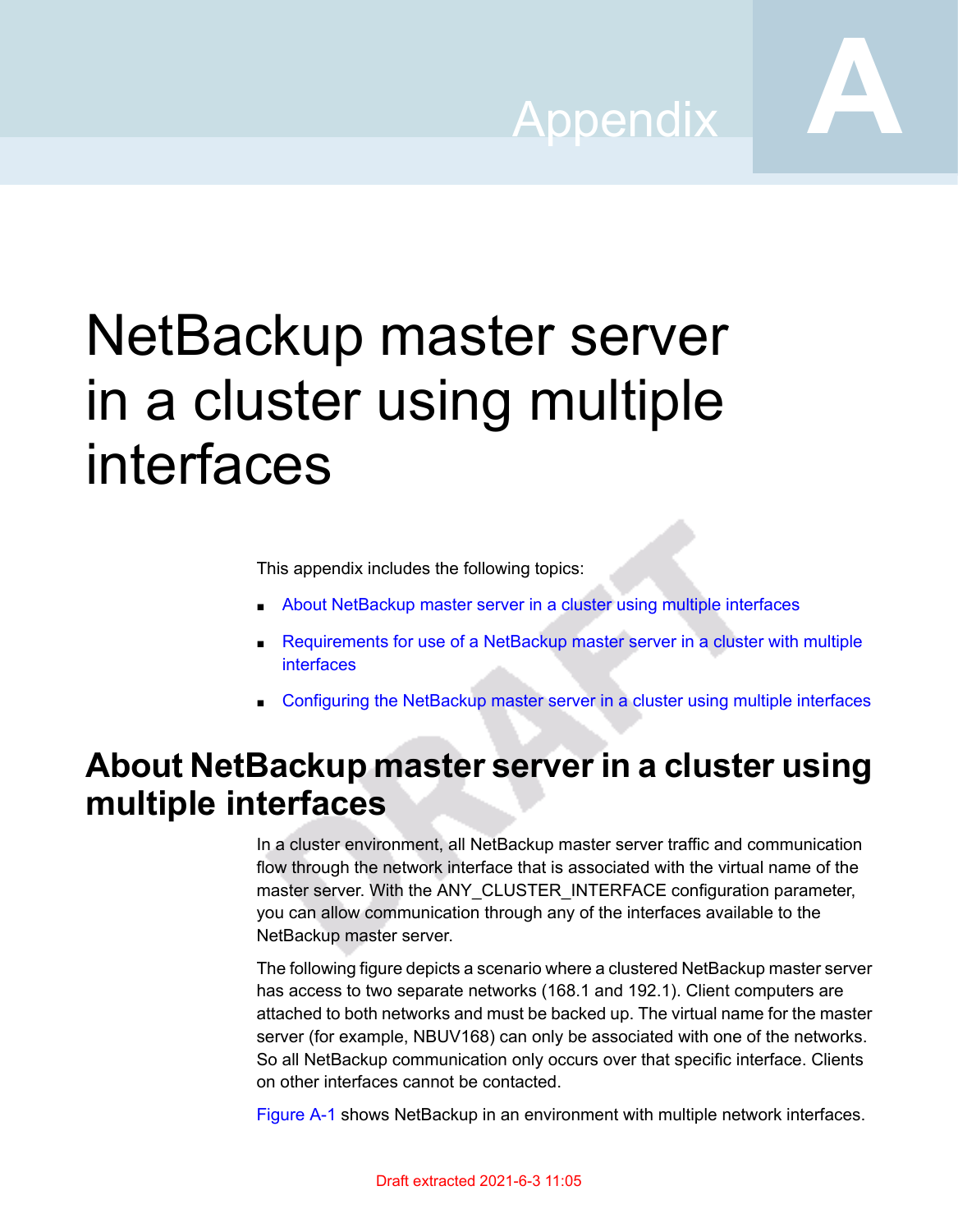<span id="page-71-0"></span>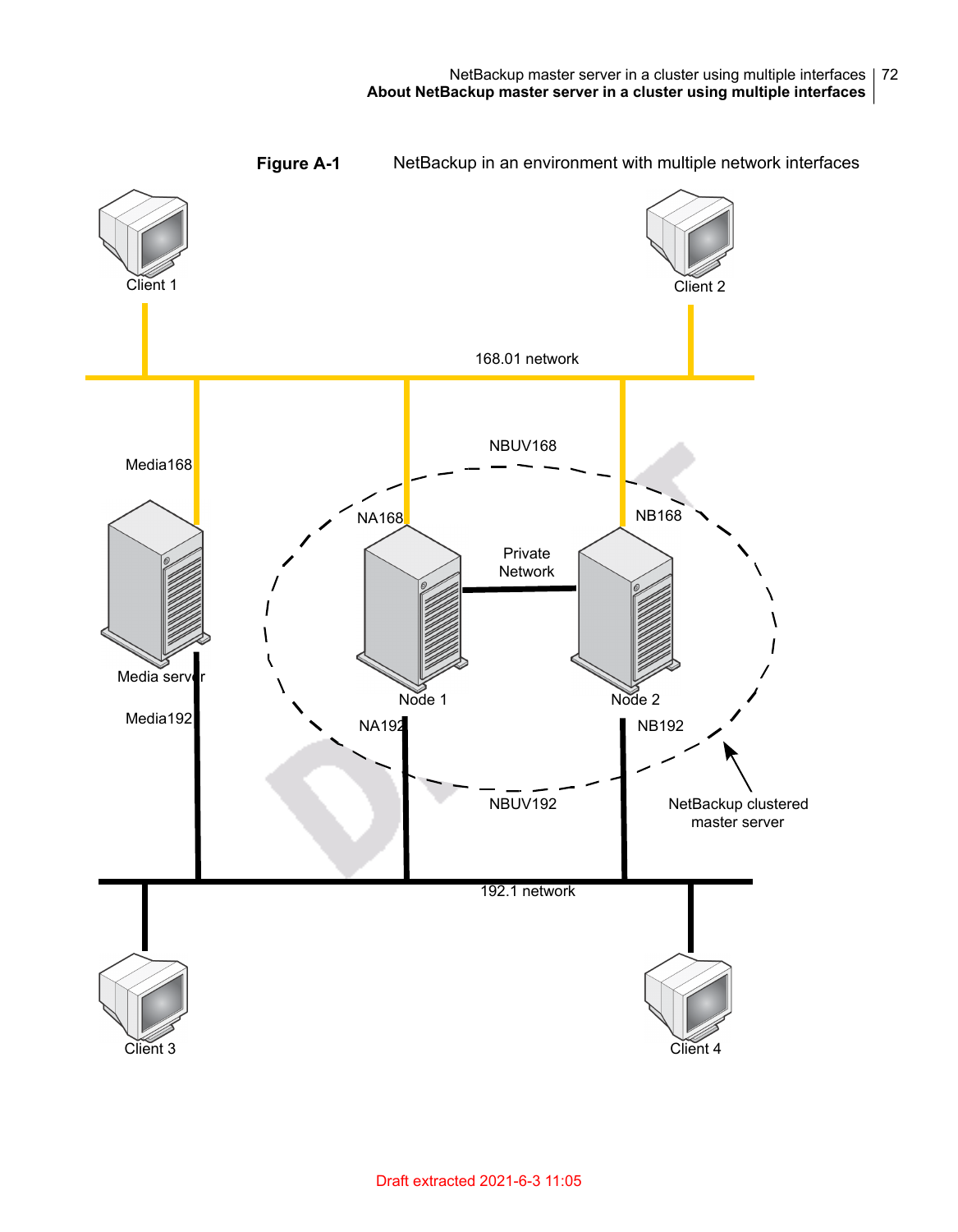## **Requirements for use of a NetBackup master server in a cluster with multiple interfaces**

The following requirements exist when you use a NetBackup master server in a cluster with multiple interfaces:

- A cluster environment that is properly installed and configured.
- Verify that you have a clustered NetBackup master server that is functional.
- A unique virtual name (IP address and host name) associated with each interface.
- NetBackup 6.0 MP1 or higher.

## **Configuring the NetBackup master server in a cluster using multiple interfaces**

Perform the following steps to allow communication over an additional network interface.

#### **To configure the NetBackup master serverin a cluster using multiple interfaces**

<span id="page-72-0"></span>**1** For each additional interface, add a virtual name and IP address resource in the NetBackup cluster group.

This virtual name is the master server name the clients is referenced on their particular network.

- **2** Configure the ANY\_CLUSTER\_INTERFACE parameter.
- **3** On Windows, perform the following steps.
	- In regedit, go to the following.

HKEY\_LOCAL\_MACHINE\SOFTWARE\VERITAS\NetBackup\CurrentVersion \Config

- Create a new DWORD value that is called ANY\_CLUSTER\_INTERFACE.
- Change the **Value Data** to 1.
- **4** On UNIX/Linux, add the following entry to the bp.conf.

ANY CLUSTER INTERFACE =  $1$ 

- **5** Add the following to the server list of the master server.
	- The node names of the master server, for each network interface.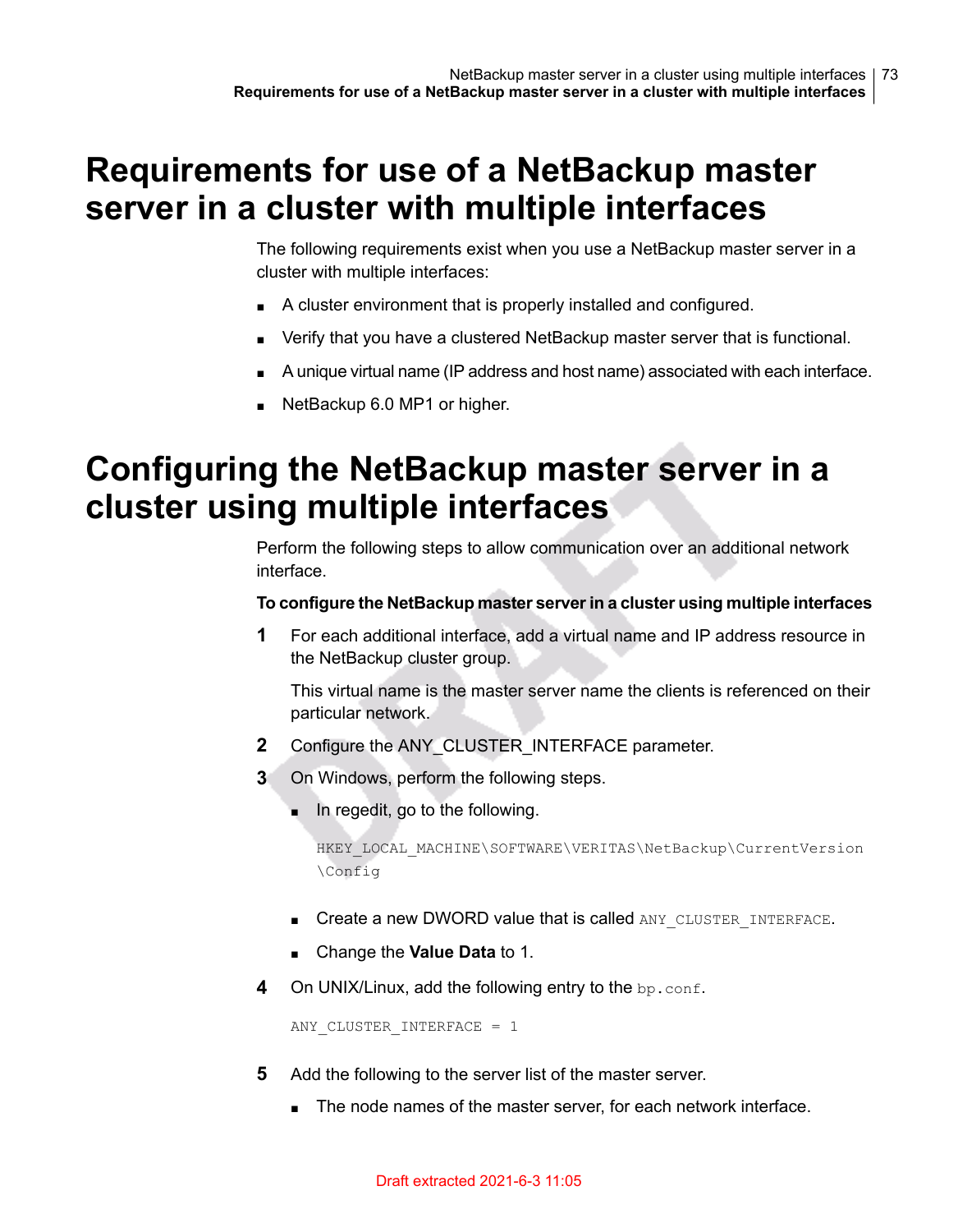■ The virtual name of the master server, for each network interface.

For example, to configure the master server in an environment with multiple network interfaces, add the following: NBUV168, NBUV192, NA168, NA192, NB168, NB192.

See [Figure](#page-71-0) A-1 on page 72.

V

<span id="page-73-0"></span>**6** Add the node name of each media server to the media server list on the master server.

For example, add Media168 and Media192.

- **7** Repeat step [2](#page-72-0) through step [6](#page-73-0) for all nodes where the NetBackup master server is installed.
- **8** Update the server list for all NetBackup clients.

The list must include all the possible names for the master server on their network. For example, for clients on the 168.1 network, include the server names NBUV168, NA\_168, and NB\_168. For clients on the 192.1 network, include the server names NBUV192, NA\_192, and NB\_192.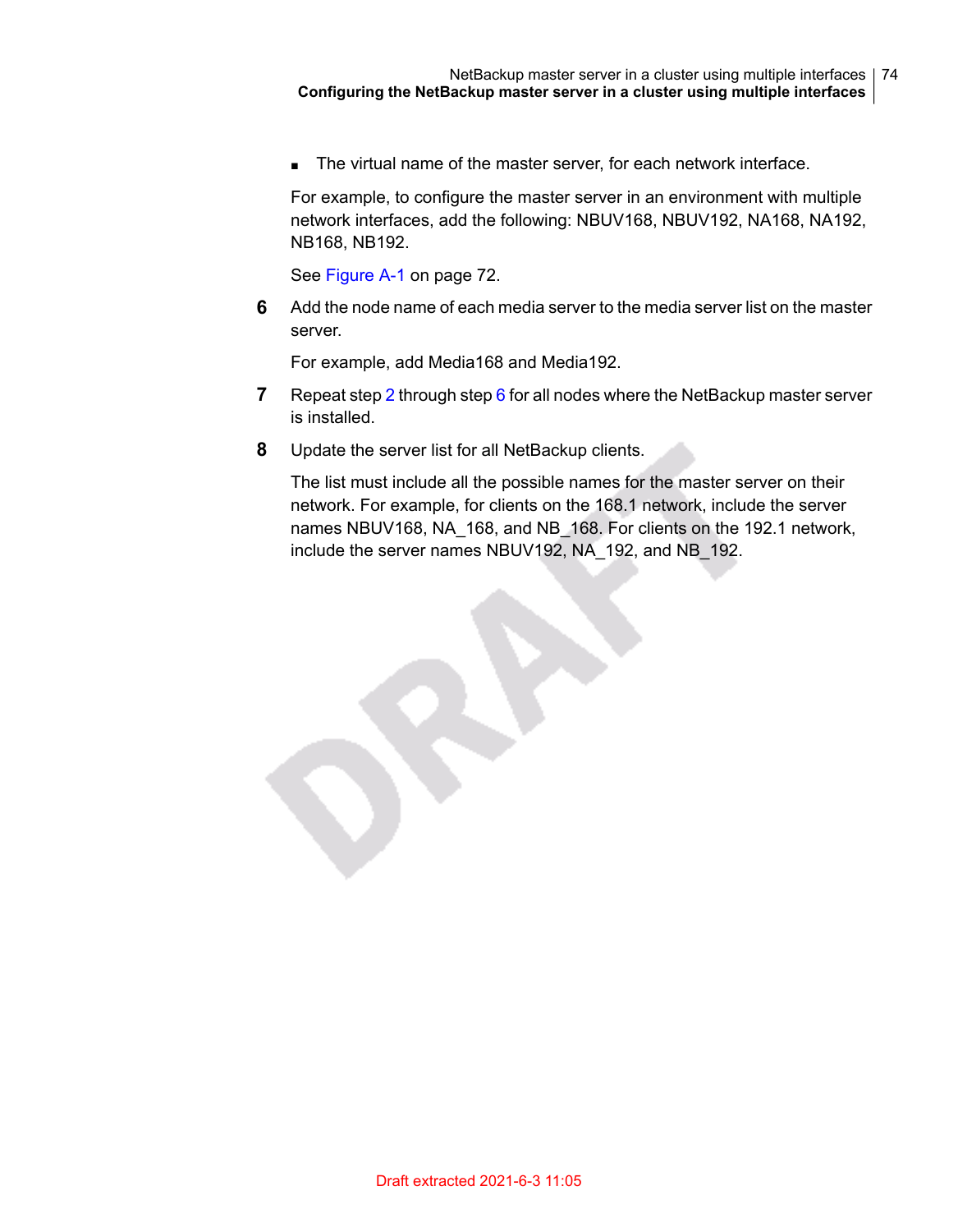# **Index**

#### **A**

active/active application NetBackup as a [11](#page-10-0)

#### **B**

backup policies [58](#page-57-0) backups and failovers [64](#page-63-0) of local disks in a cluster [58](#page-57-1) of shared disks [59](#page-58-0) what to back up in a cluster [58](#page-57-2)

#### **C**

catalog backups hot backups [57](#page-56-0) Checkpoint Restart [64](#page-63-1) CLIENT\_NAME [54](#page-53-0) cluster configurations mixed server types not supported [9](#page-8-0) NetBackup failover server [9](#page-8-1) cluster quorum restoring [18,](#page-17-0) [20](#page-19-0) cluster solutions supported [9](#page-8-2) CLUSTER\_NAME [54](#page-53-1) compatibility lists [10](#page-9-0) configuration of NetBackup [54–55](#page-53-2) information stored on shared disk [55](#page-54-0) server list [54](#page-53-2) usage of cluster aliases [54](#page-53-3) usage of node names [54](#page-53-3) verifying [60](#page-59-0)

#### **D**

device configuration adding new devices [57](#page-56-1) attaching devices to all nodes [55](#page-54-1) guidelines [55–56](#page-54-2) instructions for Sun Cluster [56](#page-55-0)

device configuration *(continued)* instructions for VCS [56](#page-55-0) instructions for WSFC [56](#page-55-0) specifying active node name [56](#page-55-1)

#### **E**

Enable SCSI reserve [55](#page-54-3)

### **F**

failover and manually refreshing NetBackup Administration Console [65](#page-64-0) and storage unit errors [65](#page-64-1) definition [7](#page-6-0) when backup jobs running [64](#page-63-0) Failover Cluster Manager installing on all NetBackup servers [14](#page-13-0) failover master servers [9](#page-8-1) failover media servers [9](#page-8-3)

#### **H**

**HACMP** backups in a [58](#page-57-2) monitoring NetBackup options [61](#page-60-0) monitoring robotic daemons [60](#page-59-1)

#### **J**

Job retry delay [55](#page-54-4), [65](#page-64-2)

#### **K**

KeepAliveTime [66](#page-65-0)

#### **L**

license keys adding to master server [63](#page-62-0) adding to media server [63](#page-62-1) limitations [10](#page-9-1) local disks backups of [58](#page-57-1)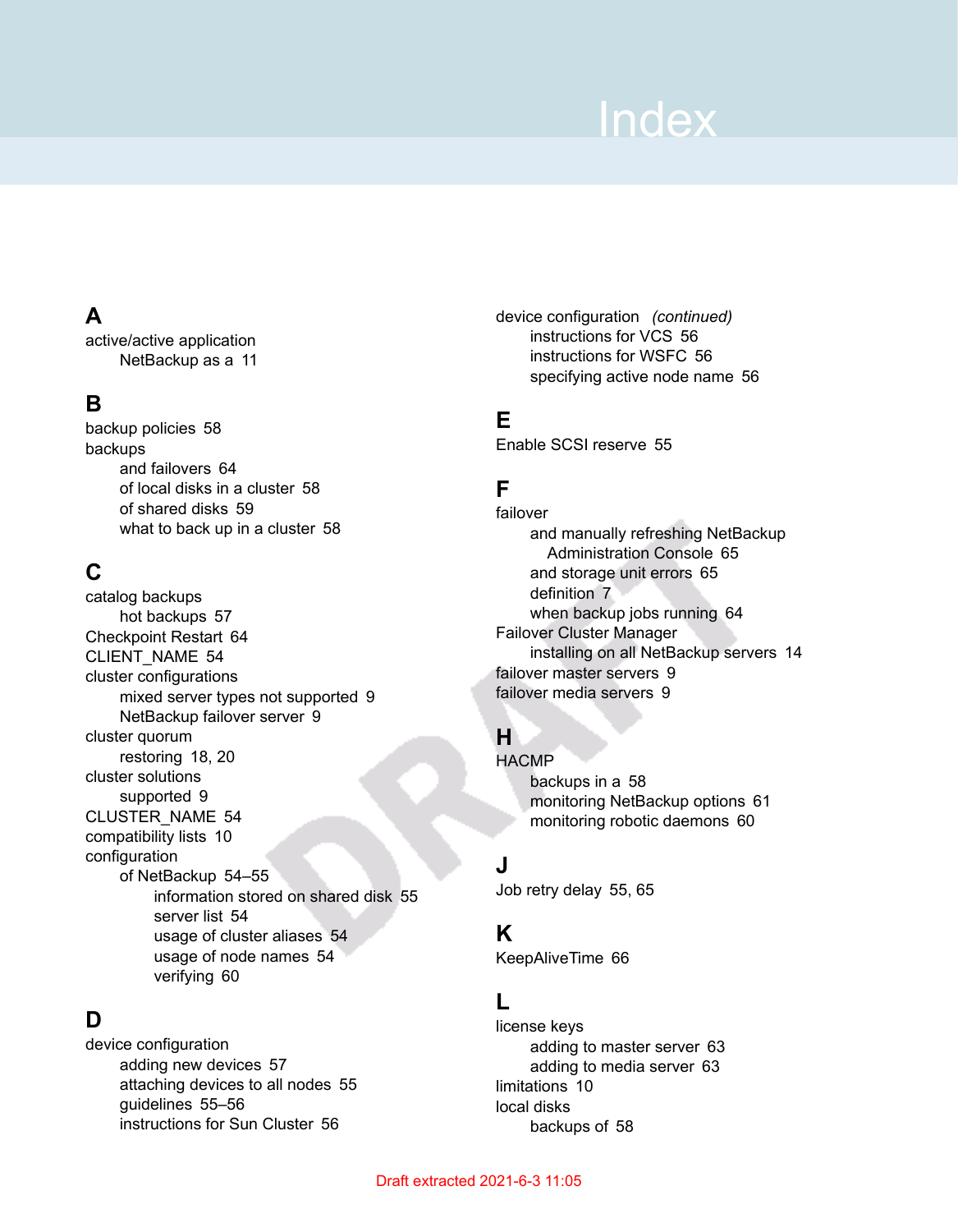loss of connection, to NetBackup Windows server [66](#page-65-1)

#### **N**

NetBackup Administration Console refreshing after failover [65](#page-64-0) NetBackup Device Manager [66](#page-65-2) NetBackup failover server installing in a VCS [36](#page-35-0) installing in a WSFC [14–15](#page-13-0) NetBackup options monitoring on a WSFC cluster [62](#page-61-0) monitoring on UNIX/Linux clusters [61](#page-60-0) NetBackup Server supported in a cluster [11](#page-10-1) non-failover servers converting to failover servers [11](#page-10-2)

#### **P**

pending requests [65](#page-64-3) platforms supported for NetBackup in a cluster [10](#page-9-0)

#### **R**

robotic daemons monitoring on UNIX/Linux clusters [60](#page-59-2) robotic libraries [56](#page-55-2)

#### **S**

Schedule backup attempts [65](#page-64-2) Scheduled backup attempts [55](#page-54-5) SCSI persistent reserve [55](#page-54-3) scstat [51](#page-50-0) scswitch [49–51](#page-48-0) security certificates in NetBackup [8](#page-7-0) server list [54](#page-53-2) for clients [55](#page-54-6) server types mixing [11](#page-10-3) shared disks and storage units [59](#page-58-1) storage units active node name as NetBackup media server [56](#page-55-3) and NetBackup non-failover media servers [59](#page-58-2) Sun Cluster backups in a [58](#page-57-2) device configuration [56](#page-55-0) hardware requirements [44](#page-43-0) installation and configuration [46](#page-45-0) installation notes [46](#page-45-1)

Sun Cluster *(continued)* installation prerequisites [44](#page-43-1) monitoring NetBackup options [61](#page-60-0) monitoring robotic daemons [60](#page-59-1) NetBackup database agents installing or upgrading [48](#page-47-0) NetBackup options installing or upgrading [48](#page-47-0) NetBackup resource group bringing offline [51](#page-50-1) bringing online [51](#page-50-2) verifying it is online [51](#page-50-3) shared disk configuration [45](#page-44-0) SSH equivalency [44](#page-43-2) upgrading a NetBackup failover server [49,](#page-48-1) [51](#page-50-4) supported cluster solutions [9](#page-8-2)

#### **T**

tpconfig [57](#page-56-2)

#### **V**

Veritas Cluster Server (VCS) device configuration [56](#page-55-0) Veritas Cluster Server (VCS) for UNIX/Linux backups in a [58](#page-57-2) hardware requirements [24](#page-23-0) installation notes [27](#page-26-0) installing and configuring a NetBackup failover server [27](#page-26-1) monitoring NetBackup options [29,](#page-28-0) [61](#page-60-0) monitoring robotic daemons [60](#page-59-1) NetBackup database agents installing [29](#page-28-1) NetBackup options installing [29](#page-28-0) monitoring [29](#page-28-0) pre-installation checklist [25](#page-24-0) shared disk configuration [24](#page-23-1) SSH equivalency [25](#page-24-1) supported NetBackup agent for [30](#page-29-0) upgrading a failover server [30](#page-29-1) virtual name for NetBackup [24](#page-23-2) Veritas Cluster Server (VCS) for Windows [34](#page-33-0) backups in a [58](#page-57-2) detailed monitoring [40](#page-39-0), [42](#page-41-0) installation notes [36](#page-35-1) installing a NetBackup failover server [37](#page-36-0)